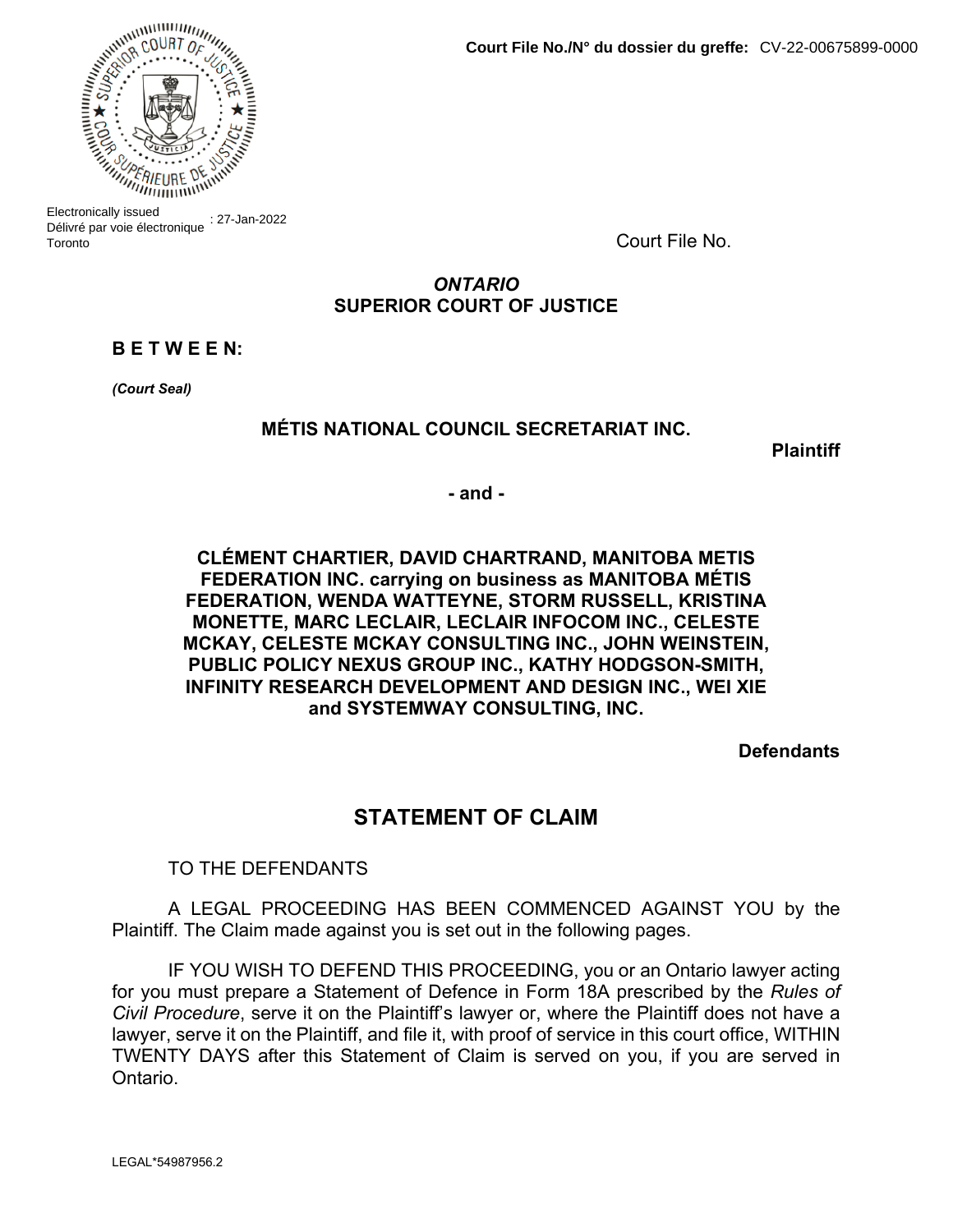## -2-

If you are served in another province or territory of Canada or in the United States of America, the period for serving and filing your Statement of Defence is forty days. If you are served outside Canada and the United States of America, the period is sixty days.

Instead of serving and filing a Statement of Defence, you may serve and file a Notice of Intent to Defend in Form 18B prescribed by the *Rules of Civil Procedure*. This will entitle you to ten more days within which to serve and file your Statement of Defence.

IF YOU FAIL TO DEFEND THIS PROCEEDING, JUDGMENT MAY BE GIVEN AGAINST YOU IN YOUR ABSENCE AND WITHOUT FURTHER NOTICE TO YOU. IF YOU WISH TO DEFEND THIS PROCEEDING BUT ARE UNABLE TO PAY LEGAL FEES, LEGAL AID MAY BE AVAILABLE TO YOU BY CONTACTING A LOCAL LEGAL AID OFFICE.

TAKE NOTICE: THIS ACTION WILL AUTOMATICALLY BE DISMISSED if it has not been set down for trial or terminated by any means within five years after the action was commenced unless otherwise ordered by the court.

| Date | January 27, 2022 | Issued by |                                                                                                  |  |
|------|------------------|-----------|--------------------------------------------------------------------------------------------------|--|
|      |                  |           | <b>Local Registrar</b>                                                                           |  |
|      |                  |           | Address of Superior Court of Justice<br>court office: 330 University Avenue<br><b>Toronto ON</b> |  |
|      |                  |           | M5G 1R8                                                                                          |  |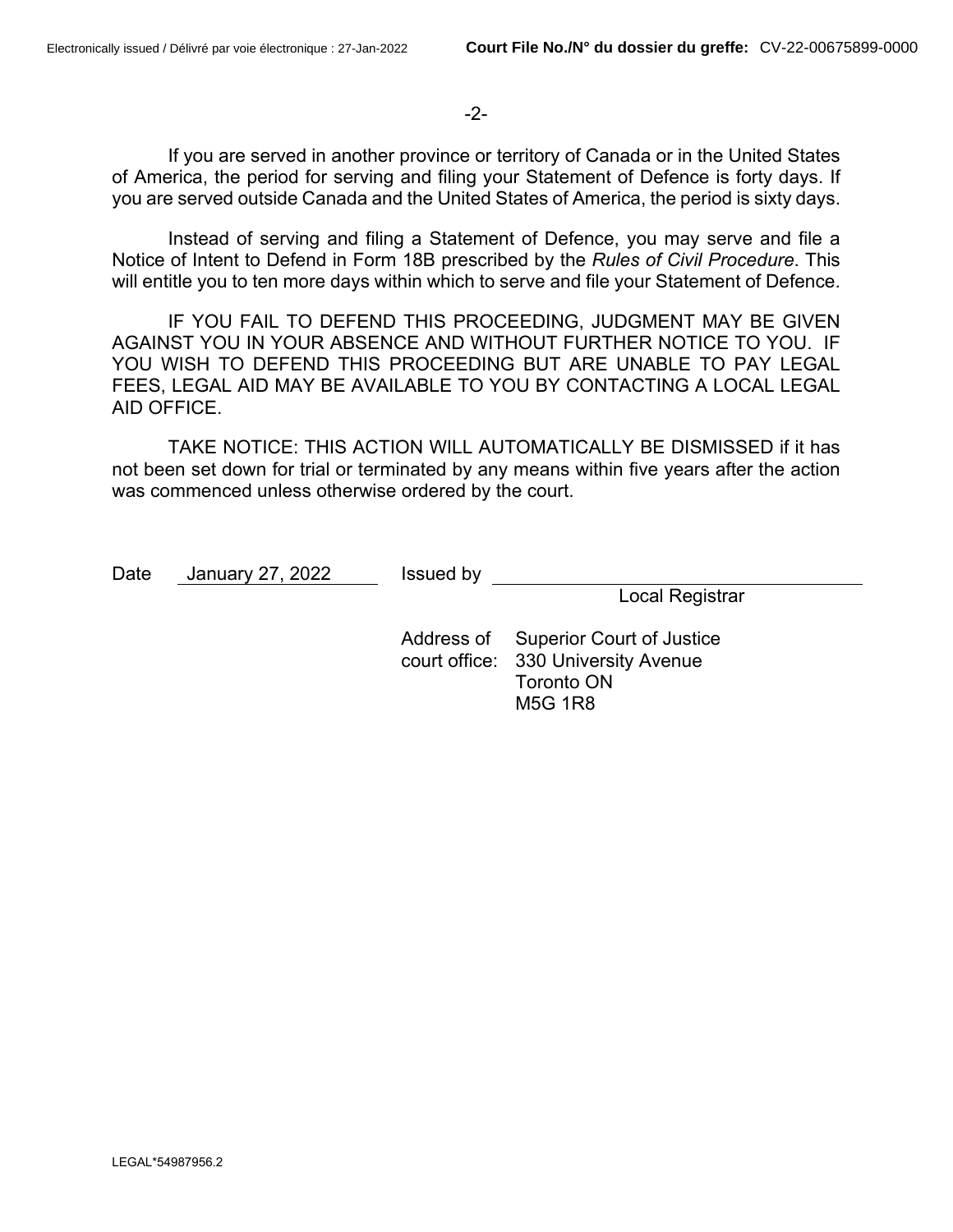-3-

- TO: **CLÉMENT CHARTIER** Box 361 Buffalo Narrows SK S0M 0J0
- AND TO: **DAVID CHARTRAND** 300-150 Henry Avenue Winnipeg MB R3B 0J7
- AND TO: **MANITOBA METIS FEDERATION INC. carrying on business as MANITOBA MÉTIS FEDERATION** 300-150 Henry Avenue Winnipeg MB R3B 0J7
- AND TO: **WENDA WATTEYNE** 60 Melrose Avenue Ottawa, Ontario K1Y 1T9
- AND TO: **STORM RUSSELL** Wakefield, Quebec

**KRISTINA MONETTE**

Ottawa, Ontario

**MARC LECLAIR and LECLAIR INFOCOM INC.** Chelsea, Quebec

**CELESTE MCKAY and CELESTE MCKAY CONSULTING INC.** Winnipeg, Manitoba

**JOHN WEINSTEIN and PUBLIC POLICY NEXUS GROUP INC.** Vancouver, British Columbia

# **KATHY HODGSON-SMITH and INFINITY RESEARCH DEVELOPMENT AND DESIGN INC.**

Saskatoon, Saskatchewan

**WEI XIE and SYSTEMWAY CONSULTING, INC.** Ottawa, Ontario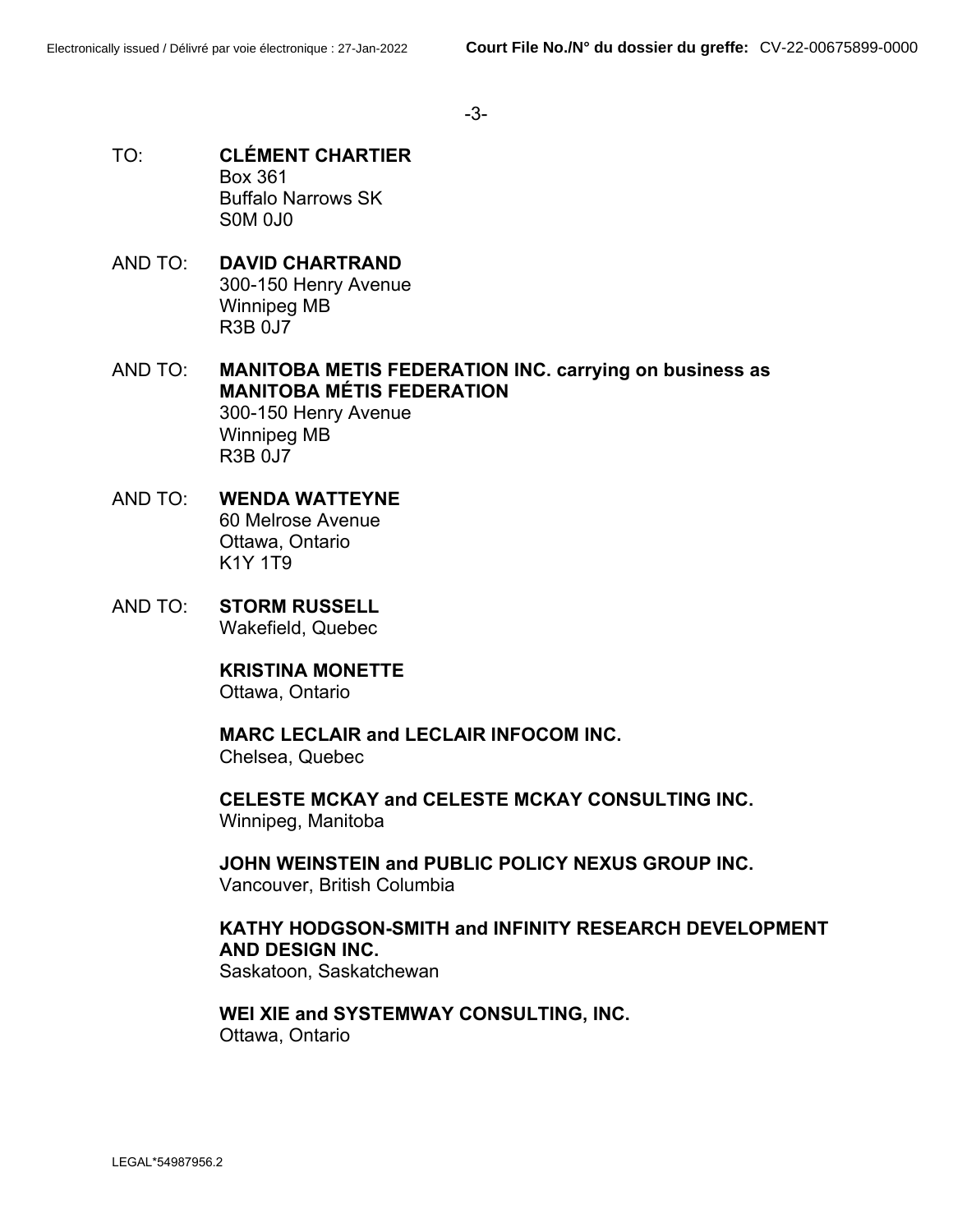#### -4-

## **CLAIM**

1. The Plaintiff, Métis National Council Secretariat Inc. ("**MNC**"), seeks the following relief:

- (a) restitution and such other equitable relief as the Court deems appropriate, including an accounting, disgorgement, and a tracing and election order arising from the breach of fiduciary duties and the other unlawful conduct of each of the defendants, Clément Chartier ("**Chartier**"), David Chartrand ("**Chartrand**") and Wenda Watteyne ("**Watteyne**"), as referenced herein, including as a consequence of their acts and omissions in respect of each of the following:
	- (i) the purported assignment of the Métis Veterans Recognition Payment Contribution Agreement between MNC and Her Majesty in Right of Canada dated June 13, 2019 (the "**Métis Veterans Fund Contribution Agreement**") from MNC to the defendant, Manitoba Metis Federation Inc. carrying on business as Manitoba Métis Federation ("**MMF**"), including the transfer to MMF and conversion of approximately \$9 million dollars in trust funds advanced by the Canadian government to MNC in the Province of Ontario pursuant to the Métis Veterans Fund Contribution Agreement (the "**Purported Veterans Fund Assignment and Conversion**");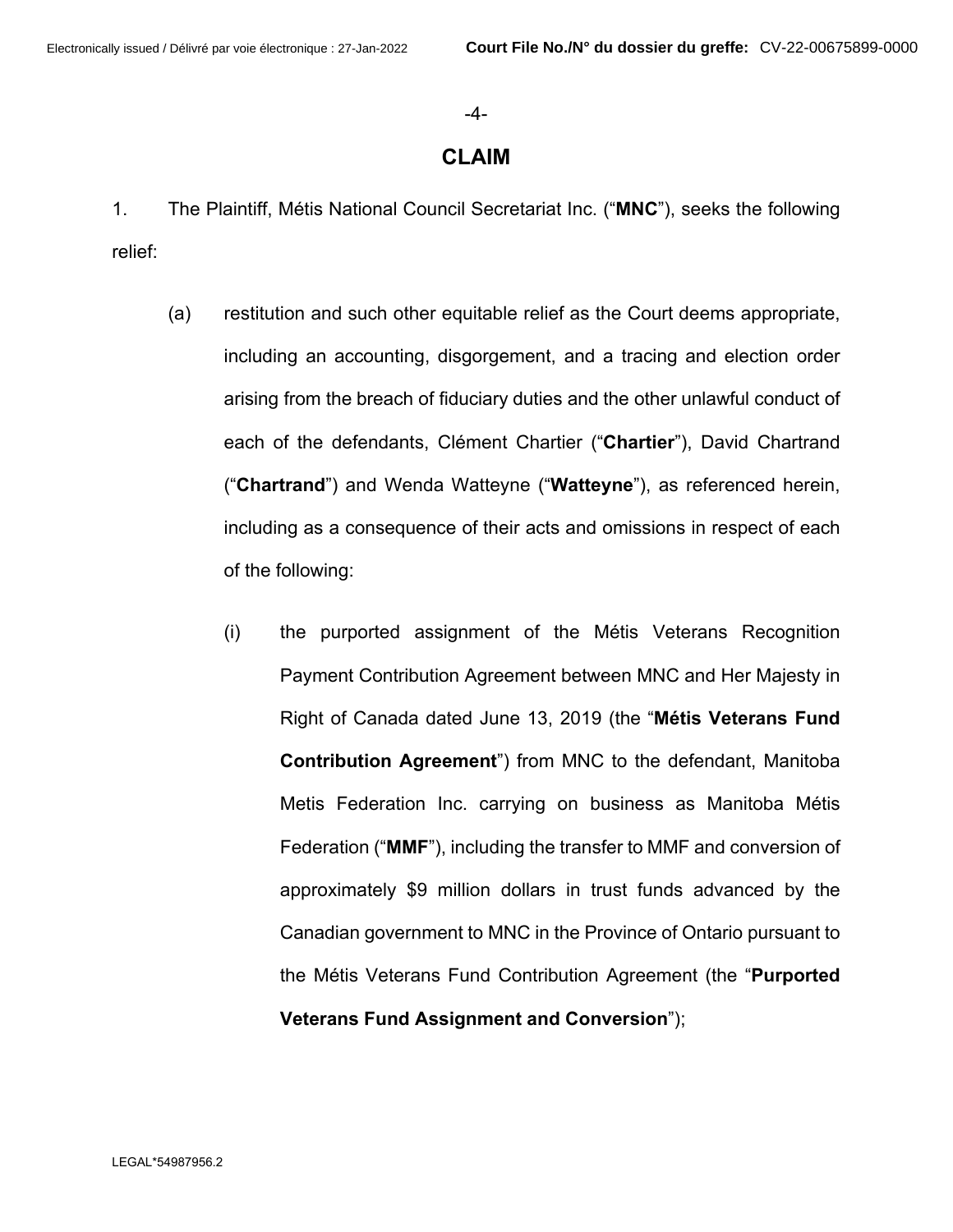-5-

- (ii) the purported amendment and extension of MNC's lease (the "**Amended Ottawa Lease**") of Unit 2, Level 1 – 340 MacLaren Street, Ottawa (the "**Ottawa Premises**") with 6106111 Manitoba Ltd. (the "**Manitoba Landlord**"), the landlord of the Ottawa Premises (the "**Purported Ottawa Lease Extension**"), including in relation to the negotiation of excessive rents payable by MNC to the Manitoba Landlord in connection therewith;
- (iii) the negotiation and execution of employment agreements and the termination provisions therein, including facilitating the payment by MNC of approximately \$800,000 of purported severance payments to each of Storm Russell ("**Russell**"), Krista Monette ("**Monette**"), Watteyne and/or Chartier upon their respective departures from MNC in 2021 (the "**Purported Severance Payments**");
- (iv) the negotiation and execution of service agreements and the termination provisions therein, including facilitating the payment by MNC of approximately \$1,150,000 of lump sum termination payments to each of the defendants, Leclair Infocom Inc. ("**Leclair Infocom**"), Celeste McKay Consulting Inc. ("**McKay Consulting**"), Public Policy Nexus Group Inc. ("**PPNG**"), Infinity Research Development and Design Inc. ("**Infinity**") and Systemway Consulting, Inc. ("**Systemway**"), and to their respective principals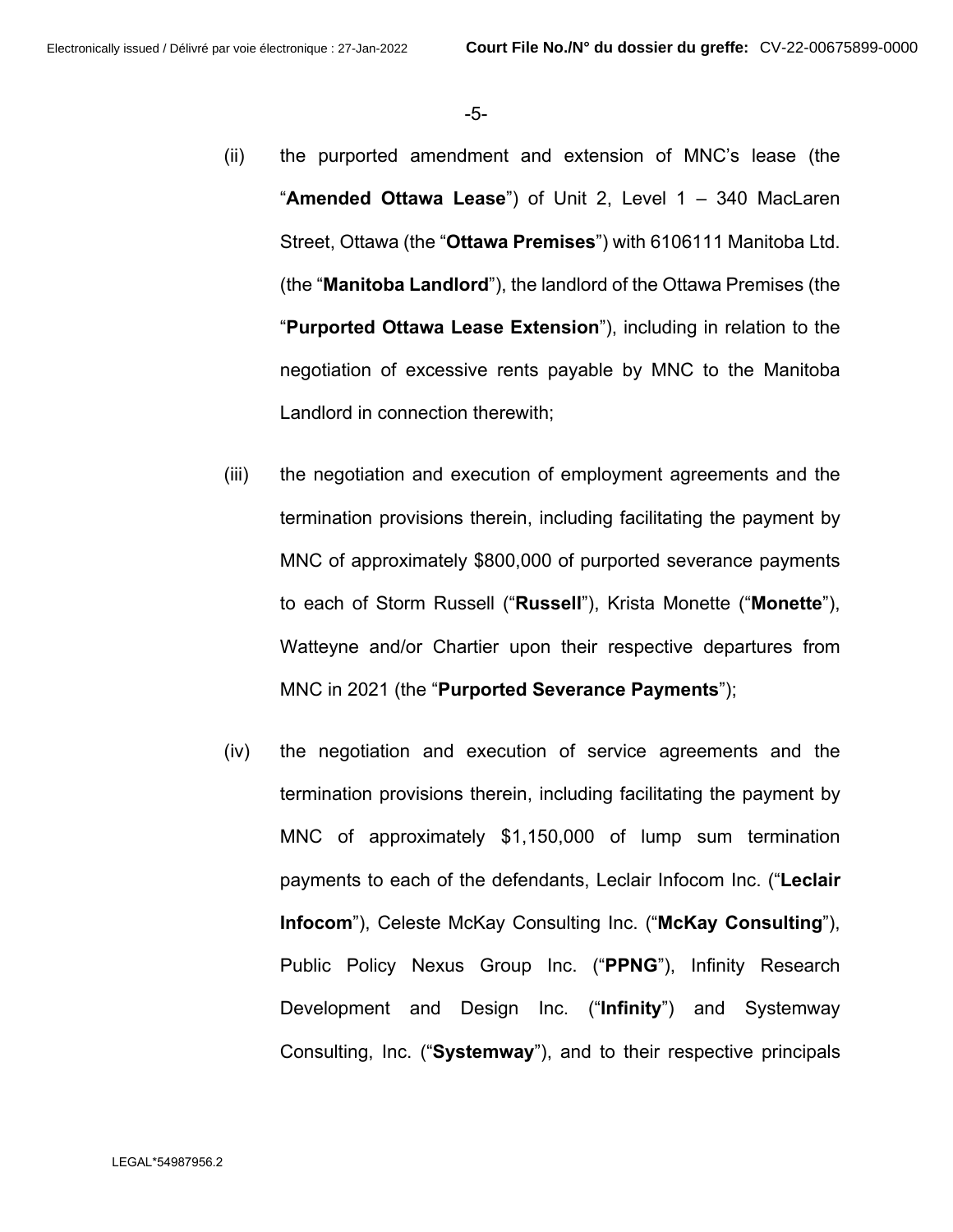-6-

and alter egos, to purportedly terminate their respective service agreements (the "**Purported Termination Payments**");

- (v) the negotiation and execution of a purported Consultant Agreement between MNC and Louis Riel Institute ("LRI") made the 1<sup>st</sup> day of April 2021 (the "**Purported LRI Consultant Agreement**") with excessive, commercially unreasonable and oppressively onerous payment obligations being payable by MNC in favour of LRI upon termination by MNC;
- (vi) the negotiation and execution of a purported Consultant Agreement between MNC and Gabriel Dumont Institute ("**GDI**") made the 1<sup>st</sup> day of April 2021 (the "**Purported GDI Consultant Agreement**") with excessive, commercially unreasonable and oppressively onerous payment obligations being payable by MNC in favour of GDI upon termination by MNC;
- (vii) the purported assignment (the "**Metis Database Assignment**") by MNC and the purported purchase by MMF for nominal, inadequate or no consideration of the benefits of a Métis National Council Service Agreement dated April 1, 2020 (the "**Database Agreement**") between MNC and the University of Alberta ("**U of A**"), including the purported transfer from MNC to MMF of the Métis National Council Historical Database (the "**Métis Database**") developed and delivered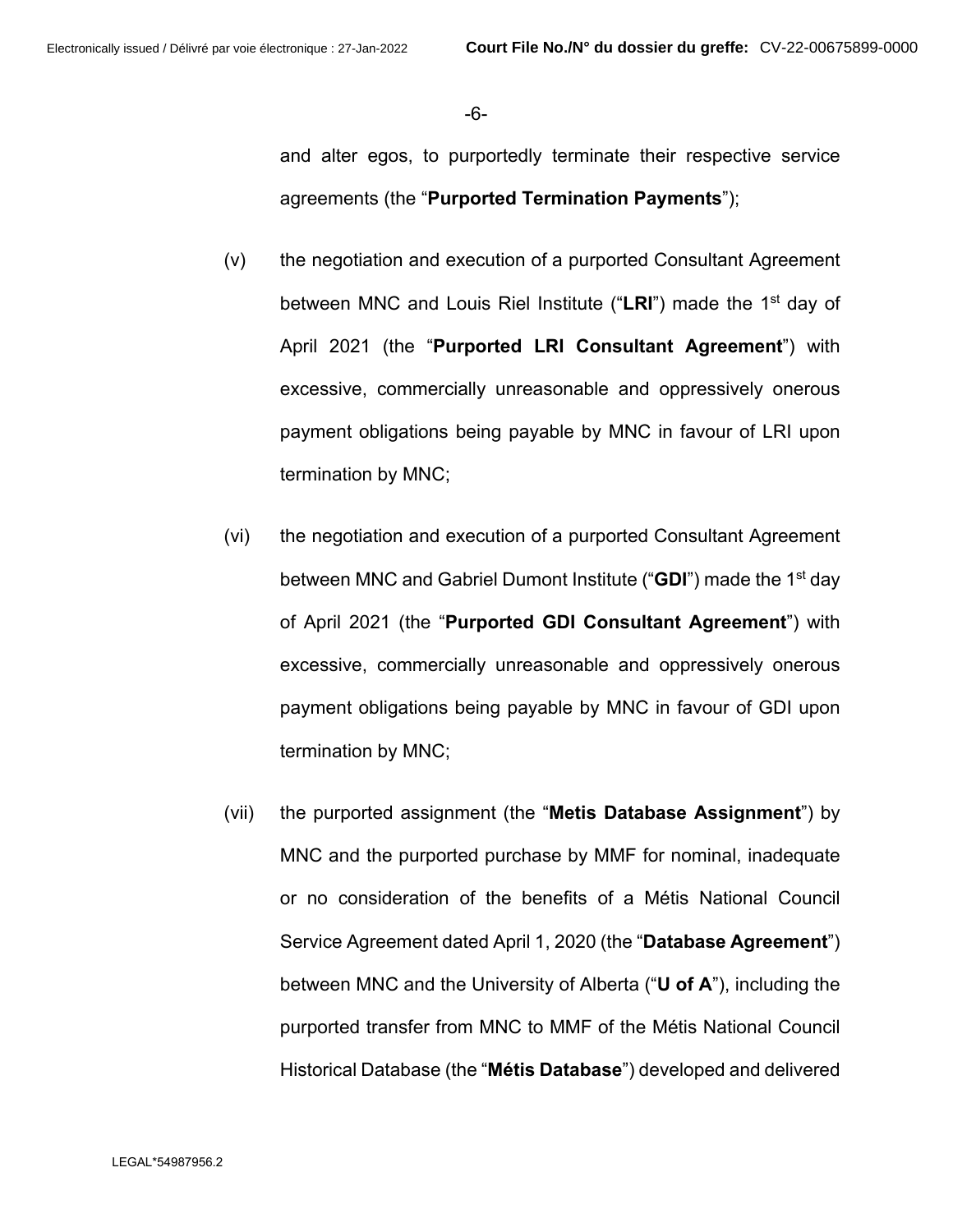-7-

- in connection therewith (the "**Purported Métis Database Assignment and Conversion**"); and
- (viii) the excessive or inappropriate spending of MNC funds for benefits and gifts to themselves, to non-arm's length third parties, and to associates and colleagues of Chartier, Chartrand, MMF and Watteyne, including: (i) excessive or inappropriate remuneration and other amounts paid to Chartrand's wife, Glorian Chartrand and/or "Ryley James"; and (ii) a gold watch that cost approximately \$4,000, which was approved by both Chartrand and Watteyne and then provided to Chartier as a "retirement gift" at a private "retirement dinner" in or about August of 2021 (the "**Non-Arm's Length Payments and Excessive Gifts**"), none of which was disclosed to or approved by the governing members of MNC (other than MMF);
- (b) \$15,000,000 in damages, or in such other amount as this Honourable Court deems just, as against Chartier, Chartrand, MMF and Watteyne, on a joint and several basis, arising from: (i) the breach of fiduciary duty by each of Chartier, Chartrand and Watteyne; (ii) MMF's knowing assistance or knowing receipt of the benefits of those breaches; and (iii) the other causes of action referenced herein, in connection with each of the Purported Veterans Fund Assignment and Conversion, the Purported Ottawa Lease Extension, the Purported Severance Payments, the Purported Termination Payments, the Purported LRI Consultant Agreement, the Purported GDI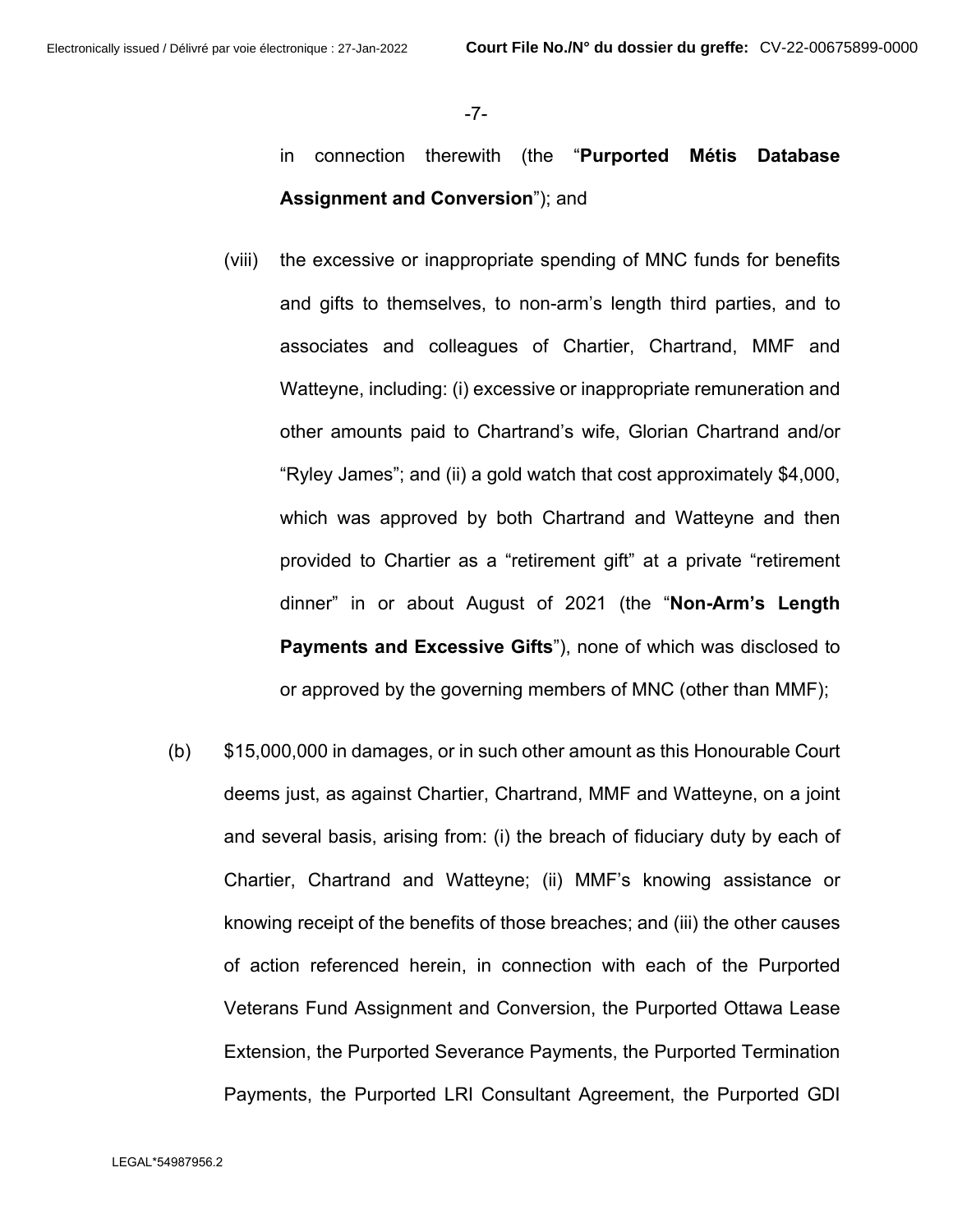-8-

Consultant Agreement, the Purported Métis Database Assignment and Conversion, and the Non-Arm's Length Payments and Excessive Gifts;

- (c) an order against each of Chartier, Chartrand, MMF and Watteyne, on a joint and several basis, for contribution and indemnity arising from: (i) the breach of fiduciary duty by each of Chartier, Chartrand and Watteyne: (ii) MMF's knowing assistance or knowing receipt of the benefits of those breaches; and (iii) the other causes of action referenced herein, in connection with each of the Purported Veterans Fund Assignment and Conversion, the Purported Ottawa Lease Extension, the Purported Severance Payments, the Purported Termination Payments, the Purported LRI Consultant Agreement, the Purported GDI Consultant Agreement, the Purported Métis Database Assignment and Conversion, and the Non-Arm's Length Payments and Excessive Gifts;
- (d) an interim and interlocutory injunction freezing the funds, investment accounts and other property held, directly or indirectly, by any of Chartier, Chartrand, MMF or Watteyne arising from or in any way connected to the Metis Veterans Fund Contribution Agreement or a breach of their fiduciary duties;
- (e) an interlocutory and permanent injunction requiring each of Chartier, Chartrand, MMF and Watteyne to account for, to disgorge and to transfer to MNC all of the funds, accounts and property received, directly, indirectly,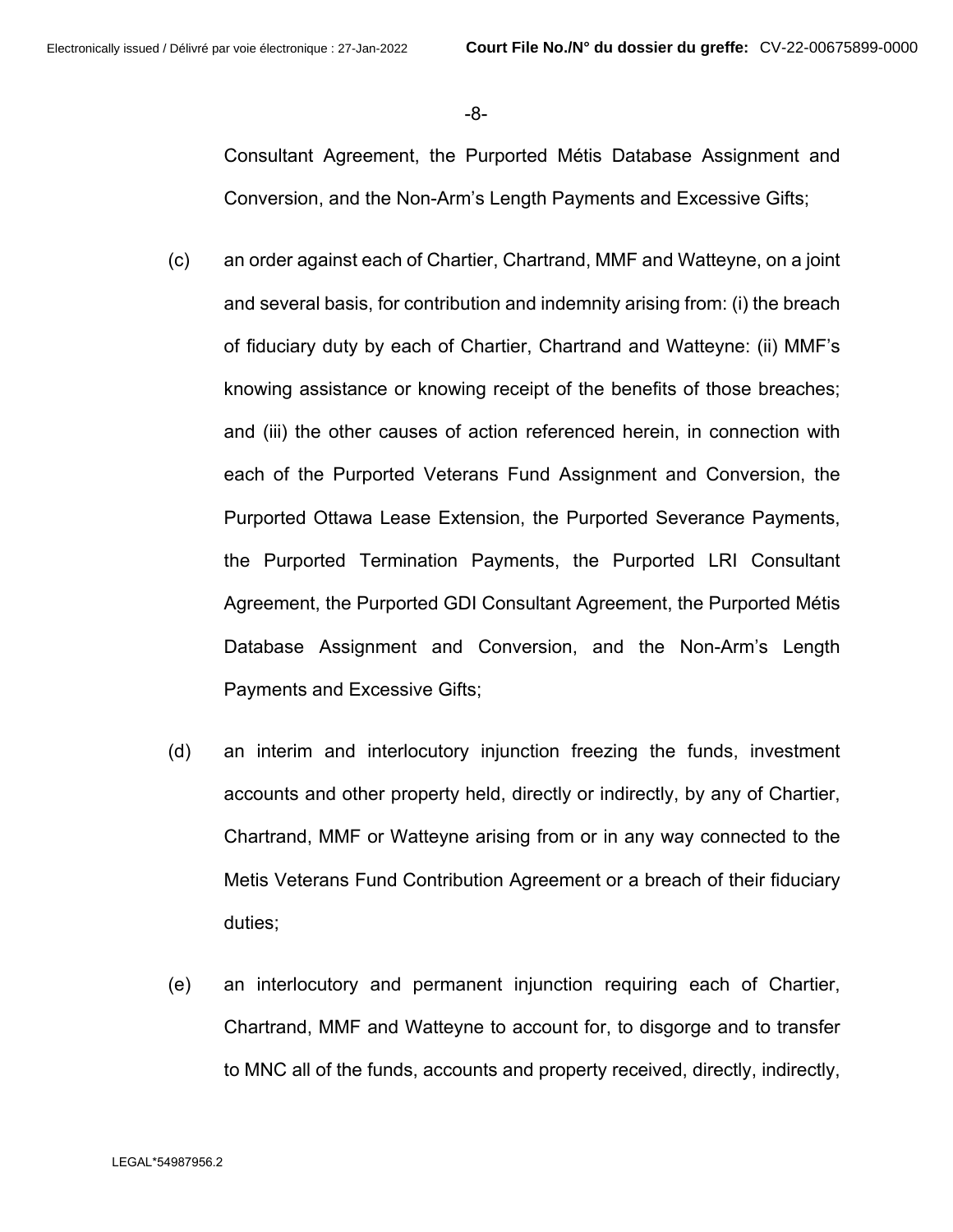-9-

by each of them and transferred to third parties in connection with each of the Purported Veterans Fund Assignment and Conversion, the Purported Ottawa Lease Extension, the Purported Severance Payments, the Purported Termination Payments, the Purported LRI Consultant Agreement, the Purported GDI Consultant Agreement, the Purported Métis Database Assignment and Conversion, and the Non-Arm's Length Payments and Excessive Gifts, including a disgorgement and tracing order in respect of all interests, assets, funds or other property so received by each of them;

- (f) a declaration that the purported assignment of all or part of the Métis Veterans Recognition Payment Contribution Agreement from MNC to MMF is void *ab initio* and unenforceable, and an order requiring MMF to provide a full accounting of all funds, accounts and other property transferred by MNC to MMF in connection therewith, along with a tracing order and a further order requiring MMF to disgorge any and all funds, accounts, property, including all benefits and payments received by MMF, its officers, directors or non-arm's length parties to MMF;
- (g) a declaration that the Métis Database Assignment is void *ab initio* and unenforceable, an order requiring Chartier, Chartrand and MMF to forthwith return all of the rights, interests, property and other benefits of the Métis National Council Service Agreement dated April 1, 2020, including the Métis Database, to MNC, and an order enjoining Chartier, Chartrand, MMF and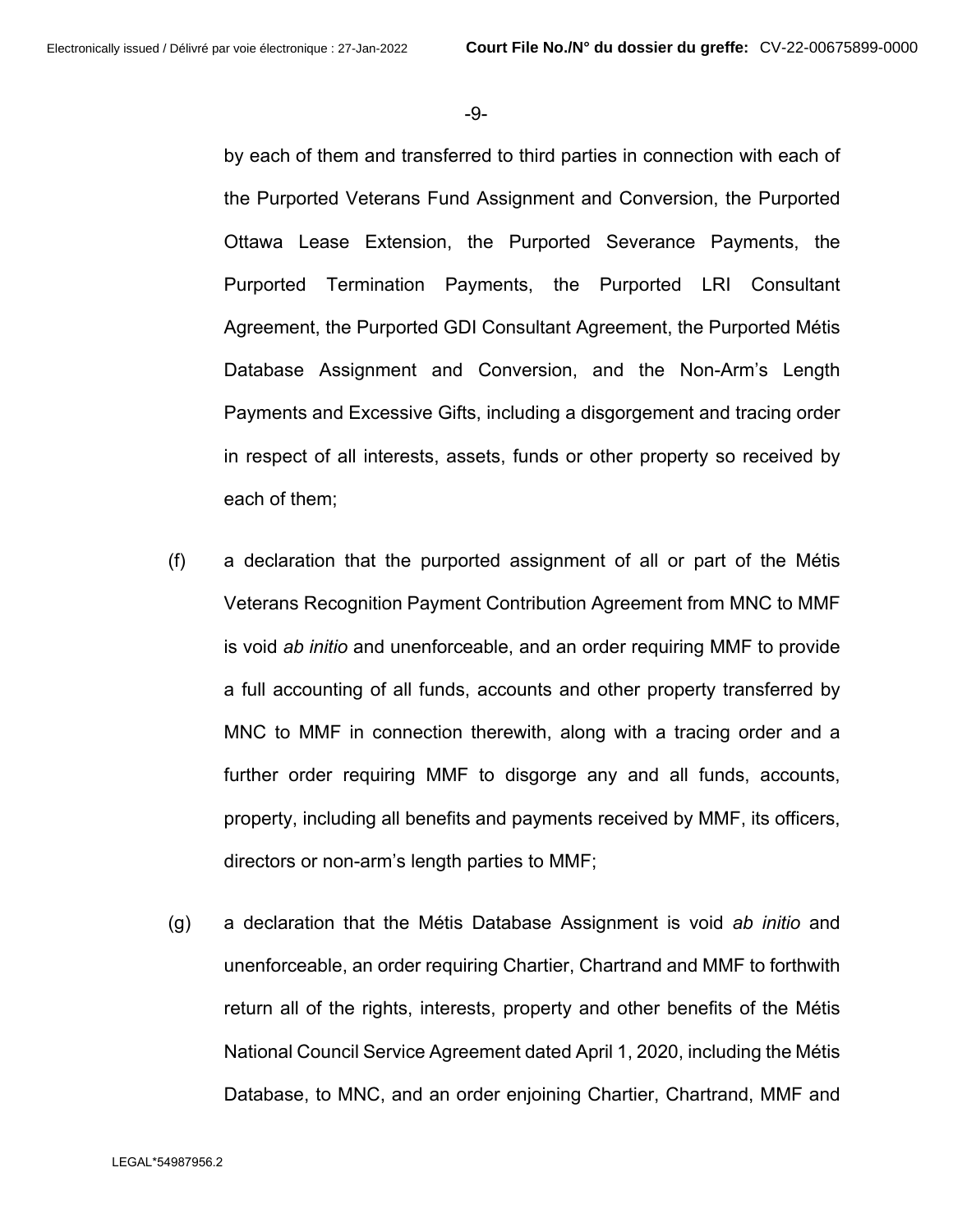-10-

all of MMF's other officers, directors, agents and employees from using the Métis Database in any way without the express consent of MNC;

- (h) \$1,000,000 in aggravated, exemplary and punitive damages as against Chartier, Chartrand, MMF and Watteyne on a joint a several basis, or in such other amount as this Court deems just;
- (i) as against each of the remaining defendants, namely, Russell, Monette, Marc LeClair ("**Marc**"), LeClair Infocom, Celeste McKay ("**Celeste**"), McKay Consulting, John Weinstein ("**Weinstein**"), PPNG, Kathy Hodgson-Smith ("**Smith**"), Infinity, Wei Xie ("**Xie**") and Systemway (collectively, the "**Remaining Defendants"**), restitution and such other equitable relief as the Court deems appropriate, including disgorgement, and a tracing and election order in connection with their: (i) knowing receipt of funds arising from a breach of trust by Chartier, Chartrand and/or Watteyne; (ii) knowing assistance in that breach of trust; and (iii) unjust enrichment, in receiving all or a portion of the Purported Severance Payments and the Purported Termination Payments, as applicable;
- (j) an interim and interlocutory injunction freezing the Purported Severance Payments and the Purported Temination Payments, and the assets or other property acquired with those payments;
- (k) an Order in damages or requiring each of the Remaining Defendants to repay to MNC such portions of the Purported Severance Payments and the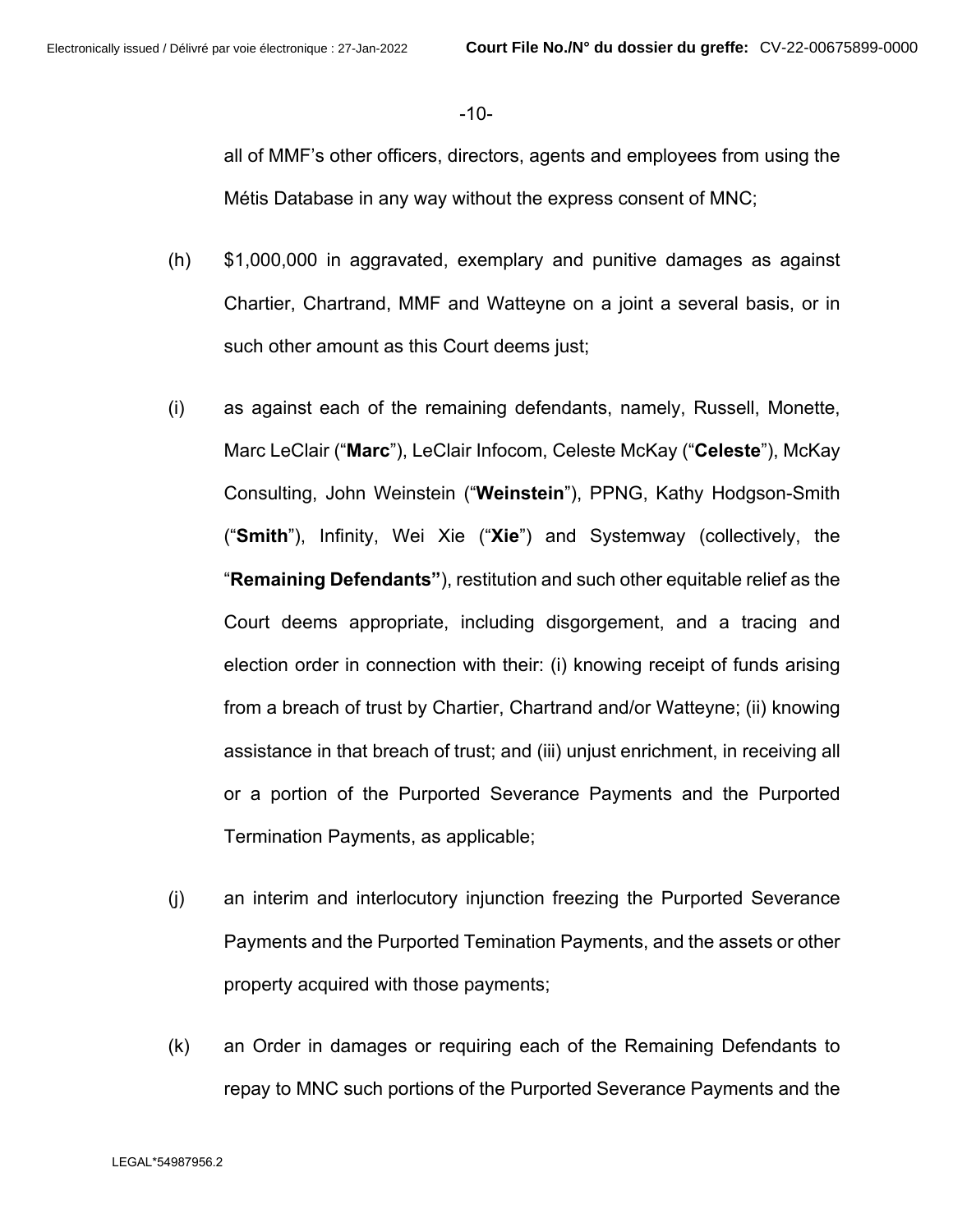-11-

Purported Termination Payments, as applicable, in such amounts as the Court finds to be appropriate;

- (l) pre-judgment and post-judgment interest in accordance with the *Courts of Justice Act*, R.S.O. 1990, c. C.43, as amended;
- (m) costs of this proceeding on a full or substantial indemnity basis, including all taxes thereon; and
- (n) such further and other relief as to this Court seems just.

## **Overview of the Claims**

2. By way of overview, MNC's claims arise from a scheme (the "**Scheme**") perpetrated by each of Chartier, Chartrand, MMF and Watteyne in the Province of Ontario to intentionally cause severe financial harm and other injury to MNC, and to correspondingly benefit, among others, themselves, upon their departures from MNC in the summer of 2021, as detailed below.

3. For many years, each of Chartier, Chartrand and Watteyne were in *de facto* control of MNC's affairs. During a COVID pandemic that arose in early 2020 and remained throughout 2021, Chartier, Chartrand and Watteyne were able to exploit that control and thereby conduct MNC's affairs in breach of their statutory and common law duties, and in contravention of MNC's bylaws, customs, policies and practices, which were designed to provide checks and balances and to safeguard MNC's rights, interests and stakeholders.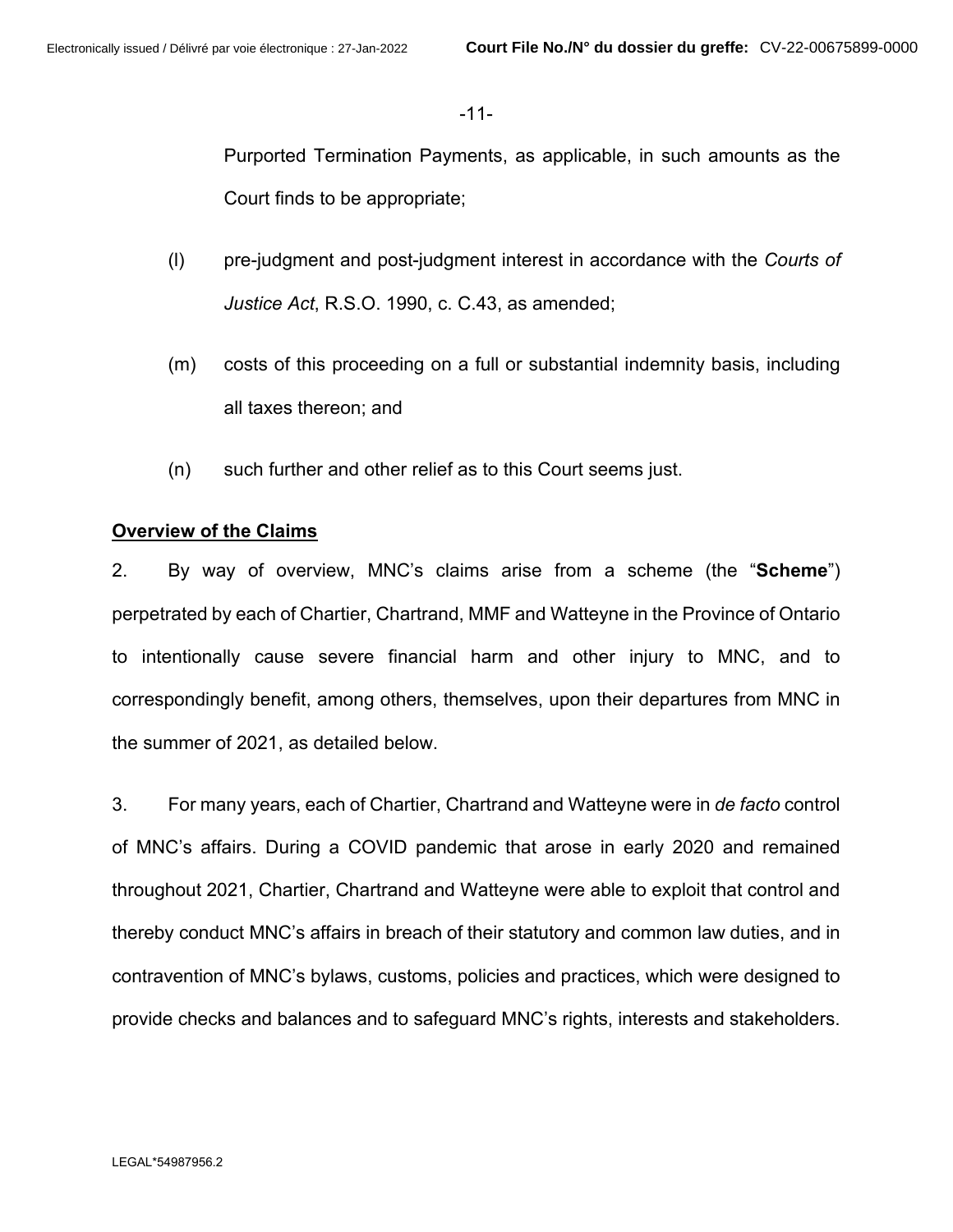-12-

4. Further and in 2020 and 2021, there was turmoil, acrimony and disharmony at MNC, which led to a governance dispute (the "**MNC Governance Dispute**") and governance litigation (the "**MNC Governance Litigation**").

5. As a consequence of events and rulings in the MNC Governance Dispute and the MNC Governance Litigation, each of Chartier, Chartrand, MMF and Watteyne decided to withdraw from MNC. Before fully withdrawing, Chartier, Chartrand, MMF and Watteyne unlawfully conspired to injure MNC for their own benefit, recognizing that MMF would now purportedly be in competition with MNC in terms of having paramount status and authority to represent and speak on behalf of Canada's Métis Nation.

6. In order to try and cripple MNC and denude MNC of its status, finances and authority on behalf of Canada's Métis Nation, and in breach of MNC's bylaws, customs, policies and practices, and in breach of their respective fiduciary, statutory and other legal duties, Chartier, Chartrand and Watteyne conspired, directed, encouraged, assisted, designed or facilitated, in whole or in part, each of: (i) the Purported Veterans Fund Assignment and Conversion: (ii) the Purported Ottawa Lease Extension; (iii) the Purported Severance Payments; (iv) the Purported Termination Payments; (v) the Purported LRI Consultant Agreement; (vi) the Purported GDI Consultant Agreement; (vii) the Purported Métis Database Assignment and Conversion; and (viii) the Non-Arm's Length Payments and Excessive Gifts.

7. The Scheme was perpetrated by each of Chartier, Chartrand, MMF and Watteyne in order to benefit themselves and MMF at the expense and to the prejudice of MNC, and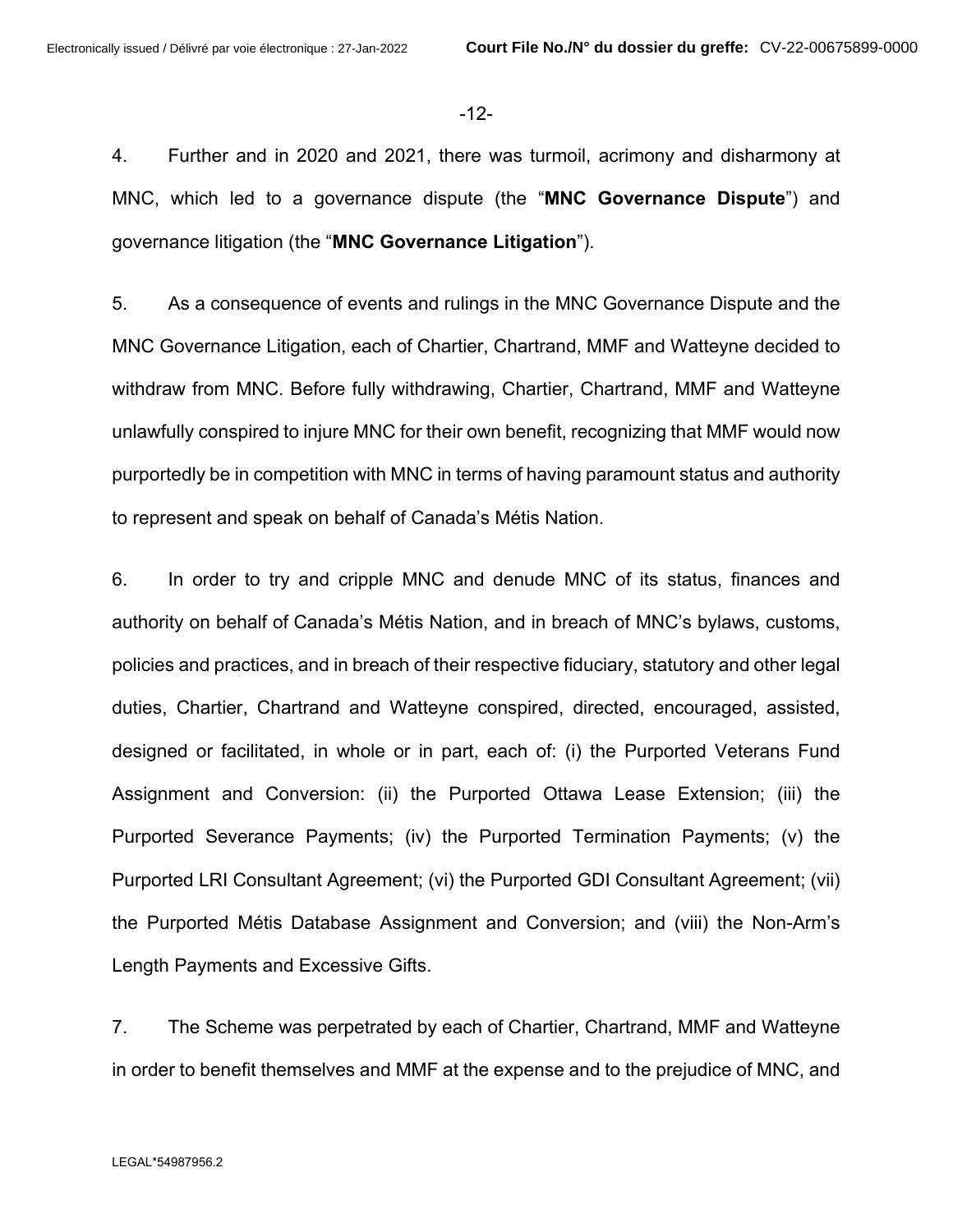-13-

to benefit the Remaining Defendants, while being subject to fiduciary duties in favour of MNC, acting under a conflict of interest and while acting in bad faith. Since their departures from MNC, each of Chartier and Watteyne have obtained executive positions at MMF, and they work collaboratively with Chartrand, as MMF's President.

8. The Remaining Defendants had actual or constructive knowledge that they were in receipt of certain monetary benefits arising from the Scheme and from the breach of fiduciary duties by each of Chartier, Chartrand and Watteyne. The benefits so received by the Remaining Defendants include all or part of the Purported Severance Payments and the Purported Termination Payments, as applicable.

9. The Remaining Defendants have also been unjustly enriched by the Purported Severance Payments and the Purported Termination Payments, as applicable, to the corresponding loss of MNC without juristic reason.

10. At all material times, each of the Remaining Defendants was actually or constructively aware of the Scheme, or they were wilfully blind thereto.

11. Further, the Remaining Defendants knowingly assisted in the Scheme and the breach of the fiduciary duties by Chartier, Chartrand and Watteyne, or they were wilfully blind to their assistance in that regard.

12. MNC, therefore, brings this claim to seek appropriate compensatory, injunctive, declaratory and equitable relief arising from this unlawful conduct, as described in greater detail below.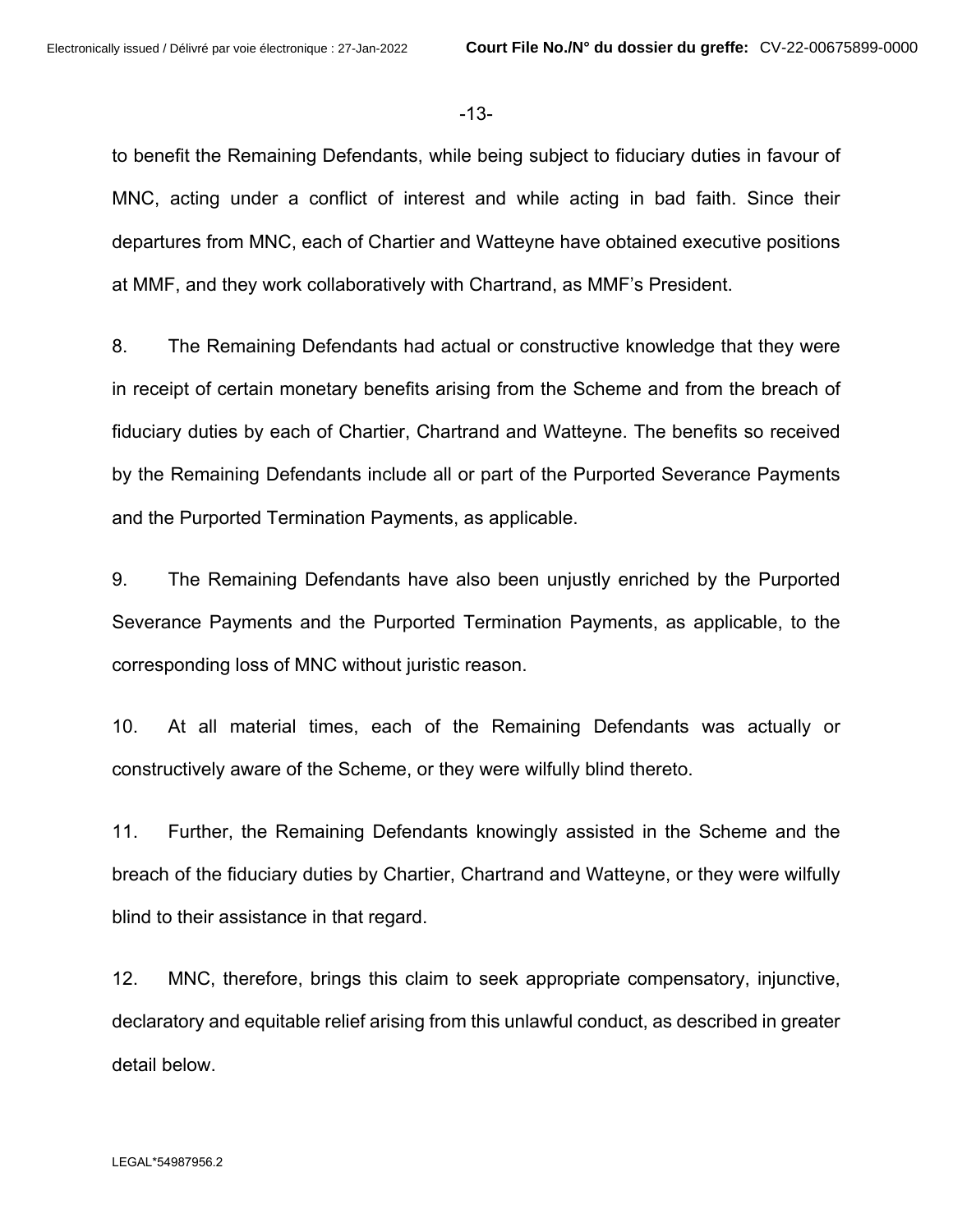-14-

#### **The Primary Parties**

#### *MNC*

13. The plaintiff, MNC, is a corporation which was incorporated under Part II of the *Canada Corporations Act*, R.S.C. 1970, c. C-32. MNC was later continued under the *Canada Not-for-Profit Corporations Act*, S.C. 2009, c. 23 effective October 20, 2014.

14. MNC's mandate is and has always been to act as a national Métis-distinct representative body for the Métis Nation in Canada. MNC's head office is located in the City of Ottawa, in the Province of Ontario.

15. MNC is structured such that its governing members work collaboratively to instruct MNC, as a national body, to represent their collective interests both nationally and internationally on behalf of the Métis Nation throughout Canada.

16. The Articles of Incorporation of MNC authorize the establishment of one (1) class of members, which are known as "governing members" or "member associations".

17. MNC has consolidated by-laws (the "**By-Laws**"), which set out, *inter alia*, the organizational structure of MNC, the composition of its constituent associations, matters pertaining to MNC meetings and other matters.

18. As of August of 2021, there were five (5) provincial Métis governments, which were defined to be the "governing members" of the MNC, namely: (i) the Métis Nation of Alberta ("**MNA**"); (ii) MMF; (iii) the Métis Nation – Saskatchewan ("**MN-S**"); (iv) Metis Nation Ontario ("**MNO**"); and (v) Métis Nation British Columbia ("**MNBC**").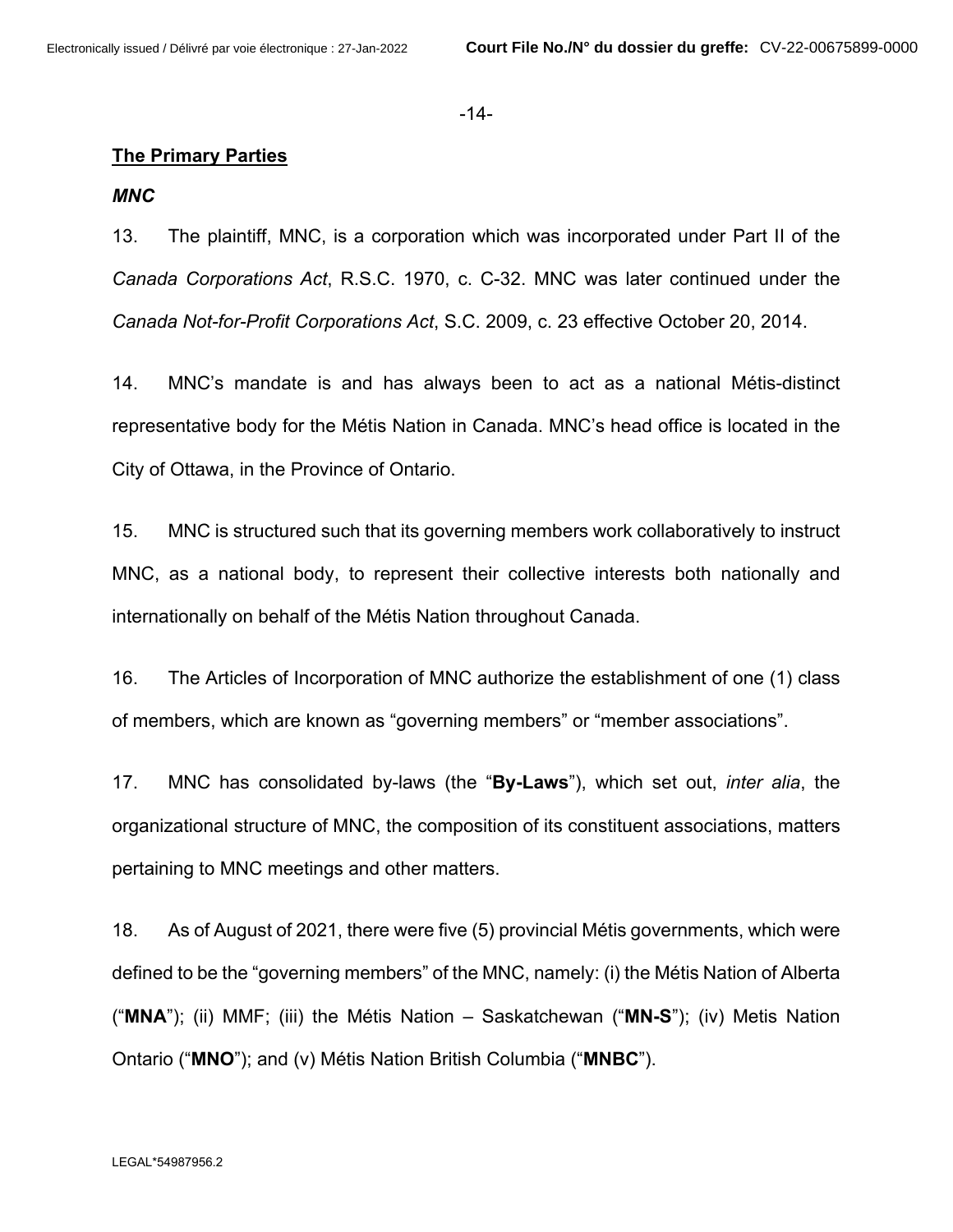-15-

19. Pursuant to the By-Laws, MNA, MMF and MN-S are collectively defined to be the "founding members" of MNC; as "founding members", they have additional voting rights to the voting rights of MNBC and MNO, who are each "non-founding members" of MNC.

20. The By-Laws also set out the prescribed procedure for the approval and execution of contracts by and on behalf of MNC. For example, paragraph 21 of the By-Laws states:

"Contracts, documents, or any instruments in writing requiring the signature of the Corporation [MNC], shall be signed by any two Governors of Founding Members and all contracts, documents and instruments in writing so signed shall be binding on upon the Corporation without any further authorization of formality. The Governors shall have the power from time to time by resolution to appoint a person or persons on behalf of the Corporation to sign specific contracts, documents and instruments in writing

21. There are three (3) prescribed levels of organizational structure at MNC, namely: (i) the MNC General Assembly; (ii) the MNC Board of Governors; and (iii) the Office of the MNC President.

22. In terms of their respective mandates, MNC is responsible for formulating national policies, and the MNC Board of Governors is responsible for managing the affairs and business of MNC, as well as carrying out the tasks prescribed by the MNC General Assembly.

23. The MNC Board of Governors is comprised of the Presidents of each of MNBC, MNA, MN-S, MMF and MNO, or their delegates, as well as the President of MNC.

24. Pursuant to the By-Laws, the President of MNC is also the Chief Executive Officer of the MNC Board of Governors.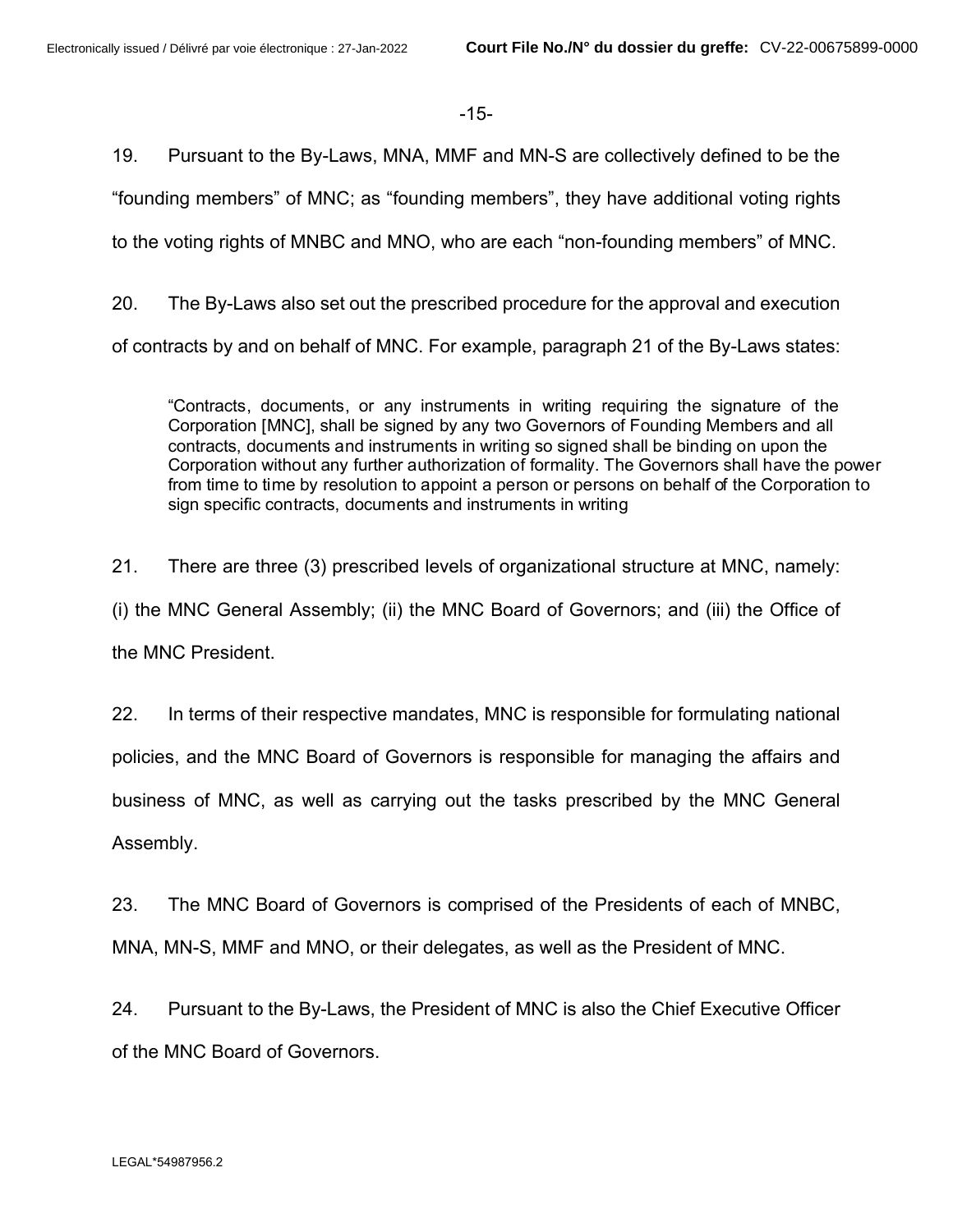-16-

25. The President of MNC has a number of prescribed duties pursuant to the By-Laws, including chairing meetings of the MNC Board of Governors, calling meetings for the MNC Board of Governors (who in turn is responsible for calling elections by the MNC General Assembly), and managing the day to day affairs of MNC.

26. In addition to the prescribed structure referenced in the By-Laws, as aforesaid, MNC also has internal customs, policies and practices, and MNC has historically operated a "Métis National Council", which includes a Cabinet structure (with the appointment of a Vice President and "Ministers" to various portfolios within MNC).

## *Clément Chartier*

27. The defendant, Chartier, is an individual of Métis descent and who resides in the Province of Saskatchewan. At material times described below and up until his departure from MNC on or about September 29, 2021, Chartier was the President, the Chief Executive Officer and a director of MNC.

28. On or about April 28, 2017, Chartier was re-elected as President of MNC for a three (3) year term. Prior to that, Chartier had been the President of MNC on a number of occasions, including between 1983 and 1985, and between 2003 and 2014.

29. As President of MNC and in accordance with the By-Laws, Chartier was obligated to call an MNC Board of Governors Meeting within a prescribed time in order that the Board of Governors of MNC could then call a MNC General Assembly meeting for an MNC Presidential election before the expiry of Chartier's three (3) year term as MNC's President in April of 2020.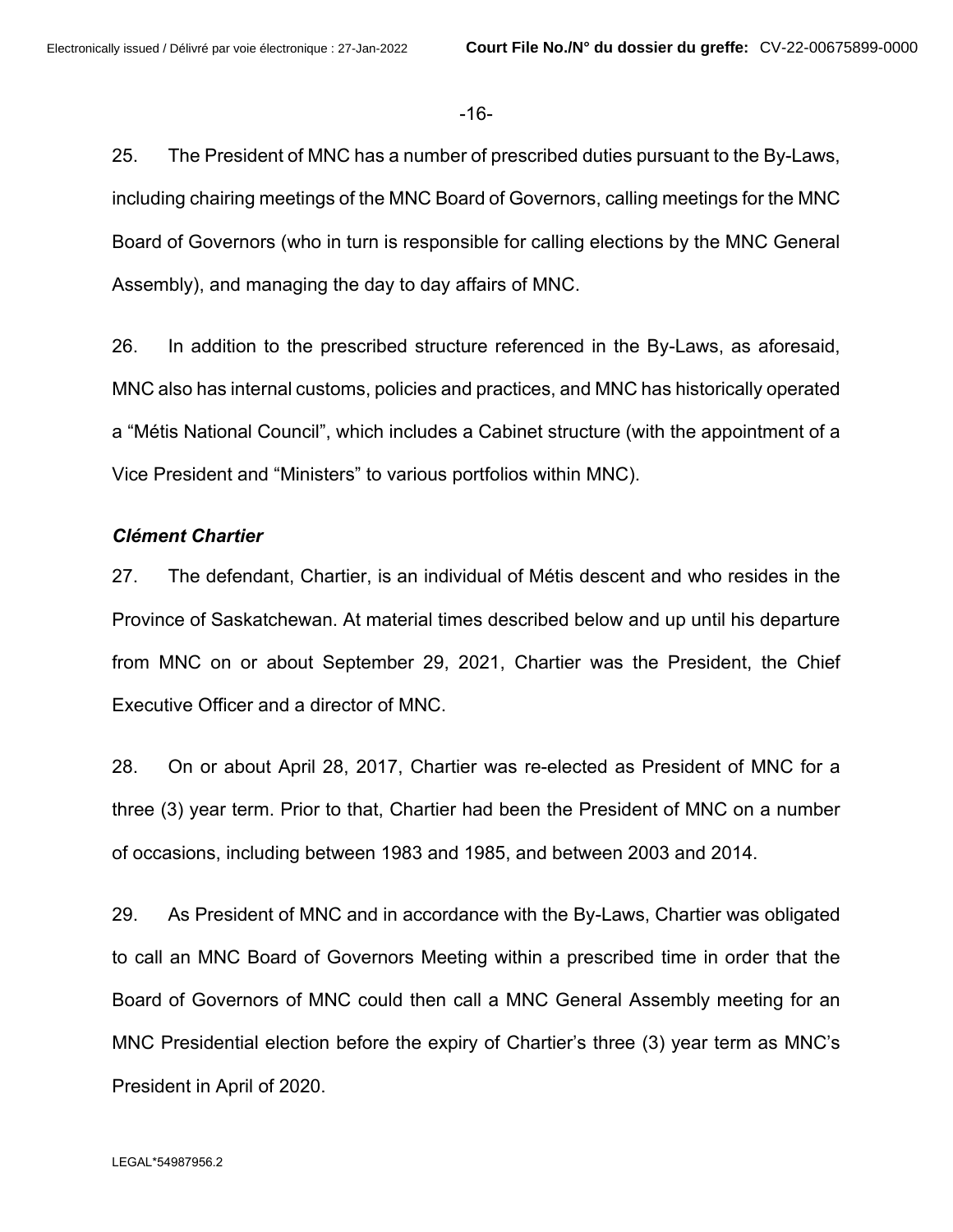-17-

30. Shortly after his withdrawal from MNC in September of 2021, and as promised by Chartrand and MMF in consideration for Chartier's conspiratorial assistance with the Scheme to injure MNC, as detailed herein, Chartier became a senior executive of MMF, namely, MMF's "Ambassador for International and Inter-nation Relationships" in or about November of 2021.

## *David Chartrand*

31. The defendant, Chartrand, is an individual of Métis descent and who resides in the Province of Manitoba.

32. Since 1997 and throughout 2021, Chartrand consistently held the position as the President of MMF.

33. Over many years prior to the summer of 2021, Chartrand concurrently held various positions in the MNC Cabinet, including as MNC's Vice President, as MNC's Minister of Finance and as MNC's Minister of Social Development.

#### *Manitoba Metis Federation Inc.*

34. The defendant, MMF, is a corporation incorporated pursuant to the laws of the Province of Manitoba with its head office being located in the City of Winnipeg, in the Province of Manitoba. MMF carries on its business under the name "Manitoba Metis Federation".

35. MMF represents the Metis citizens located in the Province of Manitoba, and MMF was both a "founding member" and a "governing member of MNC prior to MMF's withdrawal from MNC in September of 2021, as detailed below.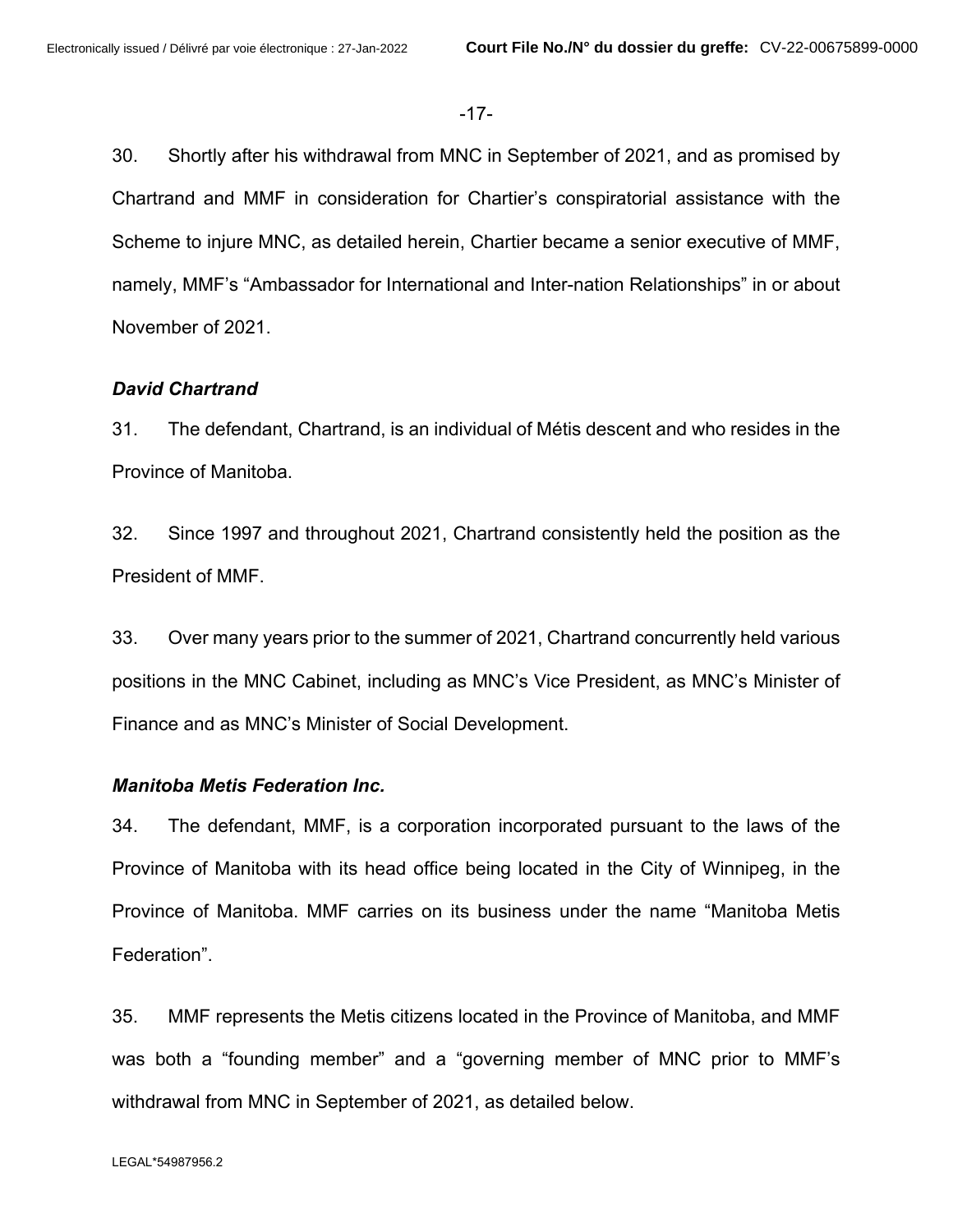-18-

#### *Wenda Watteyne*

36. The defendant, Watteyne, is an individual who resides in the City of Ottawa, in the Province of Ontario.

37. By Employment Agreement with MNC executed in December of 2019, Watteyne was employed by MNC as its "Executive Director". The Employment Agreement is governed by the laws of the Province of Ontario.

38. MNC pleads that each of Chartier, Chartrand and Watteyne owed common law, statutory and a fiduciary duty to MNC as a consequence of their senior positions at MNC, and as a consequence of the trust, responsibilities and power that each of Chartier, Chartrand and Watteyne in managing MNC's business and affairs.

## **The Remaining Defendants – Beneficiaries of the Scheme**

39. The defendant, Russell, is an individual residing in the City of Wakefield, in the Province of Quebec. Russell was employed by MNC on or about July 3, 2018 as a Senior Policy Advisor reporting to Watteyne at an initial annual salary of \$120,000.

40. The defendant, Monette, is an individual residing in the City of Ottawa, in the Province of Ontario. Monette was employed by MNC on a full time basis effective October 1, 2018 as a Logistics Coordinator reporting to Watteyne at an initial annual salary of \$60,000.

41. The defendant, Marc LeClair ("**Marc**"), is an individual who resides in the City of Chelsea, in the Province of Quebec. Marc is the sole shareholder, officer, director, alter ego and guiding mind of the defendant, LeClair Infocom.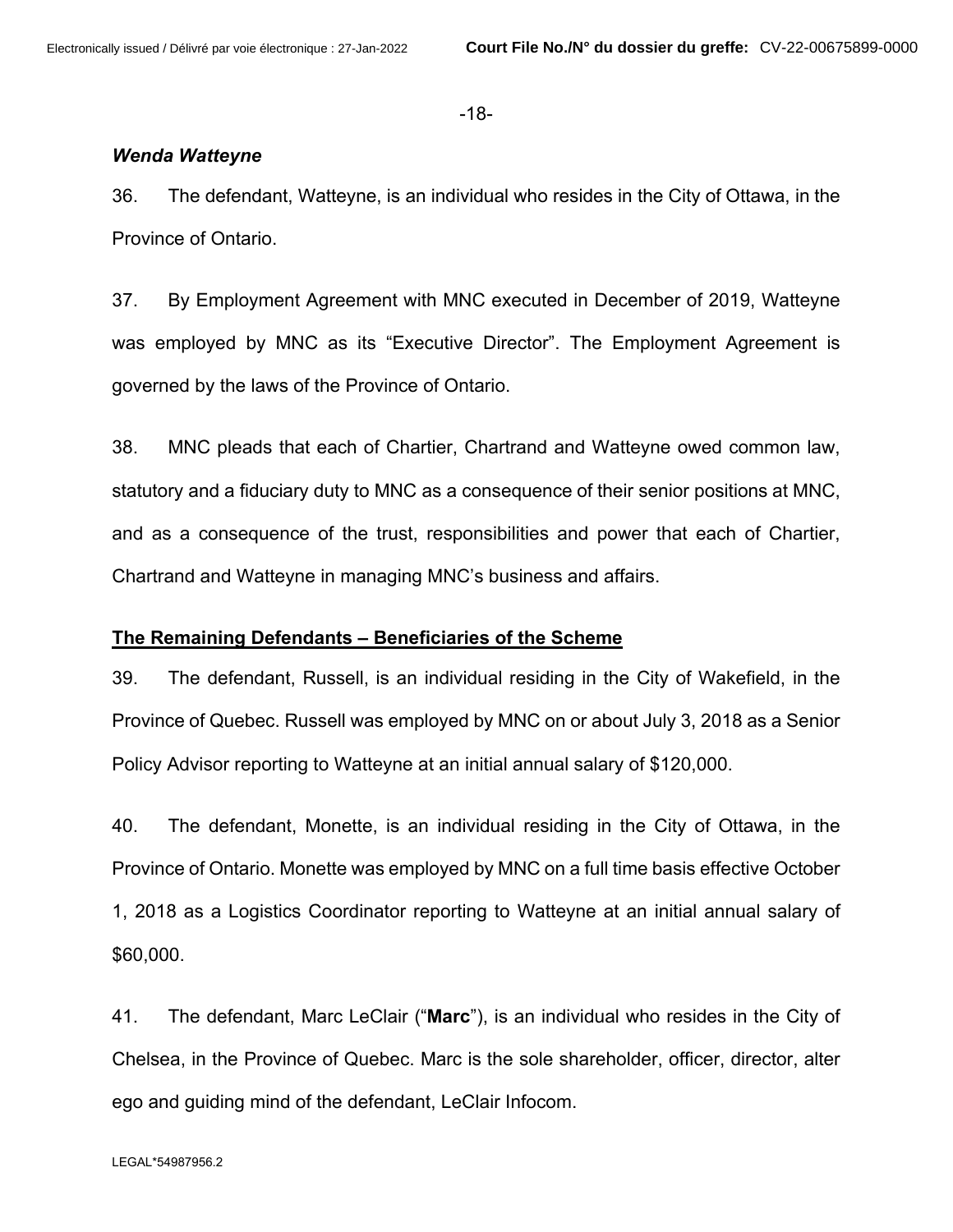-19-

42. Marc and LeClair Infocom were retained by MNC to act as a Senior Advisor to the MNC Executive, including to Chartier, Chartrand and Watteyne, pursuant to a Consultant Agreement with MNC dated April 1, 2019. That Consultant Agreement is governed by the laws of the Province of Ontario.

43. The defendant, Celeste McKay ("**Celeste**"), is an individual who resides in the City of Winnipeg, in the Province of Manitoba. Celeste is the sole shareholder, officer, director, alter ego and guiding mind of the defendant, McKay Consulting Inc.

44. Celeste and McKay Consulting were retained by MNC to provide technical support to the MNC Executive, including to Chartier, Chartrand and Watteyne, pursuant to a Consultant Agreement with MNC dated April 1, 2019. That Consultant Agreement is governed by the laws of the Province of Ontario.

45. The defendant, John Weinstein ("**Weinstein**"), is an individual who resides in the City of Vancouver, in the Province of British Columbia. Weinstein is the sole shareholder, officer, director, alter ego and guiding mind of the defendant, PPNG.

46. Weinstein and PPNG were retained by MNC as a Senior Advisor to the MNC Executive, including to Chartier, Chartrand and Watteyne, pursuant to a Consultant Agreement with MNC dated April 1, 2019. That Consultant Agreement is governed by the laws of the Province of Ontario.

47. The defendant, Kathy Hodgson-Smith ("**Smith**"), is an individual who resides in the City of Saskatoon, in the Province of Saskatchewan. Smith is the sole shareholder, officer, director, alter ego and guiding mind of the defendant, Infinity.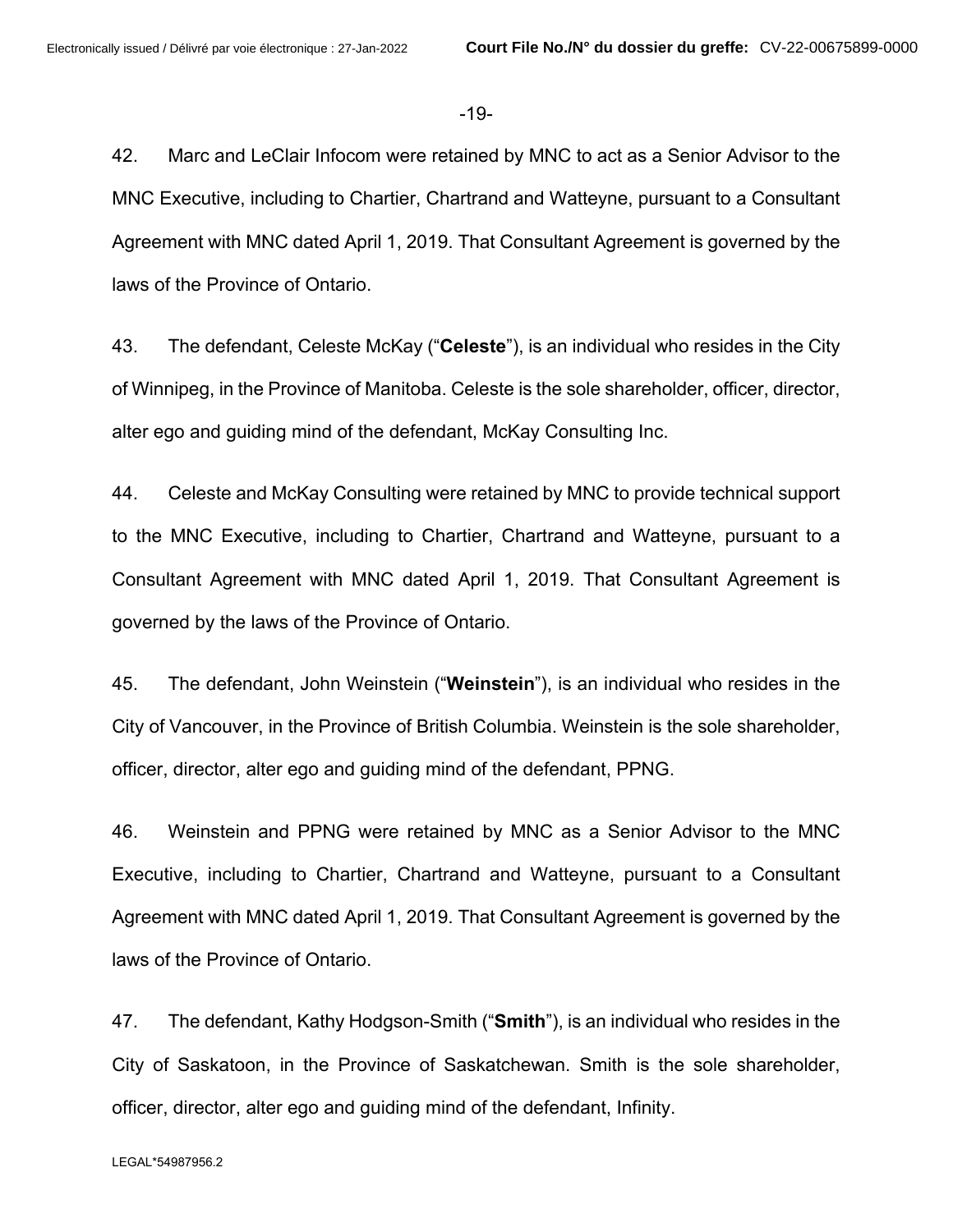-20-

48. Smith and Infinity were retained by MNC to provide various consulting services, including general policy support, to the MNC Executive, including to Chartier, Chartrand and Watteyne, pursuant to a Consultant Agreement with MNC dated April 1, 2021. That Consultant Agreement is governed by the laws of the Province of Ontario.

49. The defendant, Wei Xie ("**Xie**"), is an individual who resides in the City of Ottawa, in the Province of Ontario. Xie is the sole shareholder, officer, director, alter ego and guiding mind of the defendant, Systemway.

50. Xie and Systemway were retained by MNC as a Senior Advisor to the MNC Executive, including to Chartier, Chartrand and Watteyne, pursuant to a Consultant Agreement with MNC dated April 1, 2019. That Consultant Agreement is governed by the laws of the Province of Ontario.

## **The MNC Governance Dispute and Governance Litigation**

51. Since at least 2017, there has arisen among the "governing members" of MNC a dispute concerning the identification and recognition of citizens of the Métis Nation within and in accordance with the "National Definition" adopted by the MNC General Assembly in May of 2014, which continues to be MNC policy (the "**Citizenship Dispute**").

52. This led to a further dispute (beginning no later than July, 2019) regarding the standing of the MNO within the MNC, and the legitimacy of governance actions taken by Chartier in relation to this issue, including Chartier's purported suspension of the MNO as a member of the MNC, Chartier's failure or refusal to convene a General Assembly to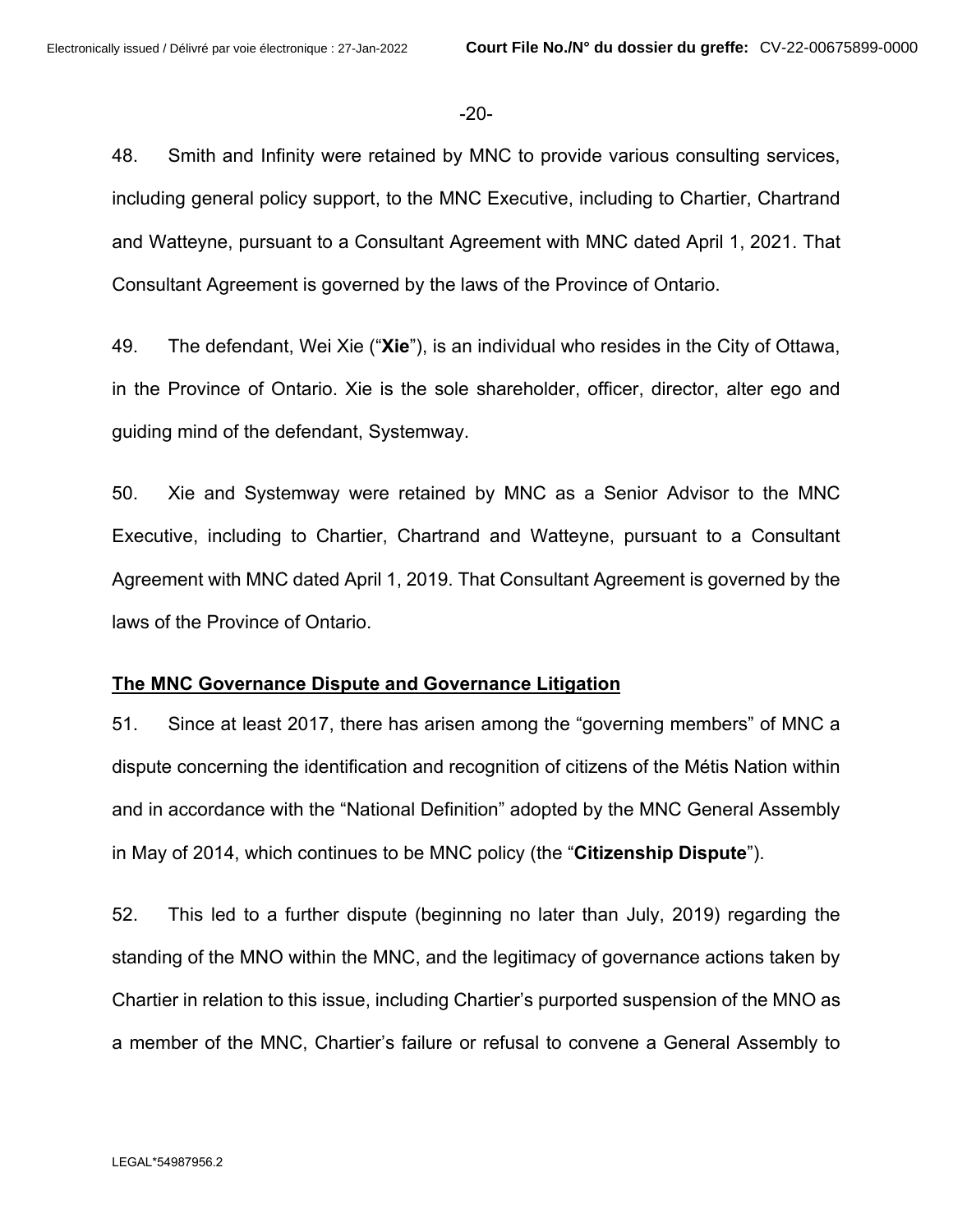-21-

elect his successor, and Chartier's failure or refusal to convene a Board of Governor's Meeting (the "**Governance Dispute**").

53. Throughout 2020 and 2021, Chartier, Chartrand and MMF formed an alliance and resolved to remain steadfast in their common desire and effort to suspend MNO from MNC.

54. The Governance Dispute was the subject of three (3) court applications that were commenced and proceeded together in the Ontario Superior Court of Justice (the "**MNC Governance Litigation**") in the Spring and Summer of 2021.

55. During the course of the MNC Governance Litigation, Chartrand and MMF issued ultimatums to MNC about their withdrawal from MNC's affairs if matters pertaining to MNO's standing were not resolved in accordance with their wishes.

56. In the Summer of 2021, Court Orders (the "**MNC Court Orders**") were made in the MNC Governance Litigation:

- (a) determining that Chartier's purported suspension of the MNO as a member of the MNC was not lawful;
- (b) directing a special sitting the MNC General Assembly as soon as practicable or as counsel may agree; and
- (c) deferring the status of MNO to vote at the MNC General Assembly until after the MNC General Assembly meeting.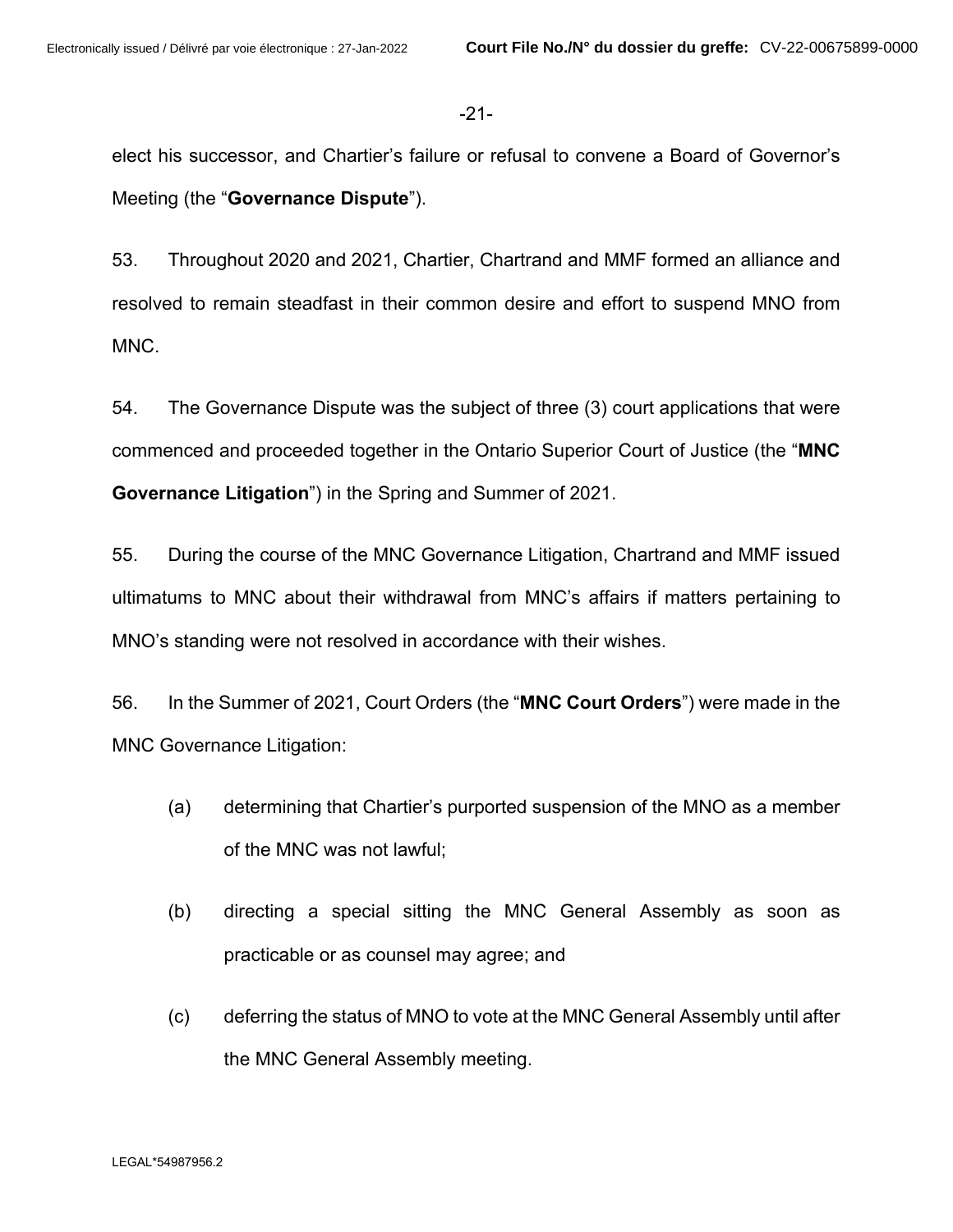-22-

57. Pursuant to a Consent Order negotiated by the parties and signed by the Court on September 22, 2021, the MNC General Assembly meeting proceeded on September 29 and 30, 2021, at which time a new MNC President was elected.

## **Chartrand and MMF Withdraw From MNC**

58. Both before and after the release of the MNC Court Orders, Chartier, Chartrand, MMF and Watteyne conducted secret meetings in, among other places, Ontario, and they agreed to implement concrete steps of the Scheme, including to formally resign from MNC before the end of September, 2021, and to create financial and other harm to MNC before their respective departures, as detailed below.

59. On or about September 29, 2021, Chartrand and MMF publicly announced that MMF was withdrawing from the MNC due to the Citizenship Dispute.

60. In so withdrawing from MNC, Chartrand and MMF publicly announced that MMF's mandate going forward was to "protect (its) citizens regardless of where they live" and for MMF to "stand tall as the only true Métis Government with a modern day treaty that is about to be signed, and a land claim that is about to be settled".

## **Chartier and Watteyne Also Withdraw – Implementation of a Scorched Earth Policy**

61. Shortly before the MNC General Assembly election at the end of September 2021, Chartier resigned or retired from MNC. In advance so doing, Chartier agreed to work with Chartrand in advancing MMF's interests to the detriment of MNC, as detailed below, in exchange for Chartier receiving a senior role at MMF in the fall of 2021.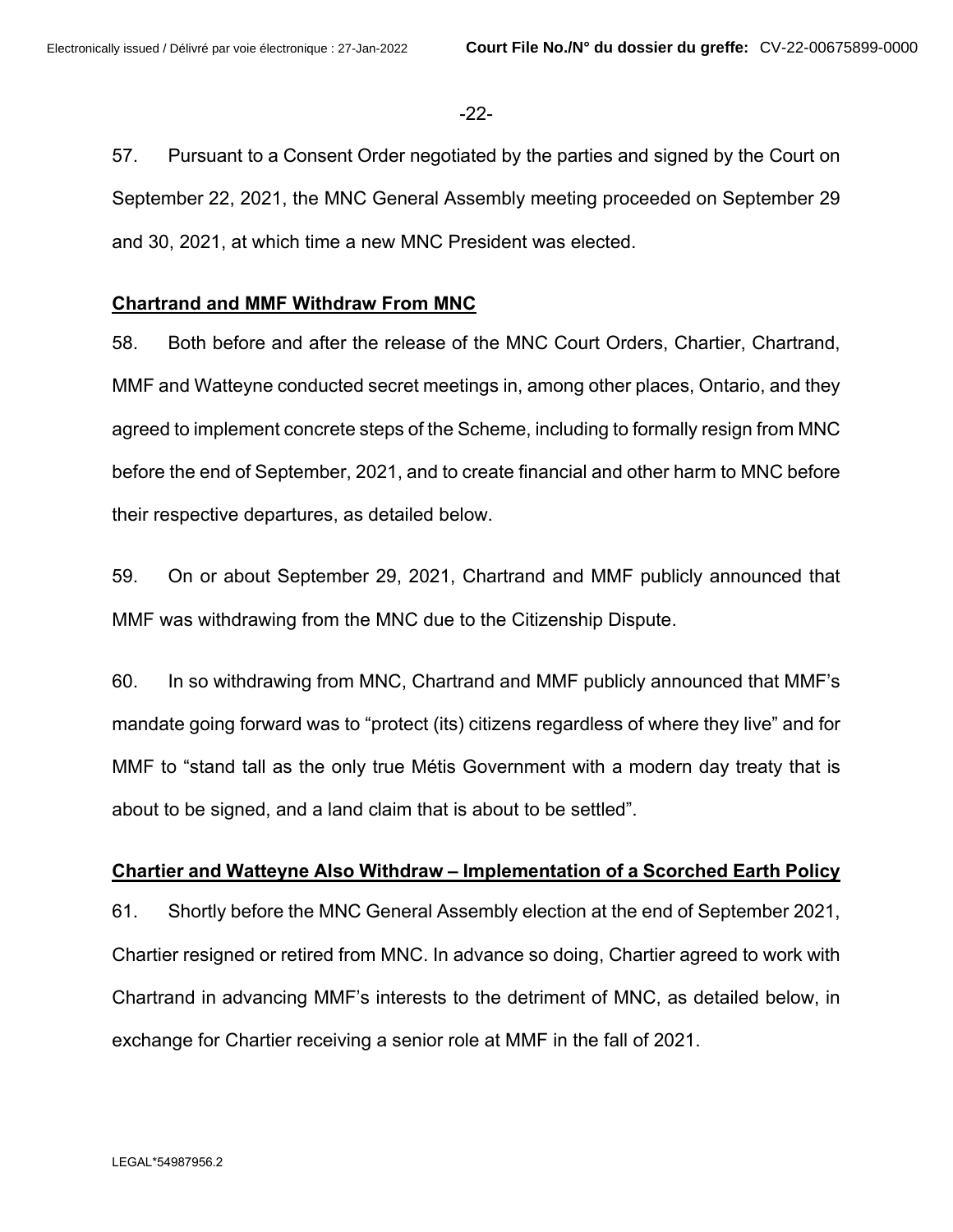-23-

62. More specifically and in contemplation of MMF's withdrawal from MNC just before the MNC General Assembly elections at the end of September 2021, Chartrand, with the knowledge, assistance or acquiescence of Chartier, Watteyne and others, embarked upon a scorched earth policy to intentionally cause financial harm and other injury to MNC, recognizing that MNC and MMF would now be competing to be the legitimate or recognized authority and voice of the Métis Nation going forward.

63. In advance of the withdrawal of each of Chartier, Chartrand, MMF and Watteyne from MNC at the end of September of 2021, or at other times while in control of MNC's affairs, each of Chartier, Chartrand, Watteyne and others conspired to negotiate, implement, authorize and direct a number of steps designed to injure and which in fact caused damages to MNC, including in respect of each of: (i) the Purported Veterans Fund Assignment and Conversion; (ii) the Purported Ottawa Lease Extension; (iii) the Purported Severance Payments; (iv) the Purported Termination Payments; (v) the Purported LRI Consultant Agreement; (vi) the Purported GDI Consultant Agreement; (vii) the Purported Métis Database Assignment; and (viii) the Non-Arm's Length Payments and Excessive Gifts, all of which are as particularized below.

#### **The Purported Veterans Fund Assignment and Conversion**

64. In or about June of 2019, MNC and Her Majesty the Queen in Right of Canada, represented by the Minister of Veterans Affairs (the "**Minister**"), executed the Métis Veterans Fund Contribution Agreement. The Metis Veterans Fund Contribution Agreement is governed by the laws of the Province of Ontario.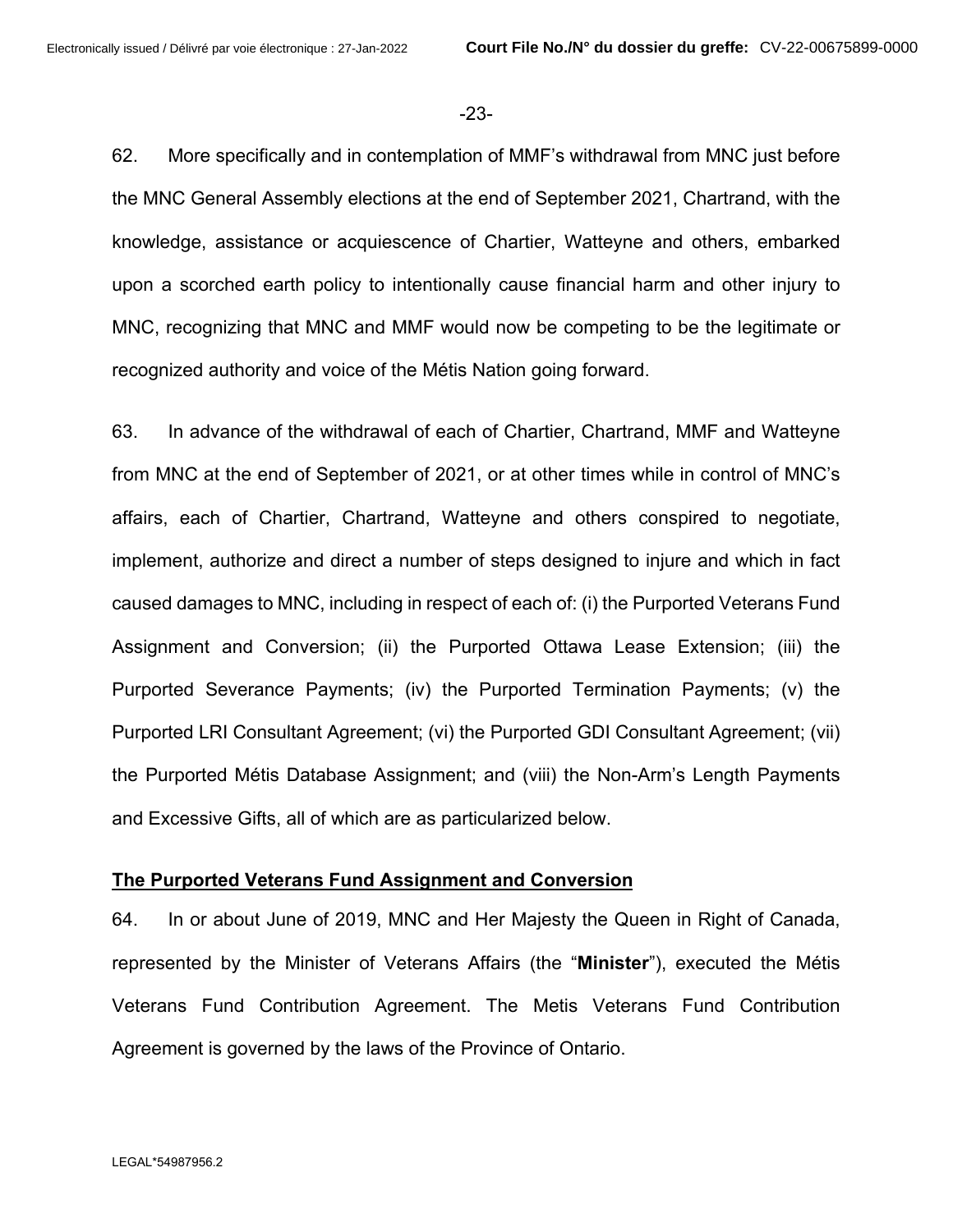-24-

65. The purpose of the Métis Veterans Fund Contribution Agreement is set out in section 3 thereof, namely, to set out the terms and conditions pursuant to which the Minister would be making a contribution to MNC towards the "Métis Veterans Recognition Payment Program" (the "**Program**").

66. The objectives of the Program are expressly set out in the Metis Veterans Fund Contribution Agreement to: (i) recognize, through \$20,000 individual recognition payments, Second World War Métis Veteran's pre-war and post-war experiences that may have negatively impacted their demobilization success; and (ii) support commemorative initiatives that promote awareness and appreciation of Métis Veterans sacrifices and contributions to the Métis people as well as to the general Canadian public.

67. The Métis Veterans Fund Contribution Agreement prescribed the eligibility qualifications and the application process for receipt of individual recognition payments as well as for commemorative initiatives, and it set out specific targets and schedules for the release of up to \$30,000,000 in contributions to the Program from the Minister.

68. The Métis Veterans Fund Contribution Agreement also created specific contractual obligations on MNC as well as restrictions on the assignment thereof. In particular but without limitation:

(a) pursuant to section 4.2, MNC was obligated to use the Minister's contributions solely to carry out the Program in a diligent and professional manner in accordance with the terms and conditions of the agreement;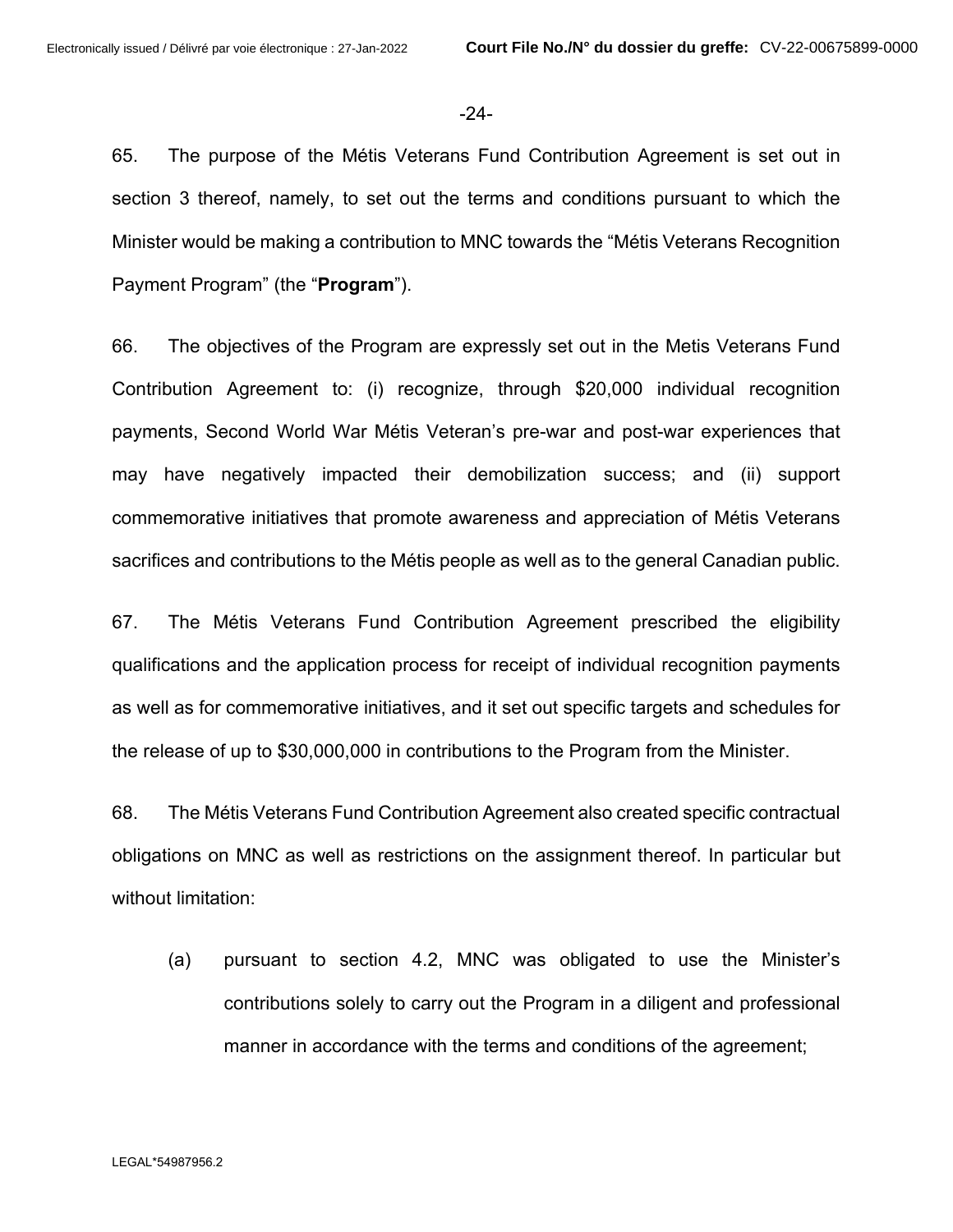-25-

- (b) pursuant to section 8.1, MNC was obligated to keep proper books and records of all expenditures and revenues relating to the Program;
- (c) pursuant to section 10.1, MNC was obligated to grant the Minister reasonable access to the Program site, the business premises of MNC, and to all Program-related books and records;
- (d) pursuant to section 12.1, MNC was obligated to provide prescribed reporting, including a work plan, yearly activity reports and any additional declarations or reports on expenditures or Program activities deemed necessary or advisable by the Minister;
- (e) pursuant to section 13.1(1)(c), an "Event of Default" was deemed to occur if MNC was in breach of the performance of or the compliance with any provision of the Métis Veterans Fund Contribution Agreement, which could in turn trigger termination rights in favour of the Minister; and
- (f) pursuant to section 23.1, MNC was prohibited from assigning the Métis Veterans Fund Contribution Agreement "or any part thereof without the prior consent of the Minister".

69. In breach of their fiduciary duties to MNC, each of Chartier, Chartrand and Watteyne embarked on the implementation of their scorched earth policy by purporting to assign a portion of the Métis Veterans Fund Contribution Agreement to MMF by way of a Service Delivery Agreement between MNC and MMF dated September 24, 2020, and by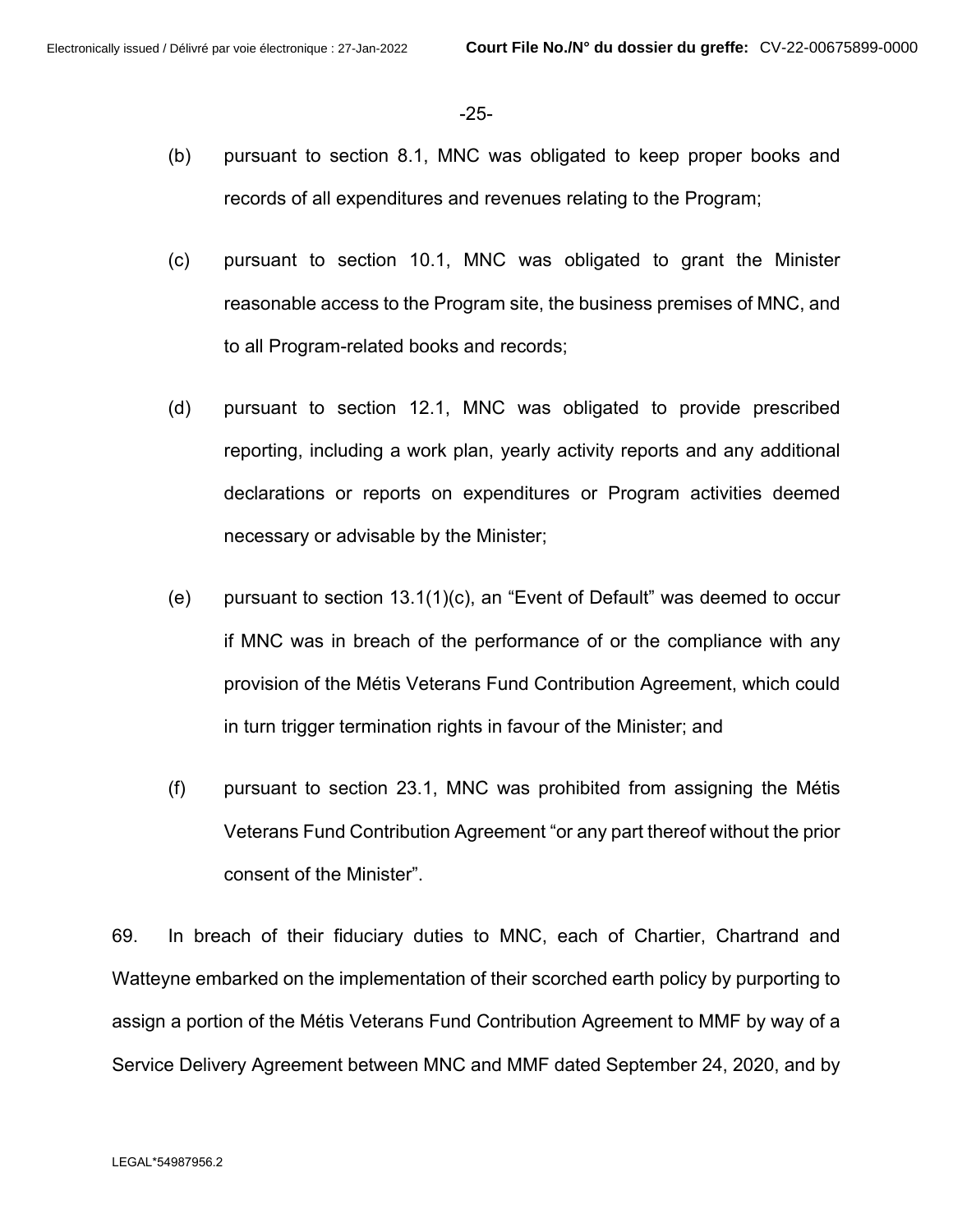#### -26-

way of a Service Delivery Amending Agreement dated as of February 2021 (collectively,

the "**MMF Service Delivery Agreements**").

70. Each of the MMF Service Delivery Agreements was executed by Chartrand on behalf of MNC with the knowledge of Chartier and Watteyne and without the approval or consent of the Minister, and despite the express prohibition against the assignment of any portion of the Métis Veterans Fund Contribution Agreement, as aforesaid.

71. Pursuant to the provisions of the MMF Service Delivery Agreements, Chartier, Chartrand, MMF and Watteyne arranged for, among other things:

- (a) the transfer from MNC to MMF of approximately \$9,000,000 that had been contributed by the Minister to the Program;
- (b) the establishment of an investment account at Richardson GMP in the name of MMF, which is solely under the control and direction of MMF or its investment advisors; and
- (c) the authority of MMF to charge a 15% fee based on the annual operating budget of the Program, as administered by MMF.

72. The execution of the MMF Service Delivery Agreements, including the arrangements to transfer funds and other benefits from MNC to MMF, to establish an investment account in the name of and in the control of MMF, and to charge fees, was done in the absence of any *bona fide* business purpose of MNC, were concealed from the MNC Board of Governors, were undertaken in breach of MNC's By-Laws, customs,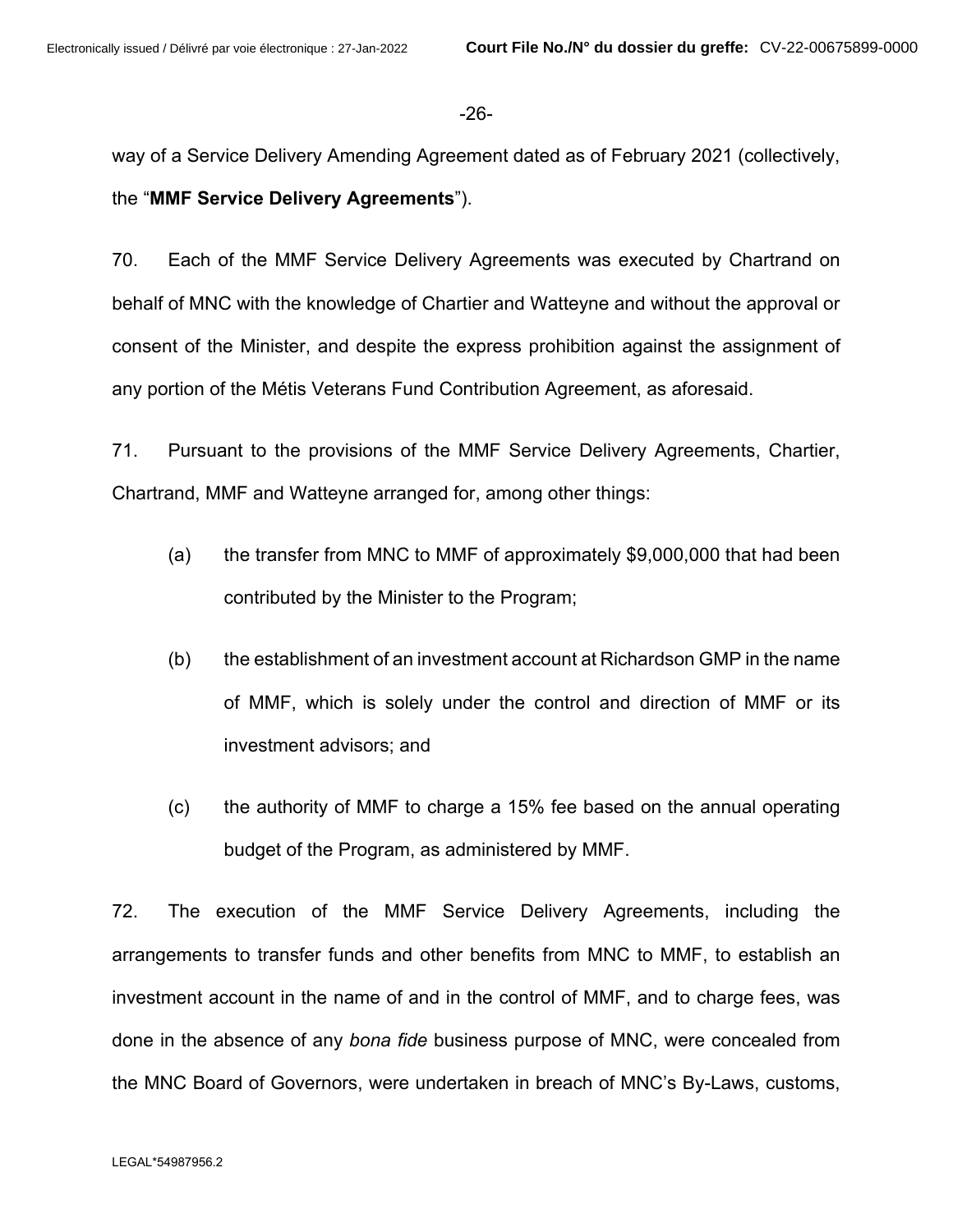#### -27-

policies and practices, violated the *Canada Not-for-profit Corporations Act*, and represented a breach of the common law and fiduciary duties of each of Chartier, Chartrand and Watteyne to MNC.

73. MNC pleads that the funds and other benefits transferred to MMF pursuant to the MMF Service Delivery Agreements or connected with the Métis Veterans Fund Contribution Agreement are impressed with a constructive or resulting trust, and MMF knowingly assisted with the breach of fiduciary duties by each of Chartier, Chartrand and Watteyne, as aforesaid.

74. MNC further pleads that MMF is in knowing receipt of and has unlawfully converted funds and other benefits impressed with a trust as a consequence of the breach of fiduciary duties by each of Chartier, Chartrand and Watteyne in respect of the Métis Veterans Fund Contribution Agreement, as aforesaid.

75. Accordingly, MNC pleads that, with reference to the Métis Veterans Fund Contribution Agreement, MNC is entitled to the declaratory, compensatory, injunctive, equitable and other relief claimed in paragraph 1 of the Statement of Claim as against each of Chartier, Chartrand, MMF and Watteyne.

## **The Purported Ottawa Lease Extension**

76. As known to each of Chartier, Chartrand and Watteyne, MNC had been leasing the Ottawa Premises from the Manitoba Landlord pursuant to a ten (10) year lease (the "**Initial Ottawa Lease**") dated August 17, 2011.

77. Pursuant to the terms of the Initial Ottawa Lease: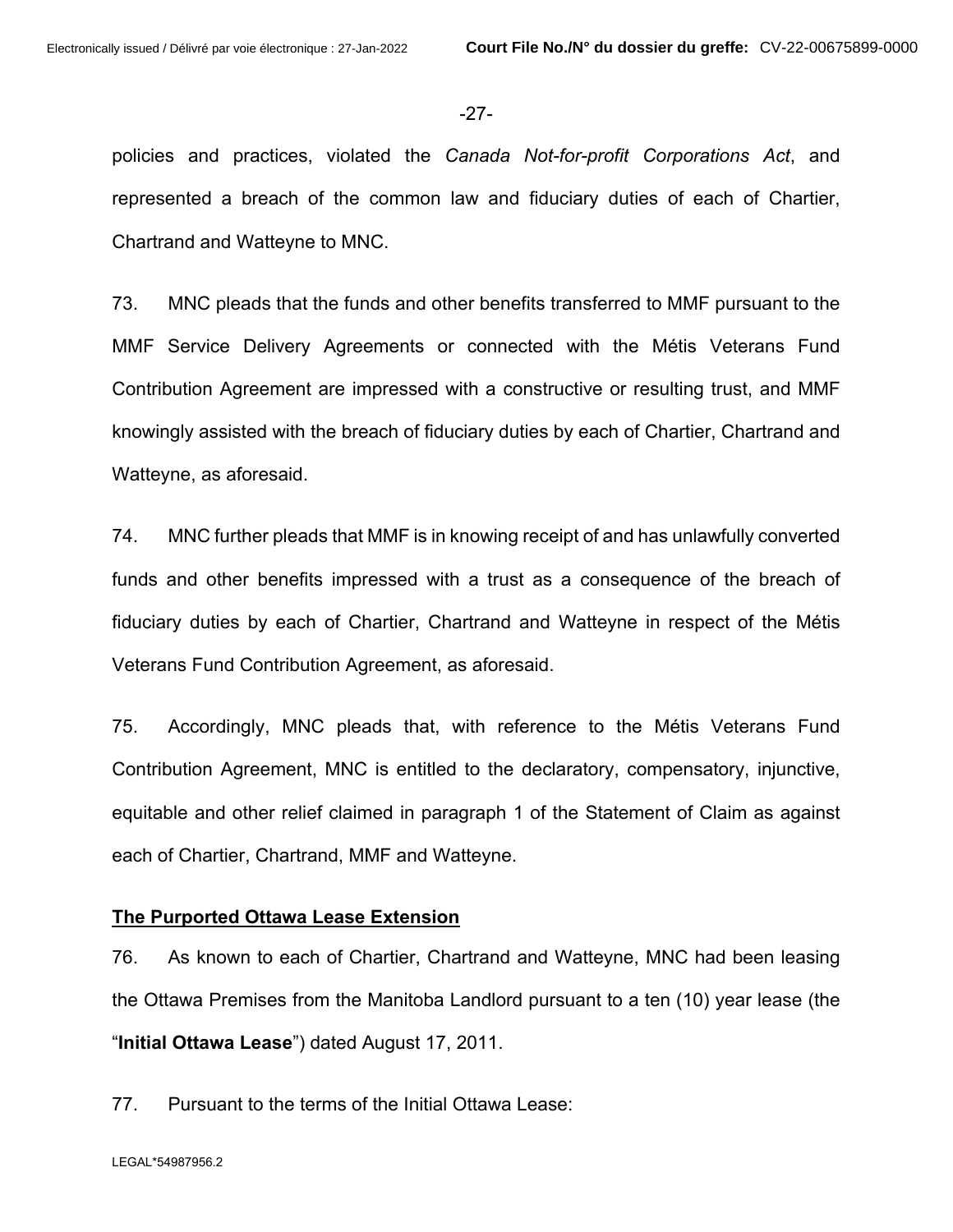-28-

- (a) the term of the Initial Ottawa Lease expired October 31, 2021;
- (b) the basic rent payable for the last five (5) years of the term was  $$18,700$  per month; and
- (c) MNC had an option to renew (the "**Option to Renew**") the Initial Ottawa Lease for two (2) consecutive five (5) year terms each, in which case the basic rent payable during each renewal term would be the greater of the basic annual rental for the last year of the term or the then-current prevailing market rent for comparable premises.

78. MNC did not exercise the Option to Renew. Instead, and shortly before his departure from MNC, Chartier (on behalf of MNC) executed an Amended Lease made the 6 th day of April 2021 (the "**Amended Ottawa Lease**") between MNC and the Manitoba Landlord, with the encouragement or assistance of Chartrand. The Amended Ottawa Lease is governed by the laws of the Province of Ontario.

79. At the time of the execution of the Amended Ottawa Lease, Chartier, Chartrand and Watteyne knew that the shareholders of the Manitoba Landlord were associated with MMF, including Louis Riel Capital Corporation and Métis Economic Development Organization Ltd.

80. Further, various directors and senior representatives of the Manitoba Landlord, including Anita Campbell, John (Jack) Gordon Park, and Phyllis Leah LaPlante, were also MMF officers or held senior committee positions at MMF.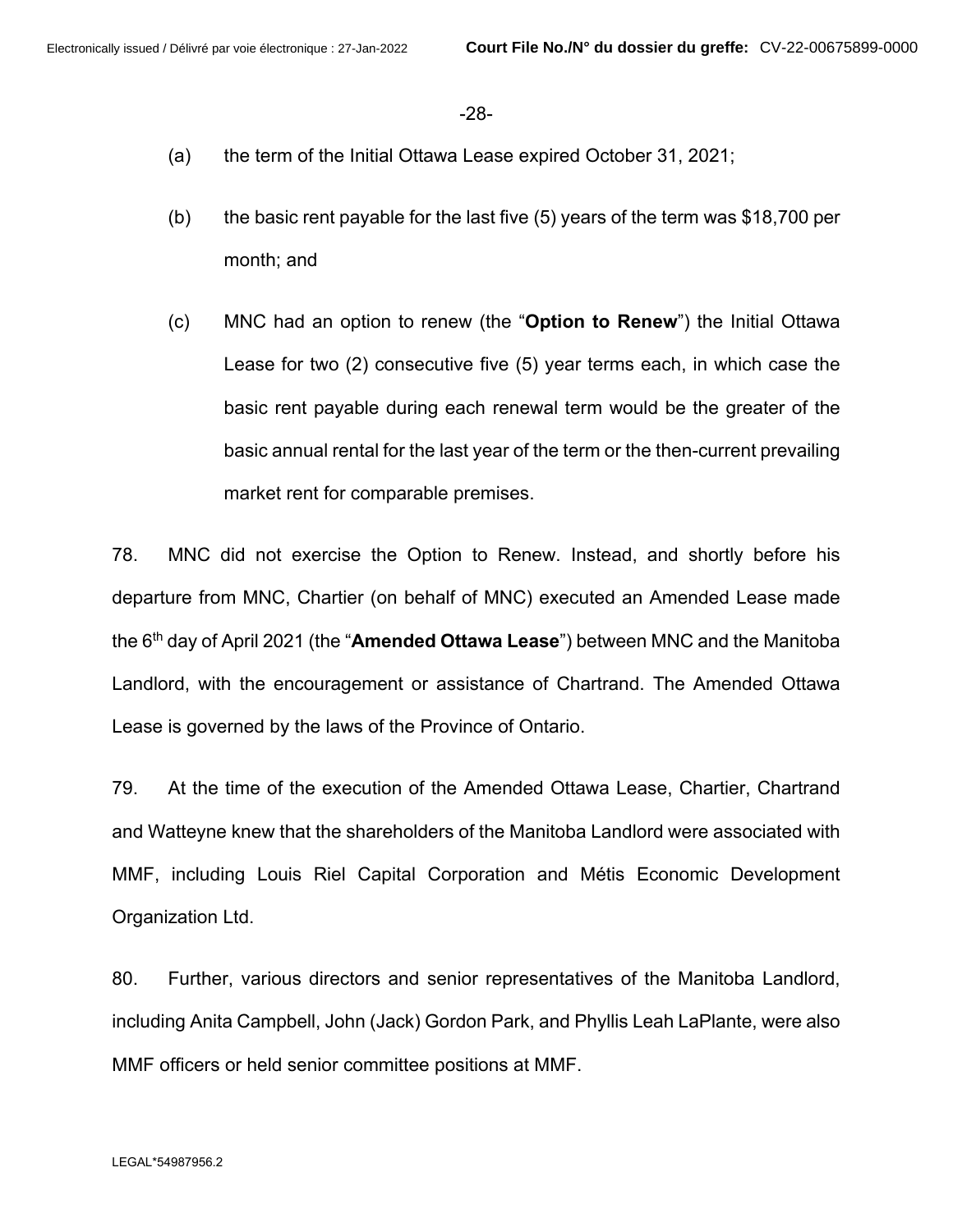-29-

81. Consequently, each of Chartier, Chartrand and Watteyne knew or ought to have known that MMF and the Manitoba Landlord were not at arm's length, and that Chartier, Chartrand and Watteyne were therefore statutorily required to disclose a potential conflict of interest in order to obtain appropriate approval by the governing members of MNC before the execution of the Amended Ottawa Lease.

82. Further to the breach of their statutory duties in respect of the Amended Ottawa Lease, Chartier, Chartrand and Watteyne failed to comply with or were in reckless disregard for MNC's By-Laws, customs, policies and practices, and they thereby breached their fiduciary duties to MNC.

83. Pursuant to the Amended Ottawa Lease, Chartier purported to bind MNC to an additional seven (7) year term of renting the Ottawa Premises from November 1, 2021 to October 31, 2028 at a basic rent of \$19,448 per month (the "**Amended Basic Rent**").

84. MNC pleads that the Amended Basic Rent for the Ottawa Premises is much higher than the fair market rent for the Ottawa Premises, especially considering the impact of the COVID pandemic on rental rates in Ottawa in 2021.

85. MNC also pleads that each of Chartier, Chartrand and Watteyne knowingly participated in a breach of their respective fiduciary duties to MNC, acted while under a conflict of interest, and preferred the interest of MMF and the Manitoba Landlord to the detriment of MNC, in violation of the statutory, common law and By-Law obligations, and as part of the Scheme to injure MNC and benefit MMF upon their departures from MNC in 2021.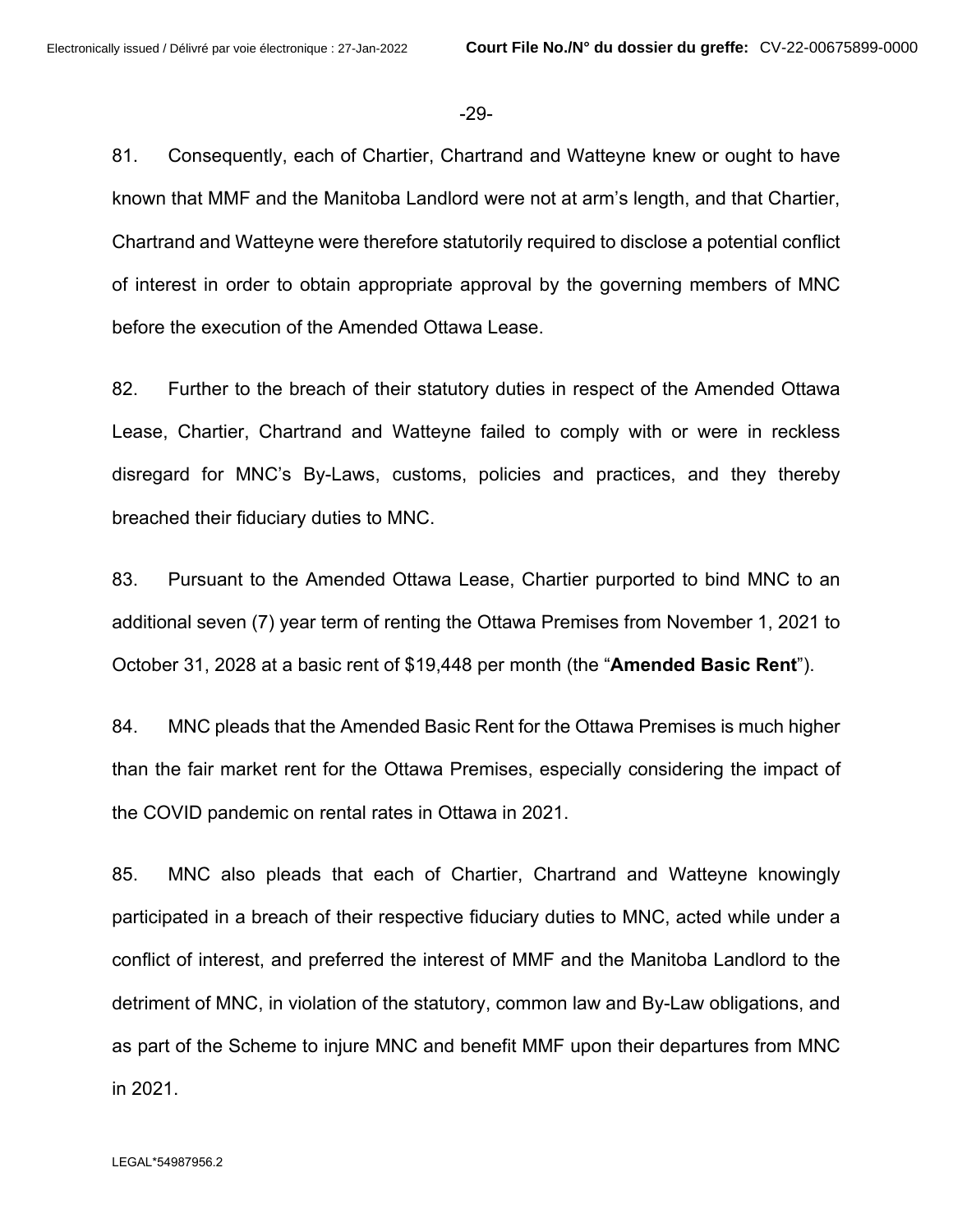-30-

#### **The Purported Severance Payments**

86. Just before their respective departures from MNC in September of 2021, Chartier, Chartrand and Watteyne collaborated, orchestrated and arranged with certain employees of MNC, namely, Russell and Monette, to provide each of them, and to provide each of Chartier and Watteyne, with excessive, inappropriate or unnecessary severance payments, to the detriment of MNC.

87. More specifically, Chartier, Chartrand and Watteyne designed and approved excessive, inappropriate or unnecessary termination provisions and severances to the detriment of MNC and for the benefit of each of Russell, Monette, Watteyne and Chartier (collectively, the "**Departing MNC Individuals**"), and they arranged for MNC to pay excessive, inappropriate or unnecessary severance payments to each of them, as follows:

| Russell  | \$120,000 (equivalent to 11 months salary) |
|----------|--------------------------------------------|
| Monette  | \$60,000 (equivalent to 10 months salary)  |
| Watteyne | \$374,000 (equivalent to 24 months salary) |
| Chartier | \$244,710 (equivalent to 18 months salary) |

88. MNC pleads that the Purported Severance Payments were excessive, inappropriate or unnecessary in that, *inter alia*:

(a) Without having any legal authority or bona fide business rationale for so doing, Wettyene provided "Letters of Assurance" dated May 28, 2021 to each of Russell and Monette, as encouraged or approved by each of Chartier and Chartrand, indicating to each of Russell and Monette on behalf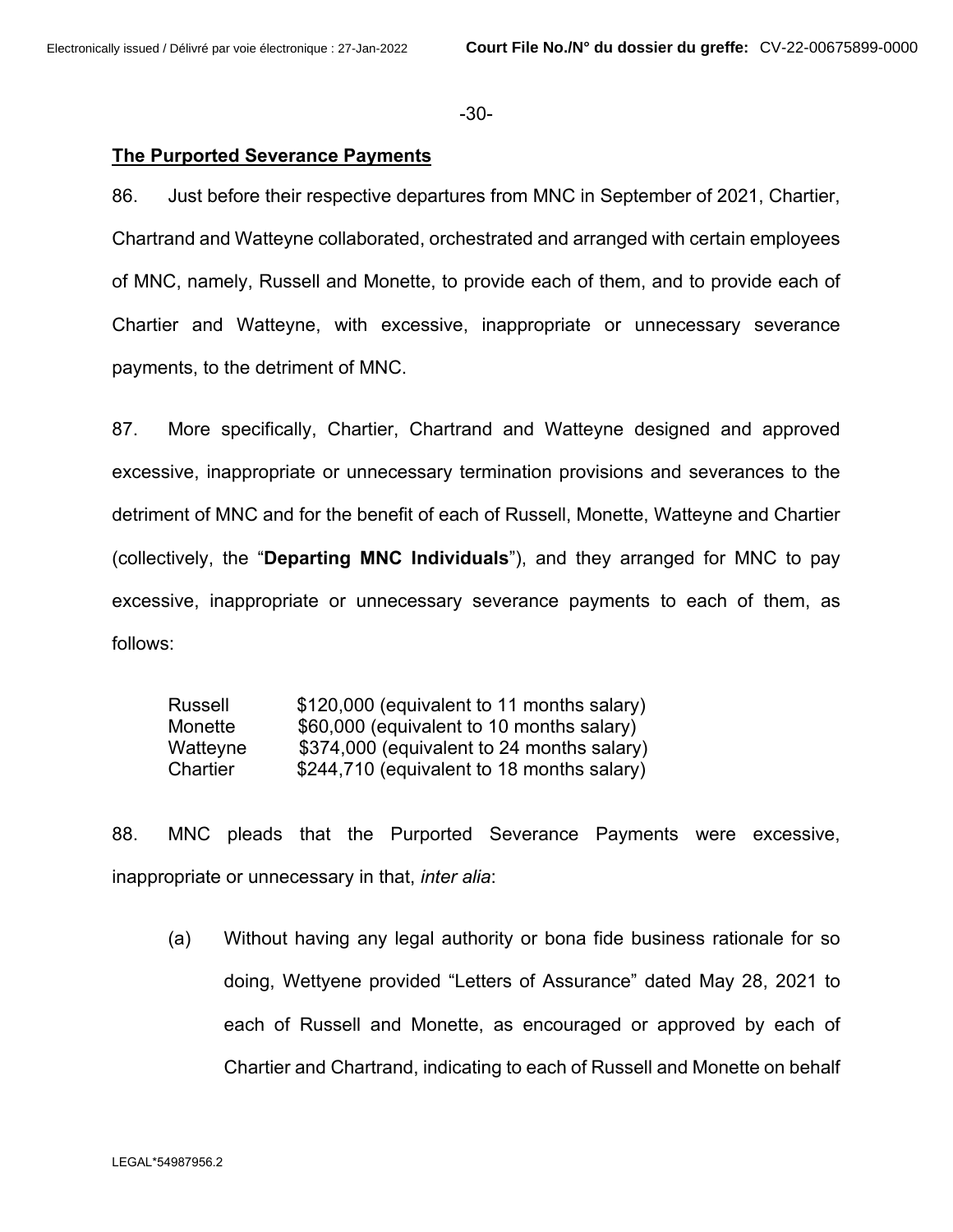-31-

of MNC that the "Minister of Finance (Chartrand) has the authority to bind the MNC Secretariat (and was) providing a minimum of 12 months notice in the event that a decision (was) made by the Executive or Board of Directors of the Metis National Council to relieve (them) of (their) employment position";

- (b) By email from MNC's Director of Finance, Claire Laliberte, CPA, CA, to Watteyne dated July 30, 2021, Watteyne was expressly advised, among other things, that "in terms of end of employment for President Chartier, who is finishing his term as President (no dismissal, no forced retirement, etc.), the standard payroll terms listed below would apply. Finance cannot suggest any deviations from these standards, especially given the political climate and scrutiny that will follow …. Severance: this is not applicable since his term is ending, there is no dismissal of the employee or forced retirement. I have never seen any payments to longstanding employees, only retirement parties and gifts";
- (c) each of the Departing MNC Individuals, including Watteyne, intended to resign or retire from MNC in or about September of 2021, such that MNC did not have a legal obligation to pay them any of the aforesaid severance payments or the severance payments in the amounts set out above;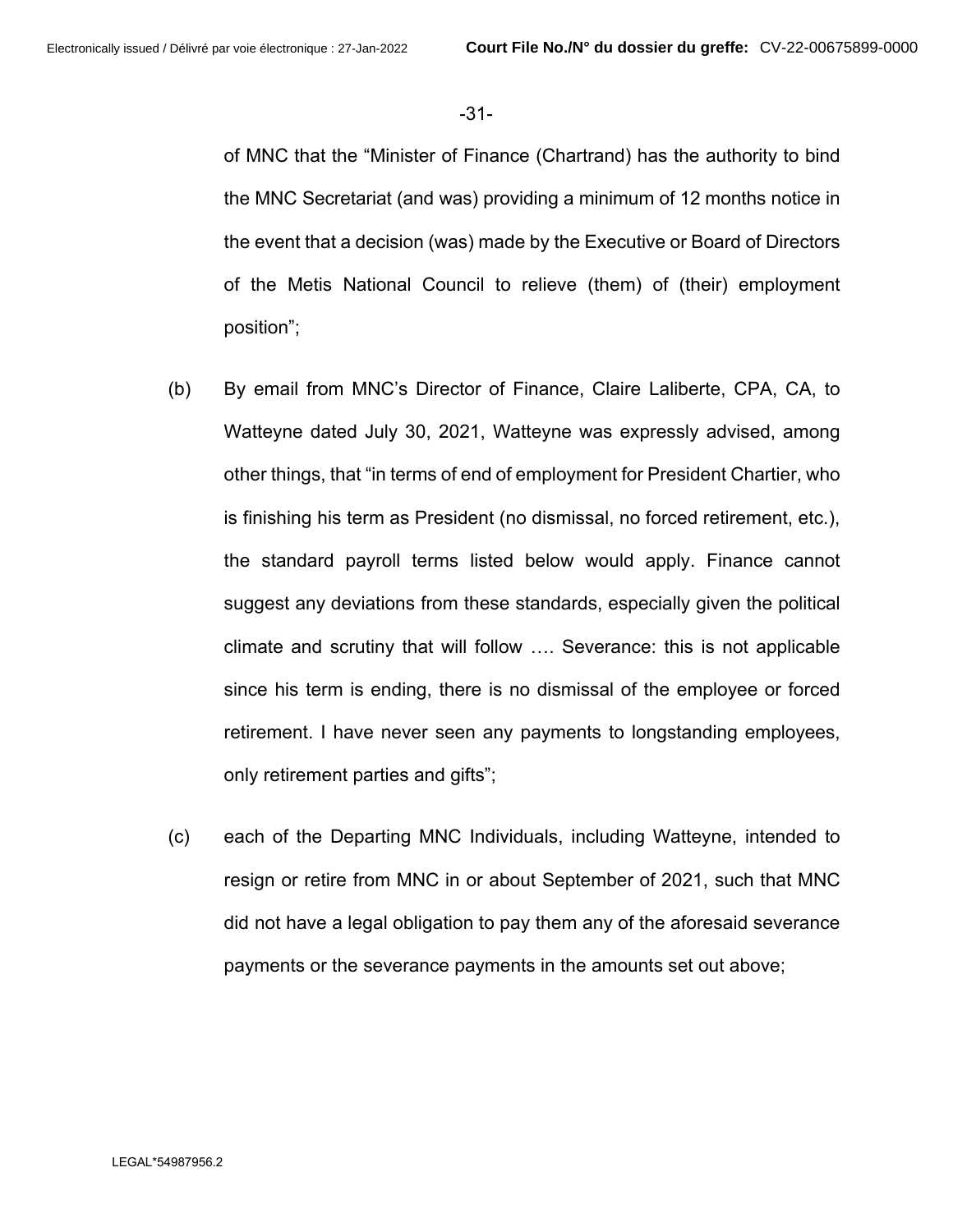-32-

- (d) instead of being provided with severance payments, each of the Departing MNC Individuals could have been given working notice by MNC if MNC intended to ultimately terminate their services;
- (e) each of the Departing MNC Individuals had a duty to take reasonable steps to mitigate the loss of their arrangements with and positions at MNC; and
- (f) the amount of severance payments actually paid by MNC to the Departing MNC Individuals was well in excess of their respective statutory and common law entitlements and should have been structured to take into account their intention to resign and their duty to mitigate, as aforesaid.

89. MNC pleads that Chartier, Chartrand and Watteyne were friends or colleagues, and they were also friends and colleagues of each of Russell and Monette. Chartier, Chartrand and Watteyne preferred the interests of each of the Departing MNC Individuals to the interest of MNC and even coached the Departing MNC Individuals on how to claim and receive entitlement to excessive, inappropriate or unnecessary severance payments for themselves, with the intent of creating financial windfalls for the Departing MNC Individuals to the detriment of MNC.

90. MNC pleads that Chartier, Chartrand and Watteyne breached their fiduciary duties to MNC in orchestrating the negotiation and payment of the excessive, inappropriate or unnecessary Purported Severance Payments to each of the Departing MNC Individuals, which breaches caused MNC to suffer financial loss.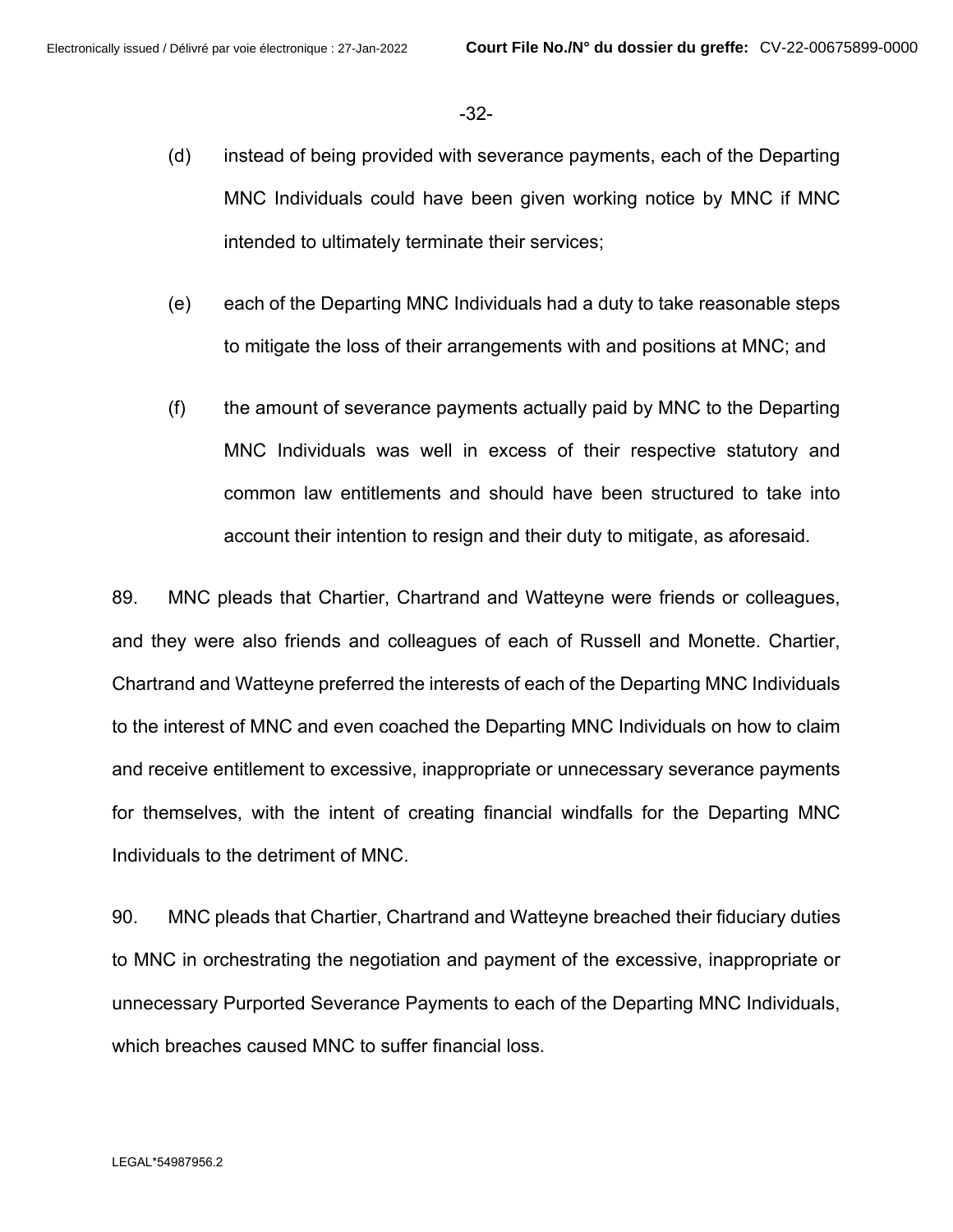-33-

91. Further, each of Chartier, Chartrand and Watteyne breached the By-Laws and their statutory and common law duties in respect of the Purported Severance Payments, especially considering the conflict of interest in arranging for the substantial severance payment made to Watteyne (who was prepared to voluntarily resign from MNC in September of 2021 and who was therefore not entitled to any severance payment), and in arranging for the severance payment to Chartier (who intended to "retire" from MNC in September of 2021 upon the election of a new MNC President and who was therefore likewise not entitled to any severance payment).

92. In so orchestrating the Purported Severance Payments, Chartier, Chartrand, MMF and Watteyne intended to advance their scorched earth policy so as to benefit not only the Departing MNC Individuals, but also to benefit MMF, and to correspondingly injure MNC upon their departures from MNC in September of 2021.

93. MNC pleads that each of Chartier and Watteyne have been unjustly enriched by the severance payments made by MNC to them, as aforesaid, and MNC seeks an order that Chartier and Watteyne disgorge all or part of those excessive, inappropriate or unnecessary severance payments.

94. MNC further pleads that MNC suffered damages by paying the excessive, inappropriate or unnecessary Purported Severance Payments, and MNC seeks damages against each of Chartier, Chartrand, MMF and Watteyne as a consequence of their breach of duties, as aforesaid, which caused MNC to suffer those damages.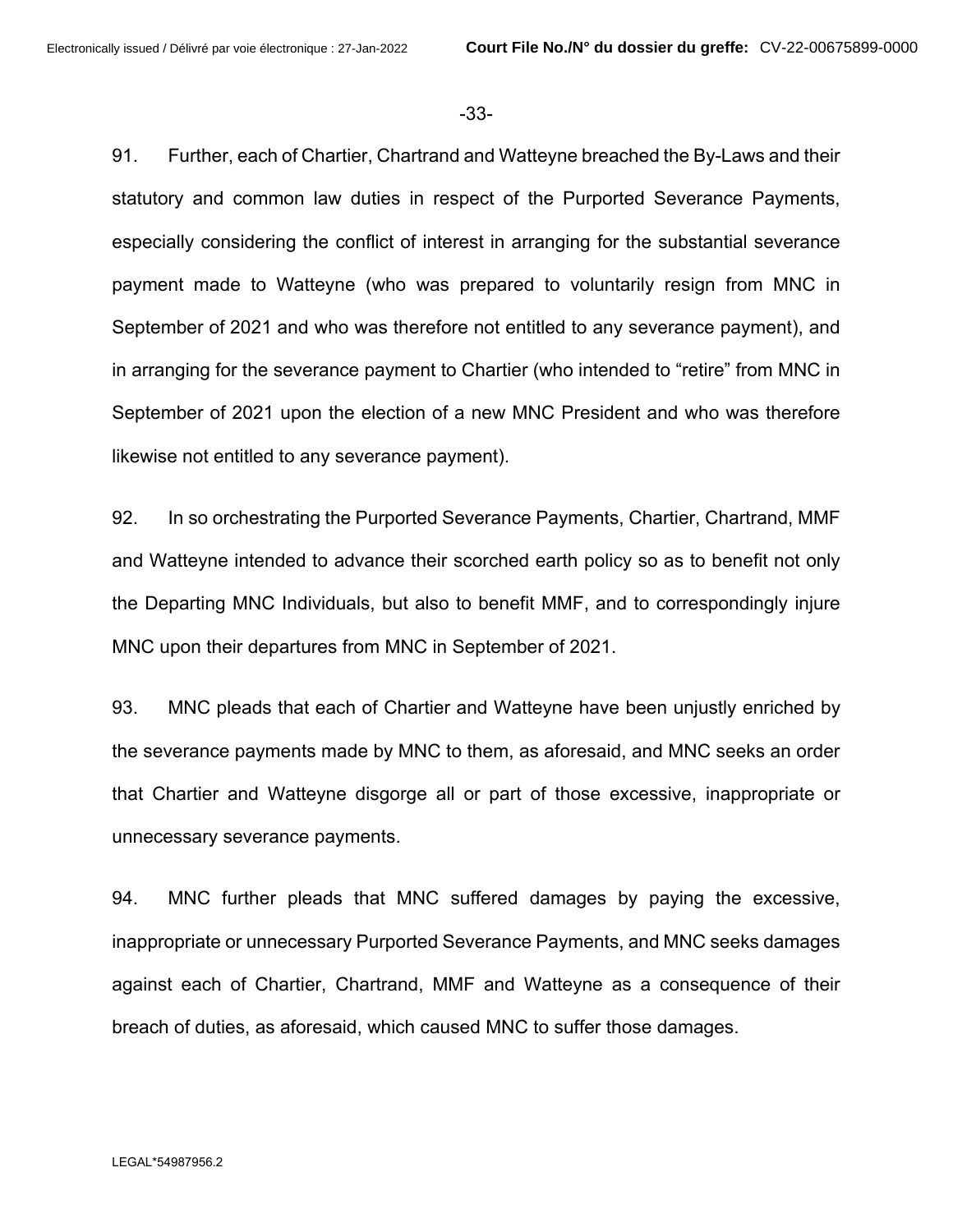#### -34-

95. As set out above, MNC pleads that Russell and Monette knew or were wilfully blind to the breaches of fiduciary duty by each of Chartier, Chartrand and Watteyne, and they assisted with those breaches. In so doing, each of Russell and Monette knowingly received the benefits thereof, being excessive compensation from MNC, or were wilfully blind in that respect.

96. MNC pleads that the excessive, inappropriate or unnecessary Purported Severance Payments are impressed with a constructive trust in favour of MNC.

#### **The Lump Sum Payments**

97. Just before their respective departures from MNC in September of 2021, or at other times while in control of the business and affairs of MNC, Chartier, Chartrand and Watteyne collaborated and arranged with certain consultants to MNC, namely, Marc, LeClaire Infocom, Celeste, McKay Consulting, Weinstein, PPNG, Smith, Infinity, Xie and Systemway (collectively, the "**Withdrawing Contractors**") to provide each of them with excessive, inappropriate or unnecessary lump sum termination payments to the detriment of MNC.

98. More specifically and in 2021, Chartier, Chartrand and Watteyne negotiated or renegotiated commercially unreasonable and oppressively onerous termination provisions in MNC's written contracts with each of the Withdrawing Contractors in order to injure MNC and to correspondingly benefit the Withdrawing Contractors; in so doing, Chartier, Chartrand and Watteyne also conspired to arrange for MNC to pay excessive, inappropriate or unnecessary termination payments to each of them, as follows: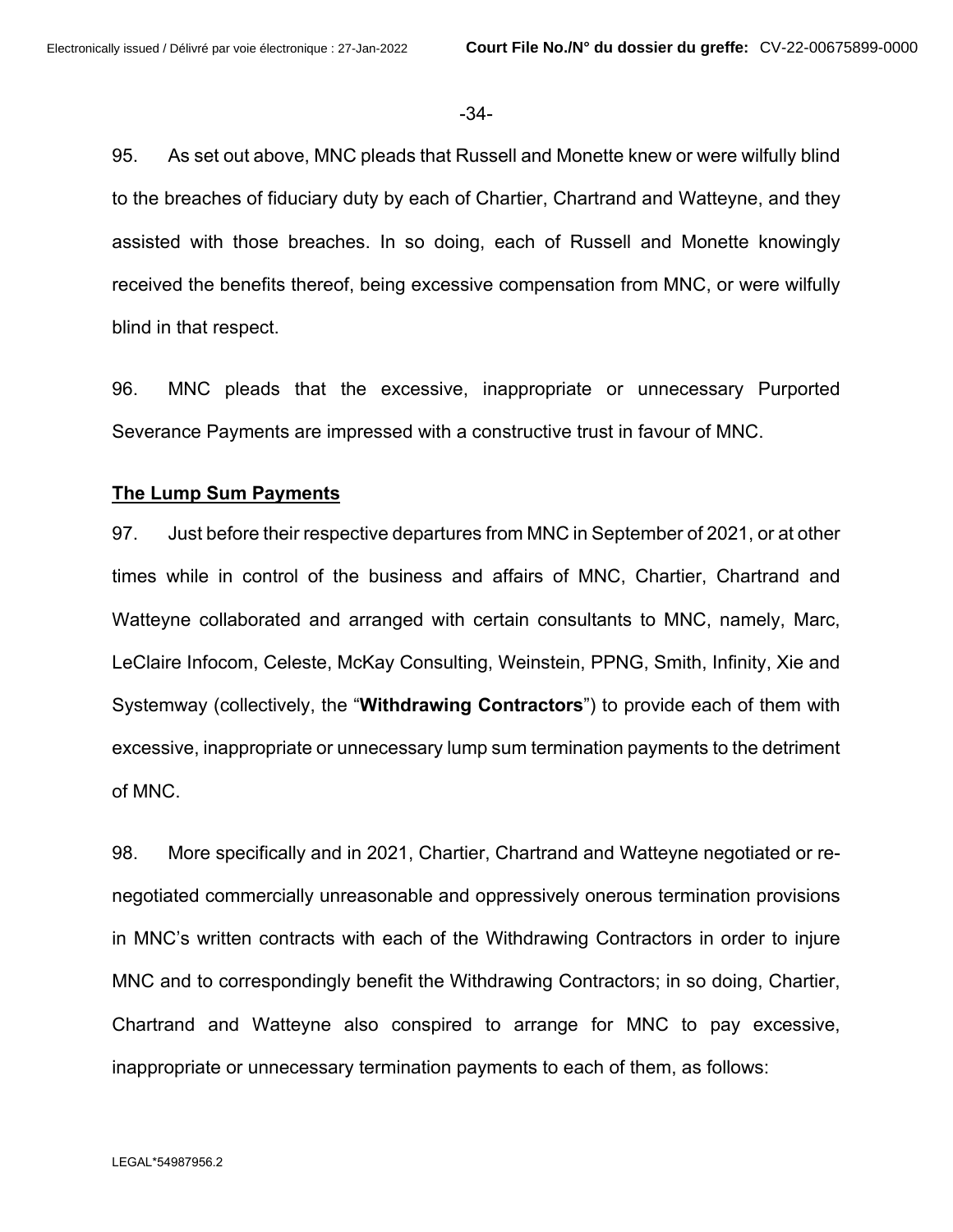| -<br>×<br>٠<br>×<br>I<br>I<br>×<br>۰.<br>M.<br>۰. |
|---------------------------------------------------|
|---------------------------------------------------|

| Marc and LeClaire Infocom    | \$350,000 (equivalent to 24 months payments<br>for services)                                      |
|------------------------------|---------------------------------------------------------------------------------------------------|
| Celeste and McKay Consulting | \$91,765.17 (equivalent to 6 months payments<br>for services, plus administrative fees and taxes) |
| <b>Weinstein and PPNG</b>    | \$350,000 (equivalent to 24 months payments<br>for services)                                      |
| Smith and Infinity           | \$81,360 (equivalent to 6 months payments for<br>services, plus taxes)                            |
| Xie and Systemway            | \$276,000 (equivalent to 24 months payment for<br>services)                                       |

99. MNC pleads that the Lump Sum Payments were excessive, inappropriate or unnecessary in that, *inter alia*:

- (a) the purported termination and penalty provisions in favour of the Withdrawing Contractors were not negotiated for valuable consideration or in accordance with commercial reasonableness, industry standards or in good faith. In fact, each of Chartier, Chartrand and Wetteyne agreed, shortly before their respective departures from MNC, to provide the Withdrawing Contractors with windfall termination provisions that substituted MNC's rights to terminate the Withdrawing Contractors' services on notice and with little or no financial penalty or payment from MNC with termination provisions by which MNC would be contractually obligated to pay up to 24 months notice, even if the Withdrawing Contractors did not provide any services to MNC (the "**Substituted Penalty Provision**");
- (b) having obtained mandates to work for MMF in the latter part of 2021, each of the Withdrawing Contractors was encouraged by Chartier, Chartrand and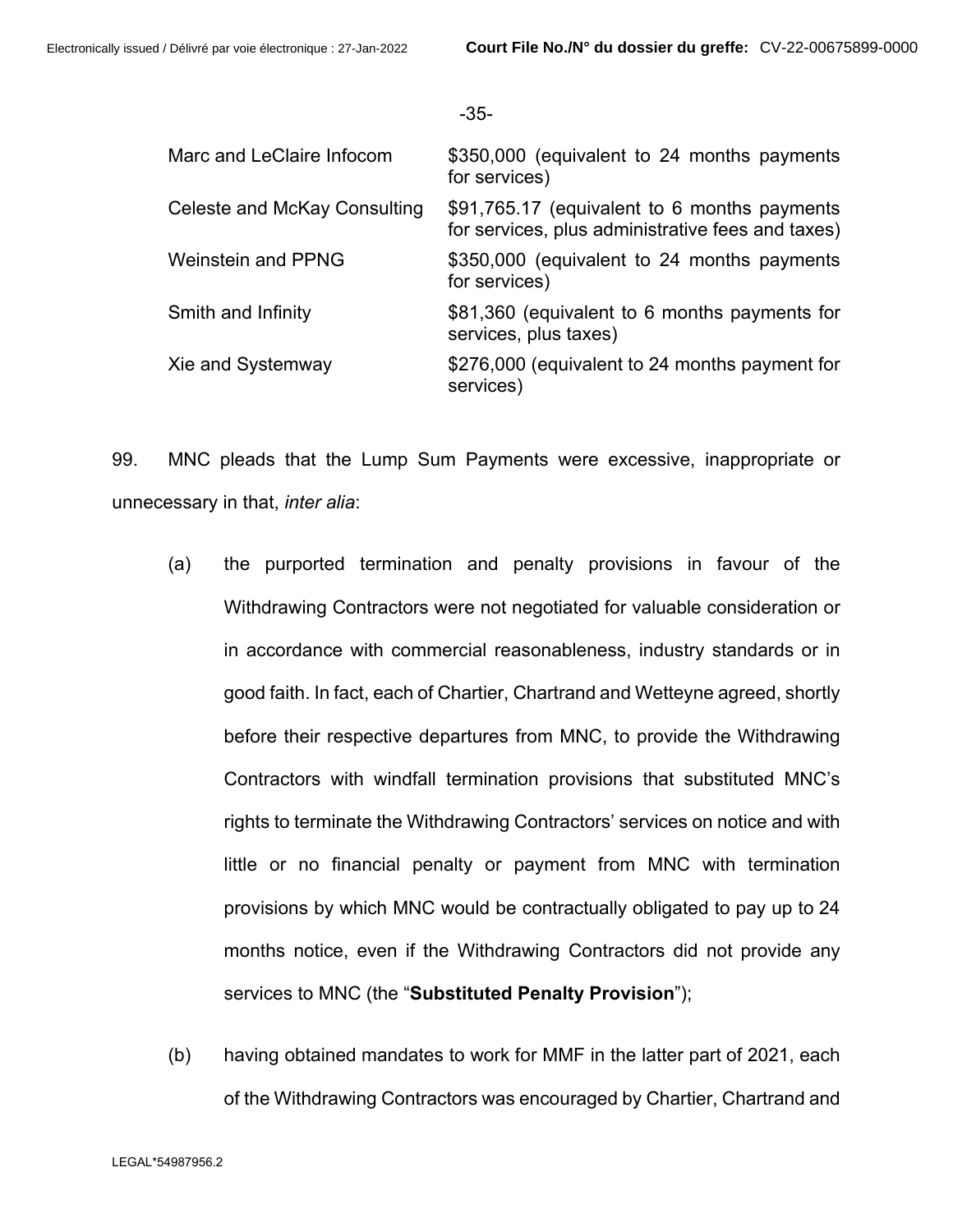-36-

Watteyne to give notice of the termination of their respective contracts with MNC in 2021 or intended to stop providing services to MNC in 2021 in any event, such that MNC did not have a legal obligation to pay the amounts described above or in the Substituted Penalty Provision;

- (c) instead of being provided with termination payments without having to provide any services, benefit or value to MNC, each of the Withdrawing Contractors could have been given notice of termination by MNC in a manner which would have required each of them to continue to provide services, benefits and value to MNC;
- (d) to the extent that the Substituted Penalty Provision was legally enforceable, which MNC disputes, each of the Withdrawing Contractors still had a duty to take reasonable steps to mitigate any loss of revenue from MNC upon termination or breach of their respective contracts, and the Withdrawing Contractors were able to successfully mitigate that loss by being retained by MMF shorty after and as a reward for agreeing to terminate their services with MNC;
- (e) the amount of the Lump Sum Payments was well in excess of the Withdrawing Contractors' respective legal entitlements, and any termination payments to the Withdrawing Contractors should have been structured to take into account their duty to mitigate, as aforesaid.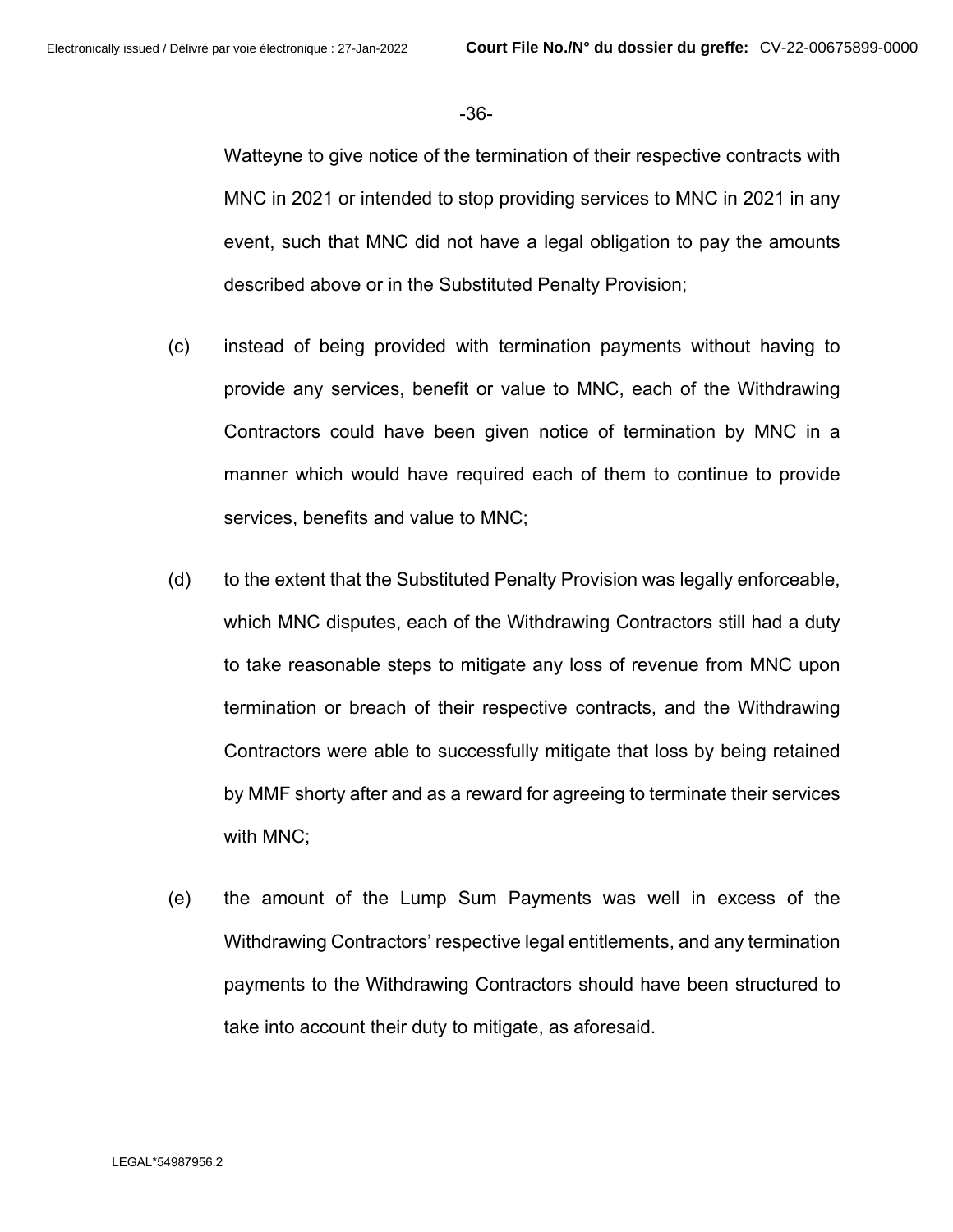-37-

100. MNC pleads that Chartier, Chartrand and Watteyne breached their fiduciary duties and duties of good faith to MNC by orchestrating, encouraging, conspiring, assisting and implementing the negotiation or re-negotiation of purported contractual rights between MNC and the Withdrawing Contractors in order to create unconscionable and commercially unreasonable obligations on MNC, including in respect of the Substituted Penalty Provision.

101. Chartier, Chartrand and Watteyne also breached their fiduciary duties and duties of good faith to MNC by orchestrating, encouraging, conspiring, assisting and implementing the payment of the excessive, inappropriate and unnecessary Lump Sum Payments to each of the Withdrawing Contractors.

102. Further, each of Chartier, Chartrand and Watteyne breached MNC's By-Laws, customs, policies and practices, as well as their statutory and common law duties in negotiating or re-negotiating the purported contracts with each of the Withdrawing Contractors, including by incorporating or amending their respective contracts to include the Substituted Penalty Provision.

103. MNC pleads that Chartier, Chartrand and Watteyne breached their fiduciary duties and duties of good faith to MNC by conspiring with and encouraging each of the Withdrawing Contractors to cease providing services to MNC and instead provide their respective services to MMF.

104. In so implementing and orchestrating the payment of the Lump Sum Payments, and by encouraging the Withdrawing Contractors to cease providing services to MNC and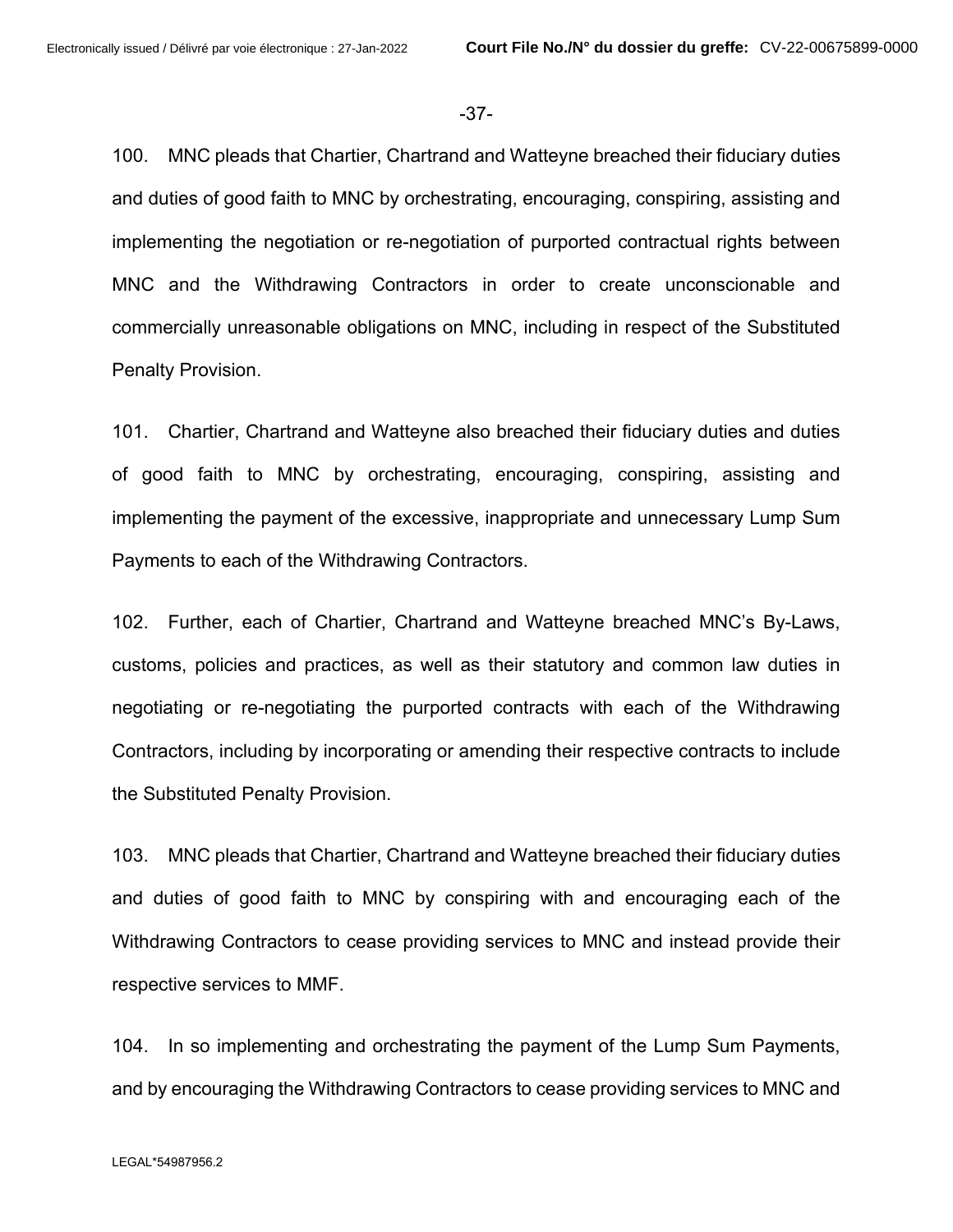#### -38-

provide their respective services to MMF, Chartier, Chartrand, MMF and Watteyne intended to advance their scorched earth policy so as to benefit MMF and correspondingly injure MNC upon their departures from MNC in September of 2021.

105. MNC pleads that MNC suffered damages as a consequence of the foregoing breaches by each of Chartier, Chartrand and Watteyne, including without limitation: (i) by paying the excessive, inappropriate or unnecessary Lump Sum Payments; and (ii) by losing the benefit of the services provided by the Withdrawing Contractors, at the encouragement of Chartier, Chartrand, MMF and Watteyne, to MNC's competitor, namely MMF.

106. As set out above, MNC pleads that each of the Withdrawing Contractors knew or were wilfully blind to the breaches of fiduciary duty by each of Chartier, Chartrand and Watteyne, and they assisted with those breaches. In so doing, each of the Withdrawing Contractors knowingly received the benefits thereof, being excessive compensation from MNC.

107. MNC pleads that the excessive, inappropriate or unnecessary Lump Sum Payments are impressed with a constructive trust in favour of MNC.

## **The Purported LRI and GDI Consultant Agreements**

108. In addition to orchestrating excessive, inappropriate and unnecessary payments to the Departing Employees and the Withdrawing Contractors as apart of their scorched earth policy before their departures from MNC, Chartier, Chartrand and Watteyne negotiated, encouraged, orchestrated or assisted with the execution of excessive and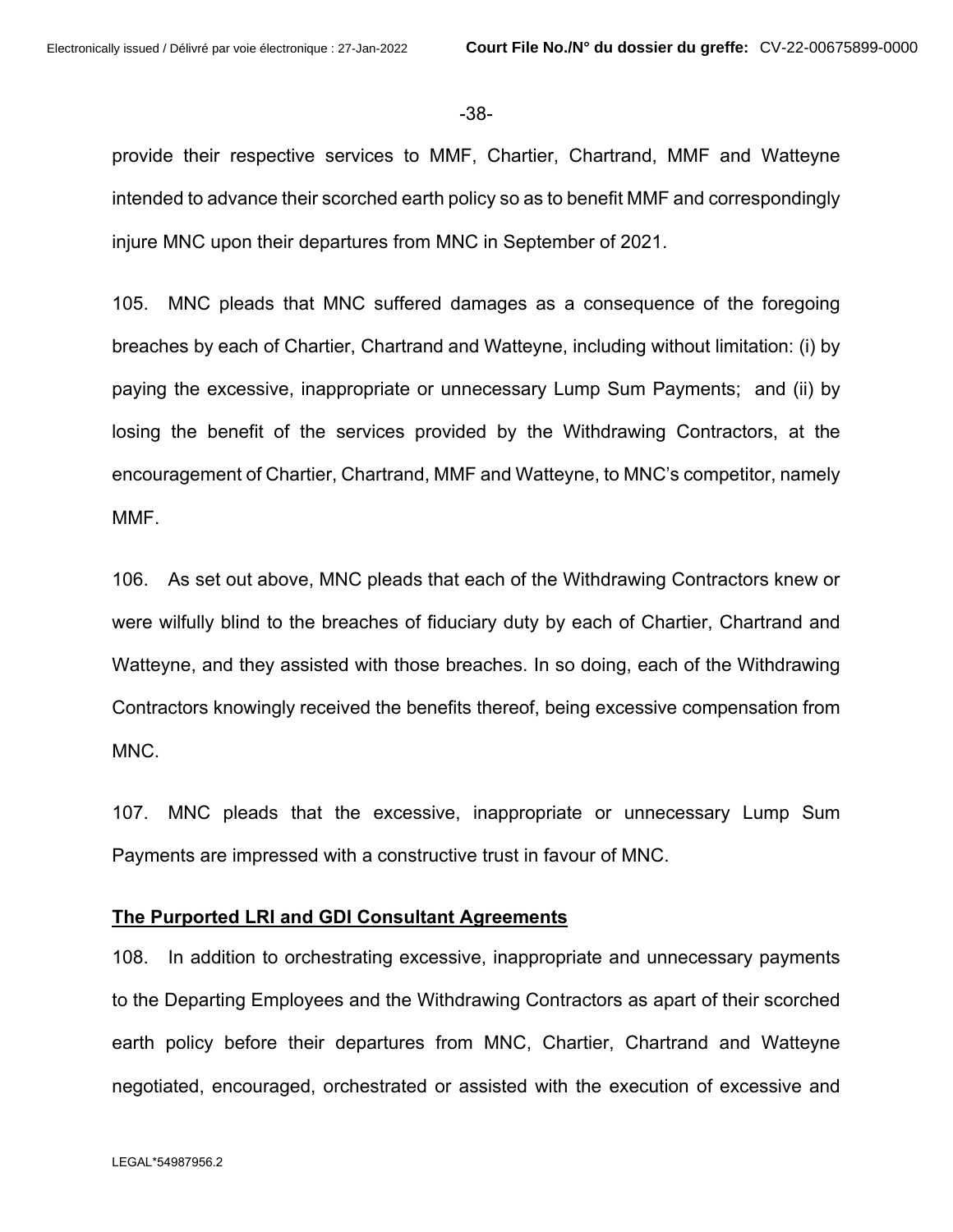-39-

unnecessary contracts on behalf of MNC, in breach of their statutory and common law duties, and in violation of MNC's By-Laws, customs, policies and practices. This was done in an attempt to bind MNC to significant future liabilities, to injure MNC thereby, and to correspondingly benefit MMF.

109. In particular, each of Chartier, Chartrand and Watteyne collaborated, designed, encouraged, negotiated, arranged or otherwise assisted with the execution of each of the LRI Consultant Agreement and the GDI Consultant Agreement without disclosing these negotiations and contracts to the MNC Board of Governors, without obtaining approval and signing authority in accordance with MNC's By-Laws, customs, policies and practices, and with the intent of benefiting associates of MMF, namely LRI and GDI, at the expense of and to intentionally cause financial injury to MNC.

110. While each of the LRI Consultant Agreement and the GDI Consultant Agreement purports to have been executed by Chartrand (on behalf of MNC) and witnessed by Watteyne on April 1, 2021, they were actually executed between September 28, 2021 and September 30, 2021, just prior to the resignations and departures of each of Chartier, Chartrand and Watteyne from MNC so as to appear to be contracts made in the ordinary course of MNC's business and not part of their Scheme.

111. Specifically in connection with the GDI Consultant Agreement, Chartier, Chartrand and Watteyne (in part, through an email from Monette to GDI, which was copied to Watteyne and Celeste and dated September 30, 2021), directed others at MNC (including Monette) and instructed GDI to provide a back-dated invoice dated April 1, 2021 in respect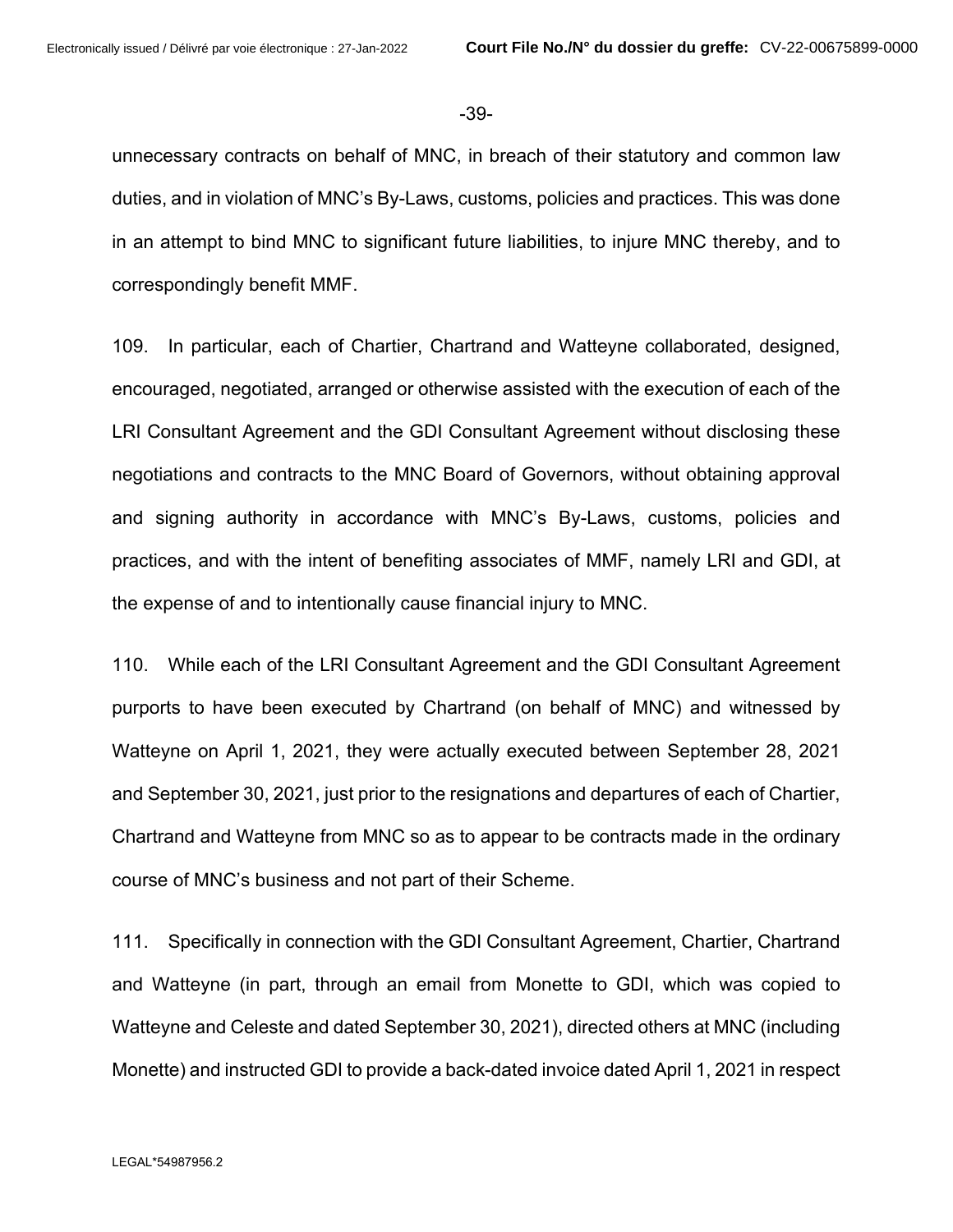-40-

of the back-dated April 1, 2021 GDI Consultant Agreement. This back-dated invoice was actually delivered to and received by MNC on September 30, 2021, as requested in the aforementioned email from Monette to GDI dated September 30, 2021.

112. In correspondence to each of LRI and GDI sent in December of 2021, MNC put each of LRI and GDI on notice of MNC's position that each of the LRI Consultant Agreement and the GDI Consultant Agreement are legally unenforceable and void *ab initio* due to the breach of duties by each of Chartier and Chartrand, as aforesaid.

113. In the event that either LRI or GDI seeks to enforce the LRI Consultant Agreement or the GDI Consultant Agreement, MNC seeks damages, and contribution and indemnity from each of Chartier, Chartrand, MMF and Watteyne in respect thereof, as set out in paragraph 1 of the Statement of Claim.

## **The Purported Metis Database Assignment and Conversion**

114. In or about April of 2020, MNC entered into the Database Agreement with U of A pursuant to which MNC acquired prescribed rights, interests and benefits described therein, including in respect of the Metis Database.

115. The Database Agreement provides for research and associated Metis Database services facilitated by U of A for the benefit of MNC or as MNC permits.

116. However, and without lawful right or authority, and in breach of existing MNC Bylaws, customs, policies and practices, and in breach of their fiduciary duties, each of Chartier, Chartrand and Watteyne secretly collaborated, encouraged, assisted and executed an unlawful plan to transfer MNC's rights, interests and benefits arising from the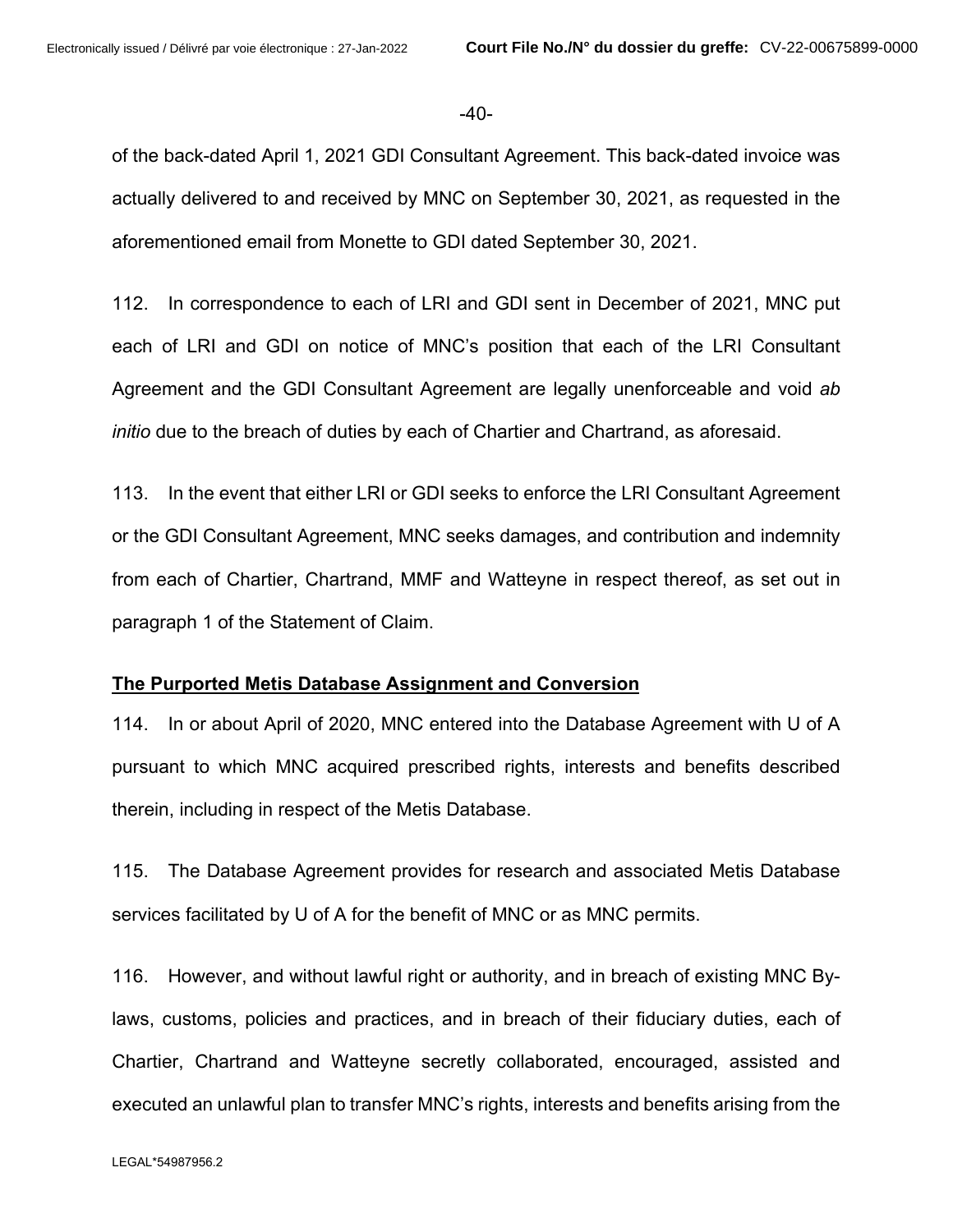#### -41-

Database Agreement, including in the Metis Database that had been purchased with MNC's funds, to MMF for nominal or no consideration.

117. More specifically, Chartier, Chartrand, MMF and Watteyne secretly conspired to have MMF convert MNC's rights, interests and benefits arising from the Database Agreement, including in the Metis Database, by orchestrating the execution and implementation of: (i) a purported Database Purchase Agreement between MNC and MMF dated March 26, 2021 (the "**Purchase Agreement**"); and (ii) a purported Assignment of Métis National Council Service Agreement between MNC and MMF dated September 30, 2021 (the "**Assignment Agreement**"), in breach of MNC's By-Laws, customs, policies and practices, as well as in violation of applicable statutory provisions considering the conflict of interest arising in connection therewith.

118. The Metis Database is the only centralized web-interfaced catalogue that contains Métis historic information extracted from archival documents and which can be used to trace and construct family trees. These processes facilitate cultural re-connection, identity reclamation, and nation building. The Metis Database is vital to the Métis Nation, and MNC acquired prescribed rights, interests and benefits therein pursuant to the Database Agreement.

119. Chartier, Chartrand and Watteyne conspired to secretly facilitate the transfer of the benefits of Database Agreement, including the Metis Database, to MMF without consulting with and without the approval of the MNC Board of Governors by secretly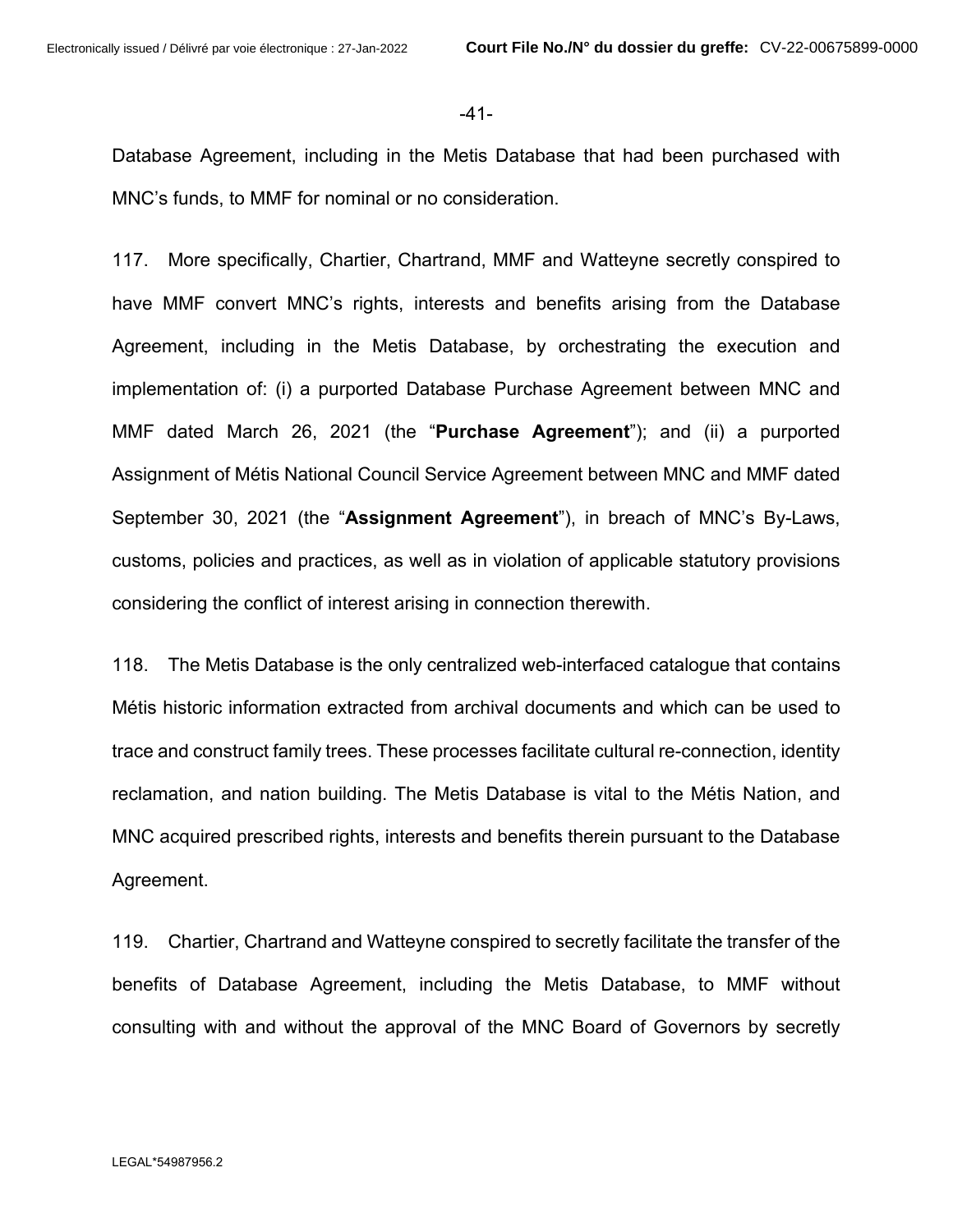#### -42-

arranging for the execution and implementation of both the Purchase Agreement and the Assignment Agreement in breach of MNC's By-Laws, customs, policies and practices.

120. Further, and as was known by each of Chartier, Chartrand and Watteyne, at no time was any person appointed by the MNC Board of Governors to sign any documentation on behalf of MNC with respect to either the Purchase Agreement or the Assignment Agreement, in violation of MNC's By-Laws, customs, policies and practices.

121. The purported Assignment Agreement and the purported Purchase Agreement, including the transfer and sale of the Metis Database to MMF, constitutes unlawful conversion of MNC's rights, interests and property by MMF with the unlawful assistance of each of Chartier, Chartrand and Watteyne.

122. In executing both the Assignment Agreement and the Purchase Agreement, and by ultimately orchestrating the transfer of the benefits of the Database Agreement, including the Metis Database, to MMF, each of Chartier, Chartrand and Watteyne breached their fiduciary duties to MNC, and MMF knowingly participated in that breach and was knowingly in receipt of the benefits of those breaches of fiduciary duty.

123. Chartier, Chartrand, MMF and Watteyne, in secret collaboration, have unlawfully conspired to allow MMF to convert MNC's rights, interests and benefits from the Database Agreement, including in respect of the Metis Database, with the intention of injuring MNC and so as to deny MNC its rights and interests therein.

124. As a direct result of the unlawful acts and omissions of each of Chartier, Chartrand, MMF and Watteyne, as aforesaid, MNC has suffered damages as well as the loss of the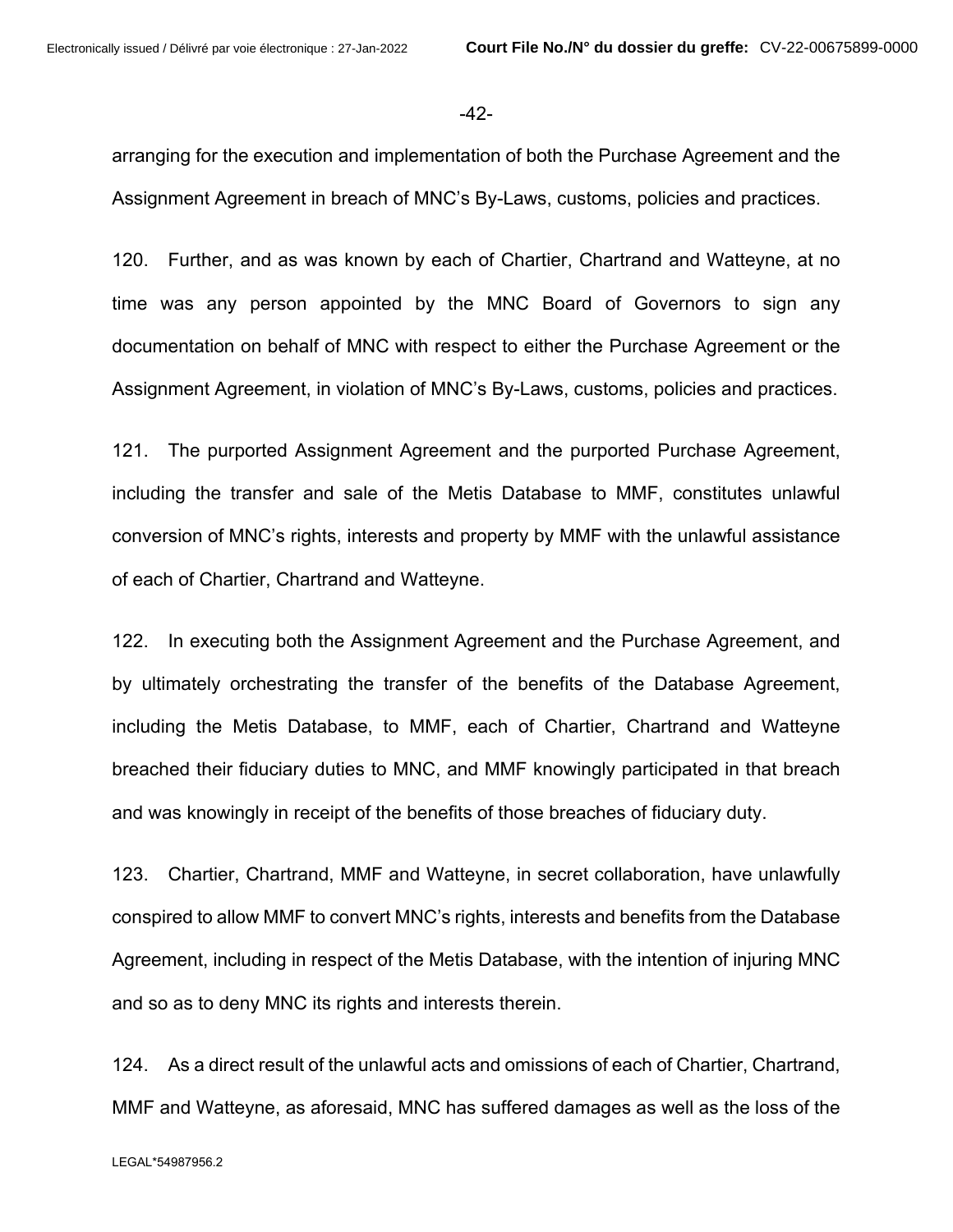-43-

rights, interests and benefits that MNC purchased and acquired pursuant to the Database Agreement, including in respect of the Metis Database.

## **Non-Arm's Length Payments and Excessive Gifts**

125. Subsequent to the withdrawals of each of Chartier, Chartrand, MMF and Watteyne from MNC in September of 2021, MNC uncovered the various breaches of fiduciary duty by Chartier, Chartrand and Watteyne for the benefit of MMF, as aforesaid, as well as other breaches of their fiduciary duties by authorizing and implementing inappropriate gifts and other expenses.

126. As of the date of pleading, MNC continues to conduct inquiries as to the inappropriate and unauthorized spending practices of Chartier, Chartrand and Watteyne, the particulars of which will be provided in advance of trial.

127. As of the date hereof, MNC pleads that Chartrand, Chartier and Watteyne facilitated the delivery of excessive or inappropriate remuneration and expenses or inappropriate gifts, including without limitation: (i) excessive or inappropriate remuneration to Chartrand's wife pursuant to Consultant Agreements between MNC (signed by Chartier on behalf of MNC) and "Ryley James" and/or Glorian Chartrand whereby "Ryley James" and/or Glorian Chartrand were receiving, at times, at least \$13,500 per month; and (ii) a gold watch that was purchased at Chartrand's direction and with Watteyne's assistance, which was provided to Chartier in the summer of 2021 as a "retirement gift", which was concealed from the MNC Board of Governors and which was delivered in breach of MNC's By-Laws, customs, policies and practices.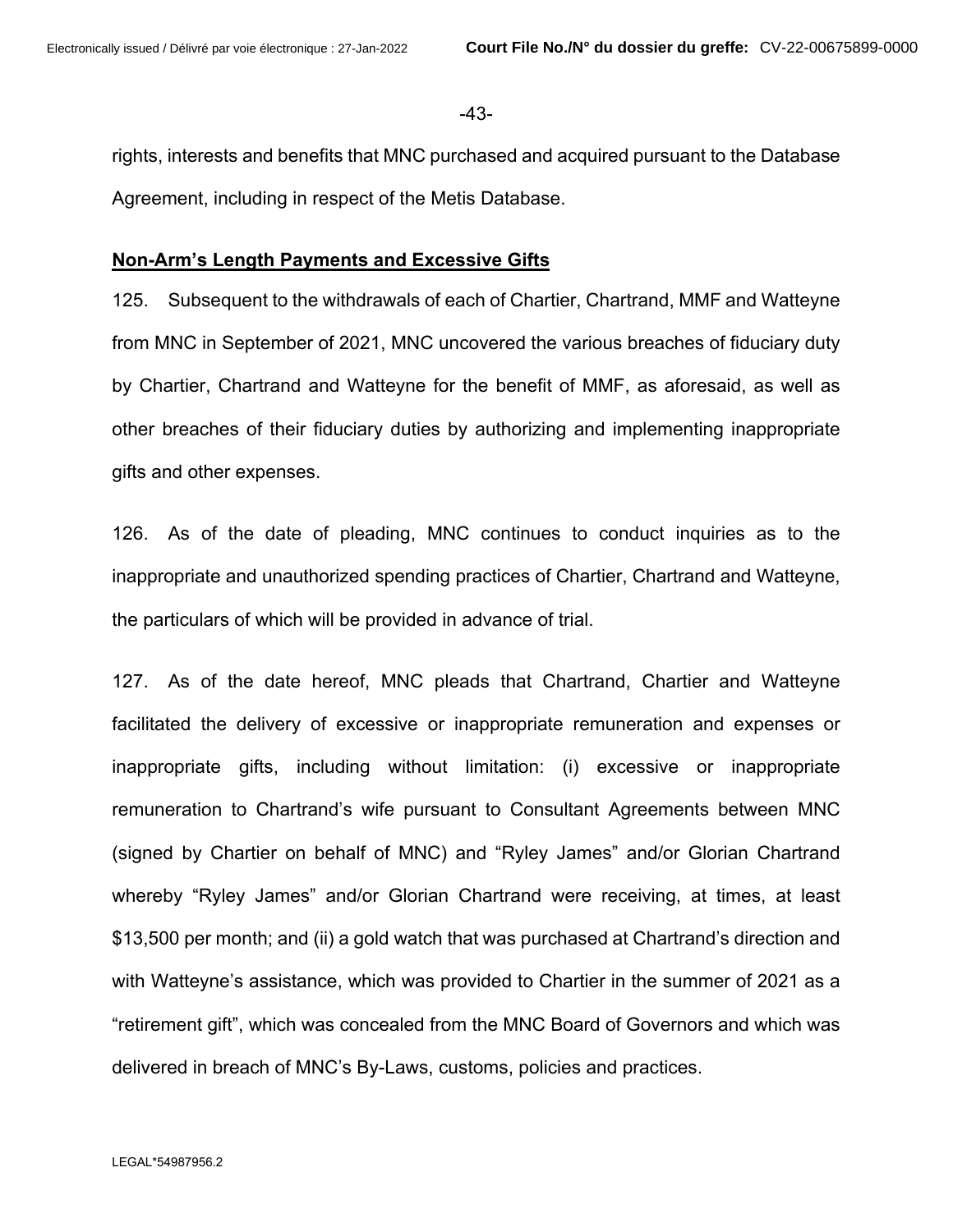#### -44-

128. Furthermore, the "retirement gift" provided by Chartrand and Watteyne to Chartier at MNC's expense was inconsistent with the payment of a lump sum termination payment of \$244,710 made by MNC to Chartier representing 18 months of Chartier's salary, as referenced above, and was not appropriate considering the breaches of fiduciary duty and damages caused by Chartier to MNC, as aforesaid.

129. MNC pleads that Chartier, Chartrand and Watteyne are liable to reimburse MNC for these excessive gifts and unauthorized expenditures, the details of which will be provided in advance of trial.

## **Other Causes of Action**

130. MNC pleads that Chartier, Chartrand, MMF and Watteyne entered into an agreement and Scheme among themselves in Ontario to do an unlawful act (by way of breach of statute, breach of fiduciary duty and conversion, as aforesaid) or to do a lawful act by unlawful means (by way of breach of statute, breach of fiduciary duty and conversion, as aforesaid), the predominant purpose of which was to cause financial injury to MNC and which did in fact cause financial injury to MNC.

131. Alternatively, MNC pleads that the conduct of Chartier, Chartrand, MMF and Watteyne in formulating and implementing the Scheme was unlawful (by way of breach of statute, breach of fiduciary duty and conversion, as aforesaid), was directed towards MNC, and Chartier, Chartrand, MMF and Watteyne knew or ought to have known in the circumstances that financial injury to MNC was likely to and did in fact occur.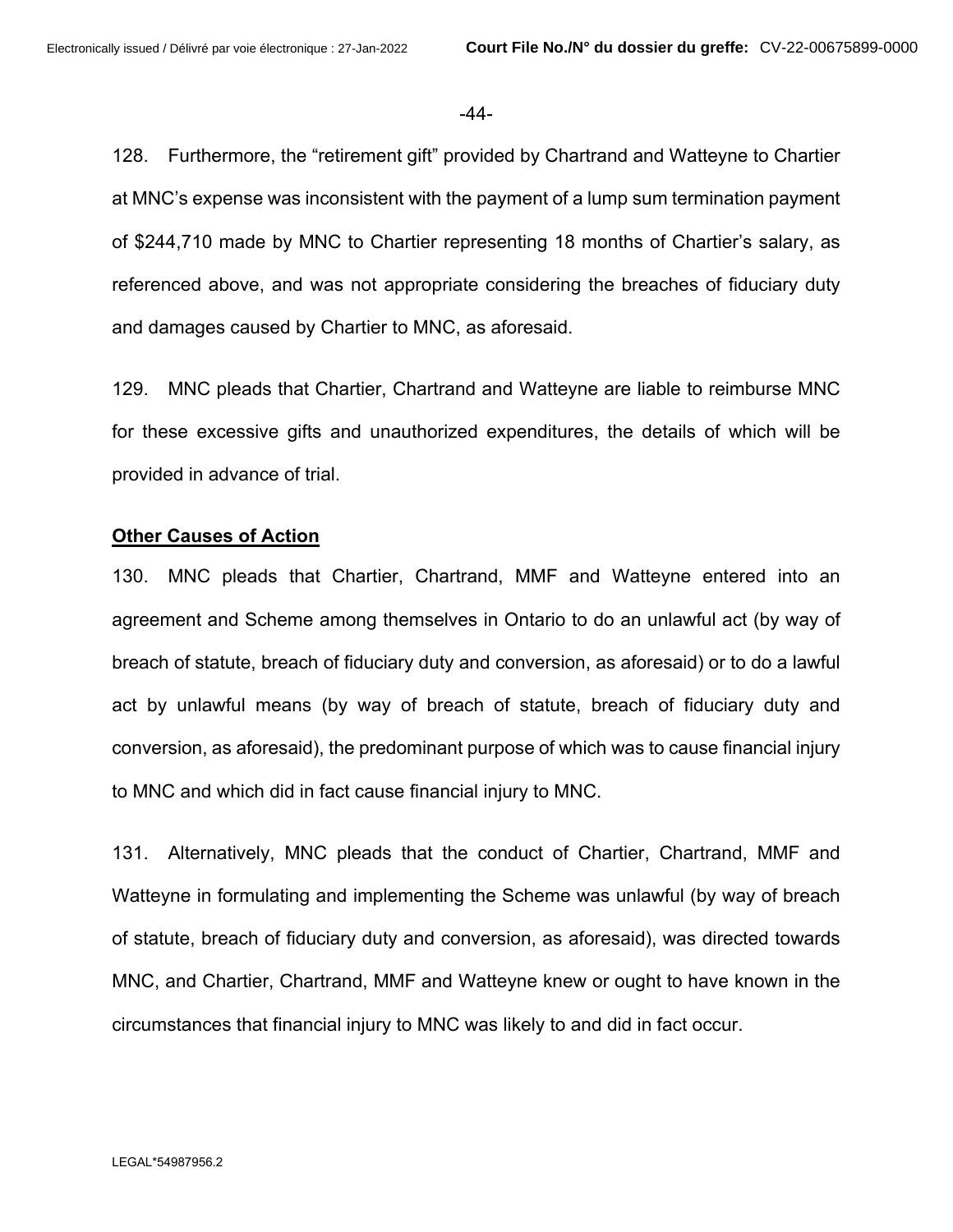-45-

132. The Scheme was also designed and implemented by Chartier, Chartrand, MMF and Watteyne in Ontario in order to provide MMF with an unfair advantage in MMF's ultimate desire and effort to be the sole national voice and representative of the Metis Nation. In so doing, these defendants not only created severe financial and reputational damage to MNC, they also designed and created additional obstacles intended to delay, hinder or prevent MNC from fulfilling its mandate, including by: (i) leaving MNC with depleted financial resources; (ii) transferring MNC assets to MMF; (ii) creating inappropriate, excessive and unnecessary contractual liabilities for MNC; and (iii) encouraging MNC personnel and consultants to discontinue providing services to MNC.

133. MNC pleads that Chartier, Chartrand, MMF and Watteyne, using conspiratorial and unlawful means in Ontario, intentionally interfered with MNC's business and relationships with the intent of causing MNC to suffer financial damage, which was in fact suffered by MNC as a consequence thereof.

134. Further, MNC pleads that the Scheme and the conduct of Chartier, Chartrand, MMF and Watteyne were calculated, malicious, demonstrated a callous disregard for the rights of MNC and their obligations to MNC, and were otherwise reprehensible so as to be worthy of censure and deterrence. MNC suffered general damage to its reputation as well as the financial damages referenced above. MNC therefore seeks an award of aggravated, exemplary and punitive damages as against each of Chartier, Chartrand, MMF and Watteyne.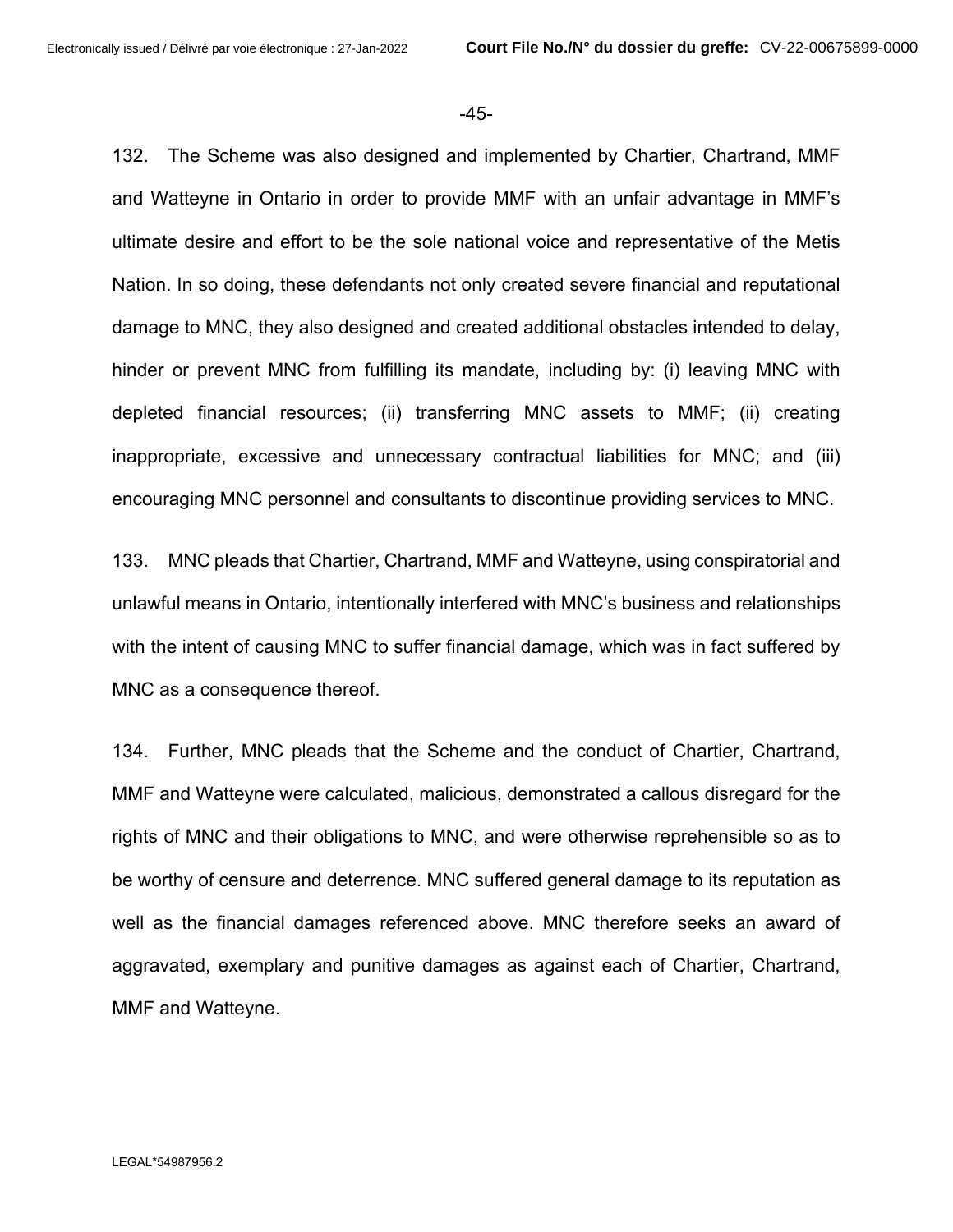-46-

135. MNC pleads and relies on the *Canada Not-for-Profit Corporations Act*, S.C. 2009,

c. 23, including without limitation, section 141 thereof.

136. MNC proposes that the trial of this action proceed in the City of Toronto, in the Province of Ontario.

# *MNC SERVES THIS STATEMENT OF CLAIM WITHOUT A COURT ORDER OUTSIDE OF ONTARIO IN RELIANCE ON RULE 17.02(a), (c)(i), (f), (g) and (i) OF THE RULES OF CIVIL PROCEDURE*.

# January 27, 2022 **CASSELS BROCK & BLACKWELL LLP**

2100 Scotia Plaza 40 King Street West Toronto, ON M5H 3C2

Robert B. Cohen LSO #: 32187D Tel: 416.869.5425 rcohen@cassels.com

Emilie Lahaie LSO #: 68795J Tel: 778.372.7651 elahaie@cassels.com

Lawyers for the Plaintiff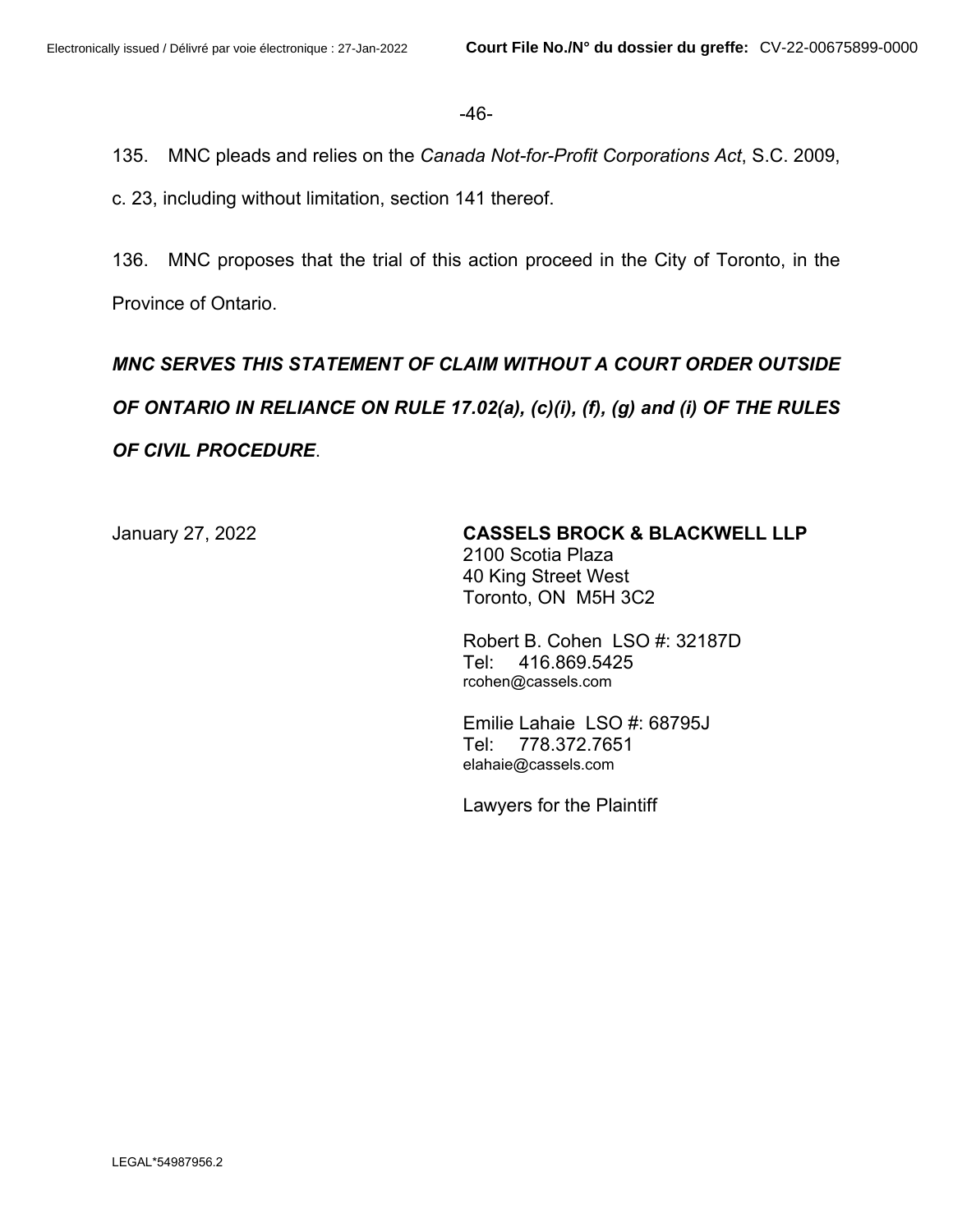| MÉTIS NATIONAL COUNCIL SECRETARIAT INC.<br><b>Plaintiff</b> |  | CLÉMENT CHARTIER et al<br><b>Defendants</b><br>Court File No. |                                                                                                                                                                                                                                                                    |
|-------------------------------------------------------------|--|---------------------------------------------------------------|--------------------------------------------------------------------------------------------------------------------------------------------------------------------------------------------------------------------------------------------------------------------|
|                                                             |  |                                                               | <b>ONTARIO</b><br><b>SUPERIOR COURT OF JUSTICE</b><br>PROCEEDING COMMENCED AT<br><b>TORONTO</b>                                                                                                                                                                    |
|                                                             |  |                                                               | <b>STATEMENT OF CLAIM</b>                                                                                                                                                                                                                                          |
|                                                             |  |                                                               | <b>Cassels Brock &amp; Blackwell LLP</b><br>2100 Scotia Plaza<br>40 King Street West<br>Toronto, ON M5H 3C2<br>Robert B. Cohen LSO #: 32187D<br>Tel: 416.869.5425<br>rcohen@cassels.com<br>Emilie Lahaie LSO #: 68795J<br>Tel: 778.372.7651<br>elahaie@cassels.com |